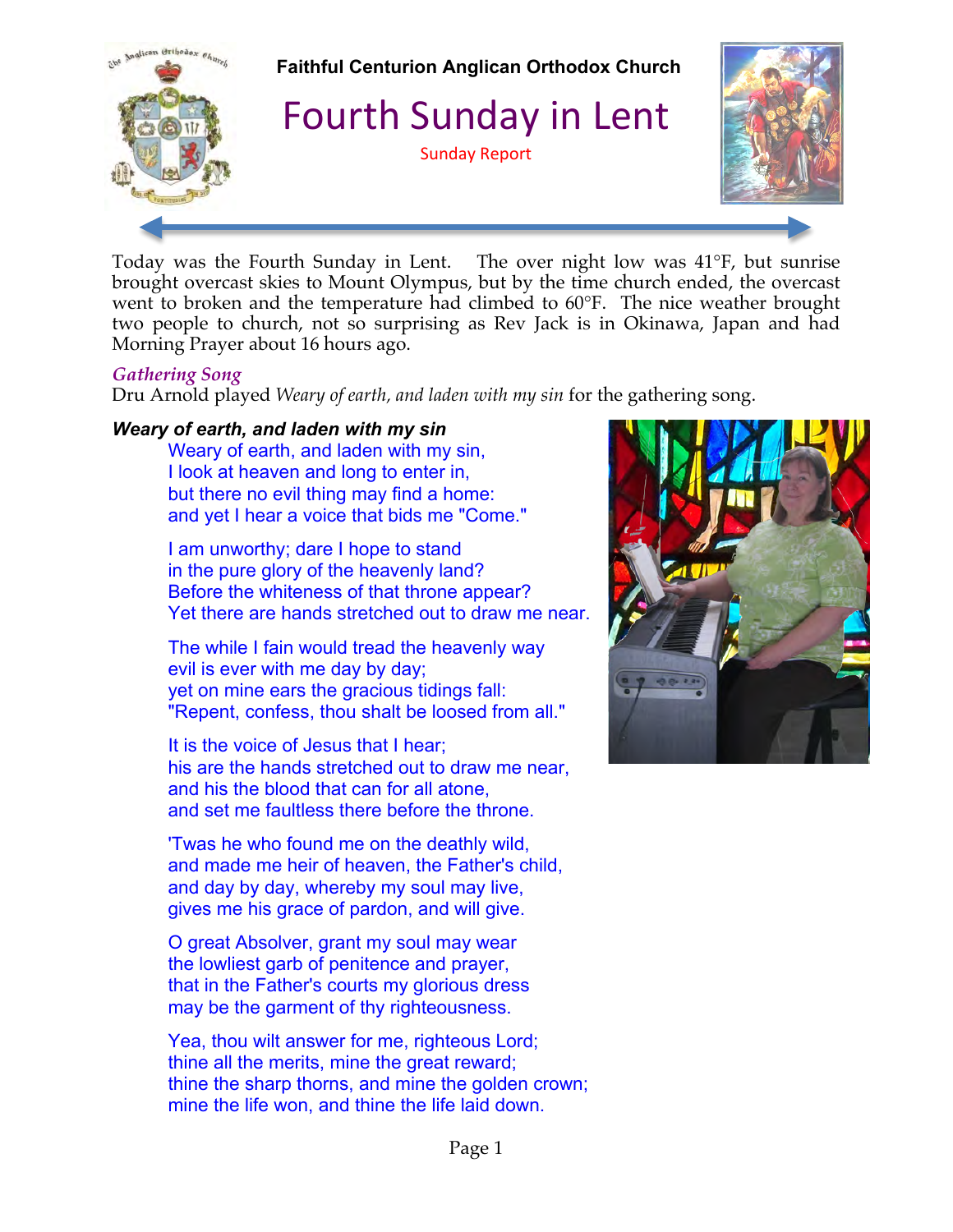#### *Rose Sunday*

We are halfway through Lent, or close to it, 22 days down, 18 to go. Many people do not realize that Lent has 40 days, as Sundays are not counted. Sundays are not fast days, as we celebrate every Sunday in remembrance of the glorious resurrection of our Lord. Situated halfway through Lent, this Sunday is often called Refreshment Sunday after the Gospel, with the loaves and fishes. The liturgical color lightens from purple to rose as a break in our fasting. It is also the time when English children traditionally came home from boarding schools for Easter. It also is observed as Mother's Day in England for that very reason and also referred to as Mothering Sunday.

#### *On Point*

Someone asked, where do the quotes come from? The answer is from the people who uttered them. But, how did you find them? Oh, that. Some from Bishop Jerry, many from Rev Bryan Dabney, a few from other places, some from Rev Geordie Menzies-Grierson, but overall mostly from Bryan. He always has some great ones to share. On to the On Point quotes –

#### *On Property Rights*

The moment the idea is admitted into society that property is not as sacred as the laws of God, and that there is not a force of law and public justice to protect it, anarchy and tyranny commence.

> *John Adams* A Defense of the American Constitutions, 1787

#### *On goodness*

There is but one good; that is God. Everything else is good when it looks to Him and bad when it turns from Him. And the higher and mightier it is in the natural order, the more demoniac it will be if it rebels. It's not out of bad mice or bad fleas you make demons, but out of bad archangels. The false religion of lust is baser than the false religion of mother-love or patriotism or art: but lust is less likely to be made into a religion.

> *Jack Lewis* The Great Divorce

#### *On Heaven*

"We know not what we shall be"; but we may be sure we shall be more, not less, than we were on earth. Our natural experiences (sensory, emotional, imaginative) are only like the drawing, like penciled lines on flat paper. If they vanish in the risen life, they will vanish only as pencil lines vanish from the real landscape, not as a candle flame that is put out but as a candle flame which becomes invisible because someone has pulled up the blind, thrown open the shutters, and let in the blaze of the risen sun.

*Jack Lewis* The Weight of Glory

I am the bread of life. Your fathers did eat manna in the wilderness, and are dead. This is the bread which cometh down from heaven, that a man may eat thereof, and not die. I am the living bread which came down from heaven: if any man eat of this bread, he shall live for ever: and the bread that I will give is my flesh, which I will give for the life of the world.

*St. John 6:48-51*

But godliness with contentment is great gain.

*I St. Timothy 6:6*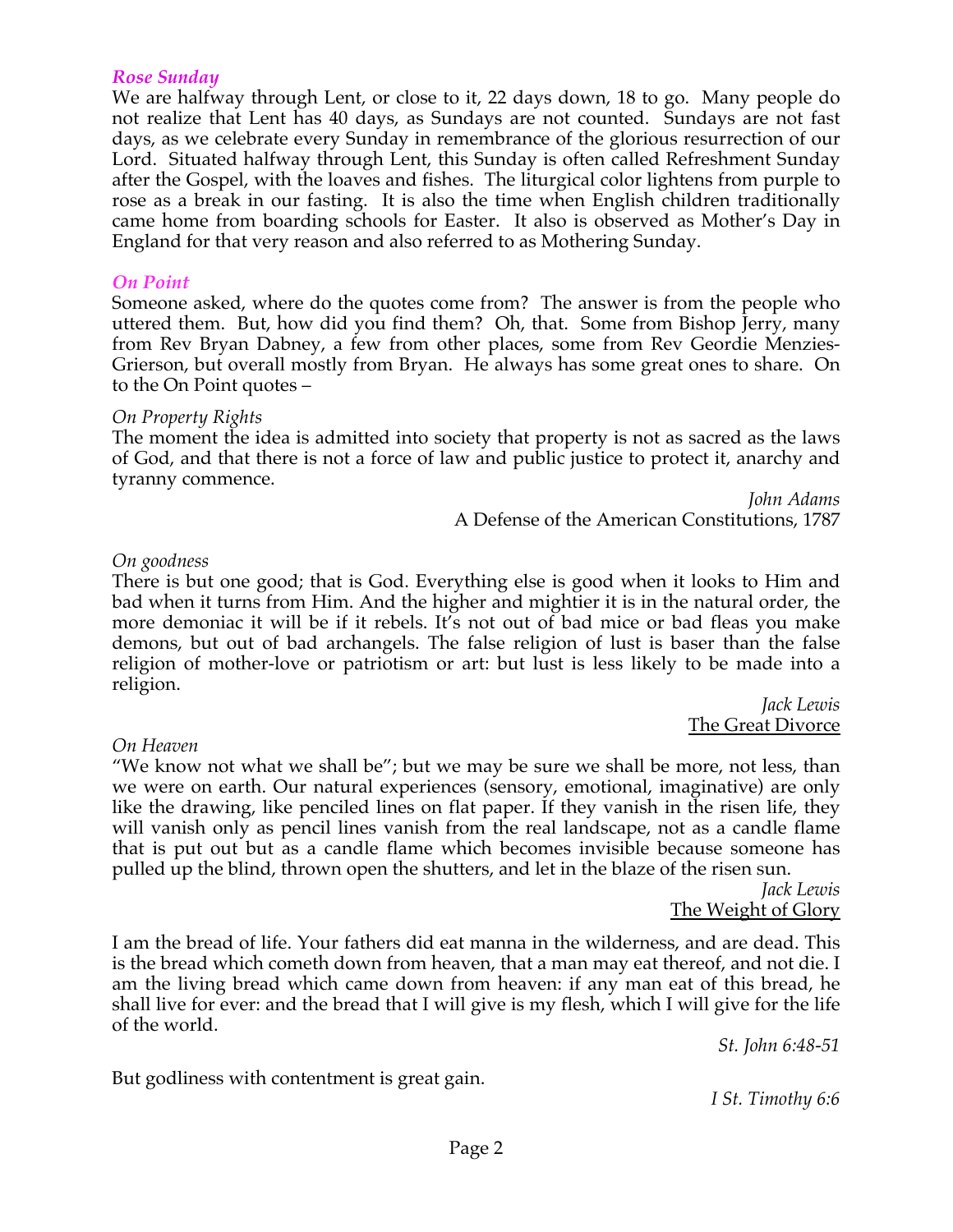The reason why hypocrites do not persevere in religion is because they have no pleasure in it.

> *Matthew Henry*  $17<sup>th</sup>$  and  $18<sup>th</sup>$  century English pastor and author

Our confidence must not be in what we have done, nor in what we have resolved to do, but entirely in what the Lord will do.

> *Charles H. Spurgeon* 19<sup>th</sup> century English pastor and author

The Bible makes it clear: There are no good men and there are no good women ... If you think you're good, it's only because you are so far out in the darkness you cannot see how bad you are.

> *Dr. D. James Kennedy*  $20<sup>th</sup>$  and  $21<sup>st</sup>$  century American Presbyterian pastor, teacher and author (Skeptics Answered, p. 156).

The strongest reason for the people to retain the right to keep and bear arms is, as a last resort, to protect themselves against tyranny in government.

*Thomas Jefferson* American patriot and president

The moment the idea is admitted into society that property is not as sacred as the law of God, and that there is not a force of law and public justice to protect it, anarchy and tyranny commence.

> *John Adams* Founding Father and Second president of the United States

# *Propers*

Each Sunday there are Propers: special prayers and readings from the Bible. There is a Collect for the Day; that is a single thought prayer, most written either before the refounding of the Church of England in the 1540s or written by Bishop Thomas Cranmer, the first Archbishop of Canterbury after the re-founding.

The Collect for the Day is to be read on Sunday and during Morning and Evening Prayer until the next Sunday. The Epistle is normally a reading from one of the various Epistles, or letters, in the New Testament. The Gospel is a reading from one of the Holy Gospels, Matthew, Mark, Luke and John. The Collect is said by the minister as a prayer, the Epistle can be read by either a designated reader (as we do in our church) or by one of the ministers and the Holy Gospel, which during the service in our church is read by an ordained minister or our Deacon Striker.

The propers are the same each year, except if a Red Letter Feast, that is one with propers in the prayerbook, falls on a Sunday, then those propers are to be read instead, except in a White Season, where it is put off. Red Letter Feasts, so called because in the Altar Prayerbooks the titles are in red, are special days. Most of the Red Letter Feasts are dedicated to early saints instrumental in the development of the church, others to special events. Some days are particularly special and the Collect for that day is to be used for an octave (eight days) or an entire season, like Advent or Lent.

The Propers for today are found on Page 130-132, with the Collect first: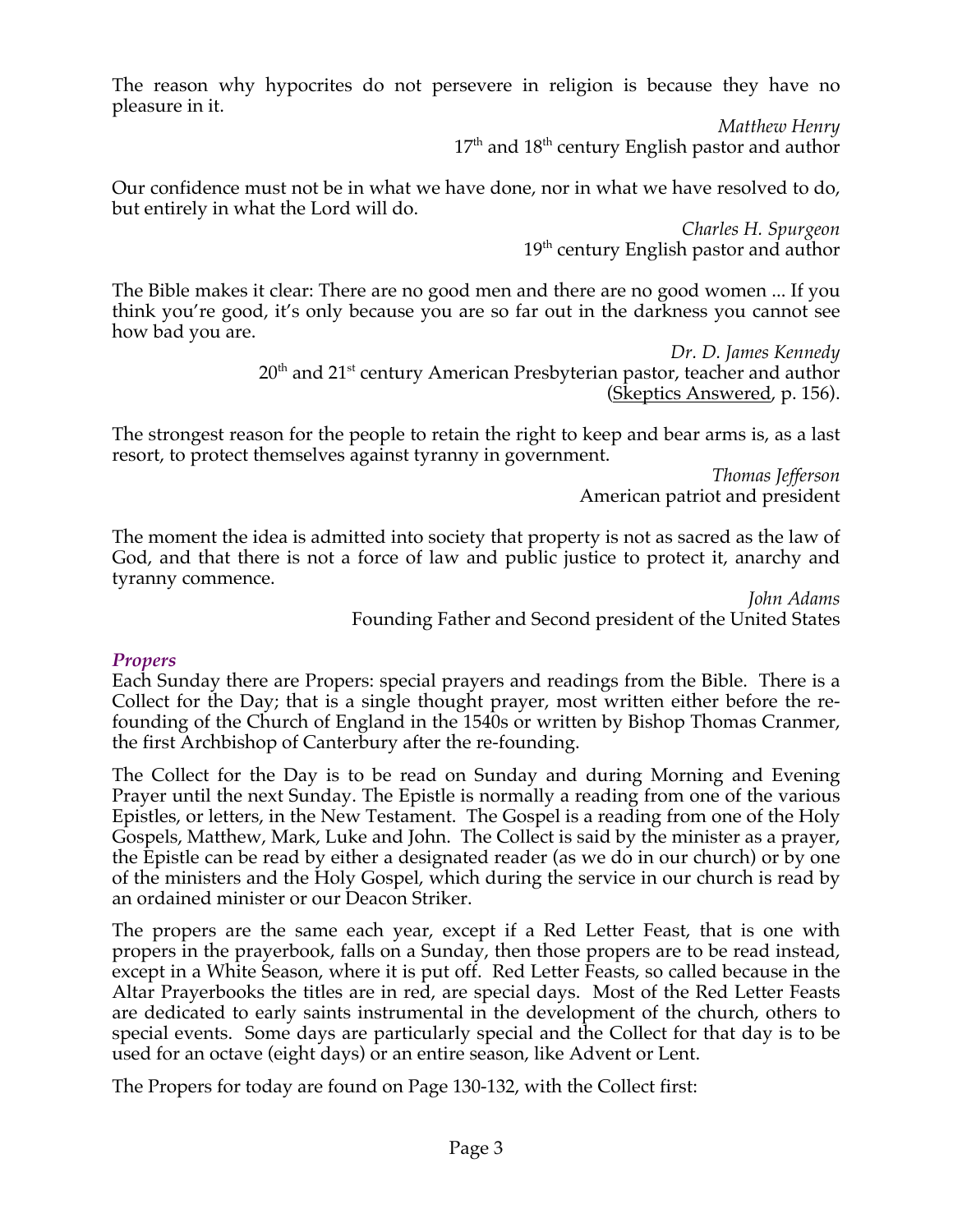# The Fourth Sunday in Lent.

*The Collect.*

**RANT**, we beseech thee, Almighty God, that we, who for our evil deeds do GRANT, we beseech thee, Almighty God, that we, who for our evil deeds do worthily deserve to be punished, by the comfort of thy grace may mercifully be relieved; through our Lord and Saviour Jesus Christ. Amen.

And due to the rubric, the Collect for the Day is followed by the Collect for Ash Wednesday, which is found on Page 124:

#### The first day of Lent, commonly called Ash Wednesday. *The Collect.*

**LMIGHTY** and everlasting God, who hatest nothing that thou hast made, and dost **ALMIGHTY** and everlasting God, who hatest nothing that thou hast made, and dost forgive the sins of all those who are penitent; Create and make in us new and contrite hearts, that we, worthily lamenting our sins and acknowledging our wretchedness, may obtain of thee, the God of all mercy, perfect remission and forgiveness; through Jesus Christ our Lord. Amen.

¶ This Collect is to be said every day in Lent, after the Collect appointed for the day, until Palm Sunday.

Dru Arnold read the Epistle for today, which came from the Fourth Chapter of Paul's letter to the Galatians beginning at the Twenty-First Verse.

Paul talks about the two sons of Abraham, one of the bond, one of the free. These two, the bond under The Law and the free under The New Covenant. The people of old are the people of The Law, 613 laws by which they must abide. Perhaps more properly said in practice that they must work around or evade those 613. Yet, they cannot comply with all the laws nor even work around them. They are doomed to failure with no help from God. As people of The New Covenant, the original and **real** New Deal, we have only to comply with two laws or rules; To love the Lord with all our hearts and to love our neighbor.



Actually, those two are much harder to fully comply with than avoiding the 613 laws of The Law. But, we have the key – Jesus Christ. He came to earth not only to lead us to heaven, from the front; but to be a propitiation for our sins, to make us account as perfect to God to allow us to come into His Land.

**ELL** me, ye that desire to be under the law, do ye not hear the law? For it is written, that Abraham had two sons, the one by a bondmaid, the other by a freewoman. But he who was of the bondwoman was born after the flesh; but he of **ELL** me, ye that desire to be under the law, do ye not hear the law? For it is written, that Abraham had two sons, the one by a bondmaid, the other by a freewoman. But he who was of the bondwoman was born after the flesh; covenants; the one from the mount Sinai, which gendereth to bondage, which is Agar. For this Agar is mount Sinai in Arabia, and answereth to Jerusalem which now is, and is in bondage with her children. But Jerusalem which is above is free, which is the mother of us all. For it is written, Rejoice, thou barren that bearest not: break forth and cry, thou that travailest not: for the desolate hath many more children than she which hath an husband. Now we, brethren, as Isaac was, are the children of promise. But as then he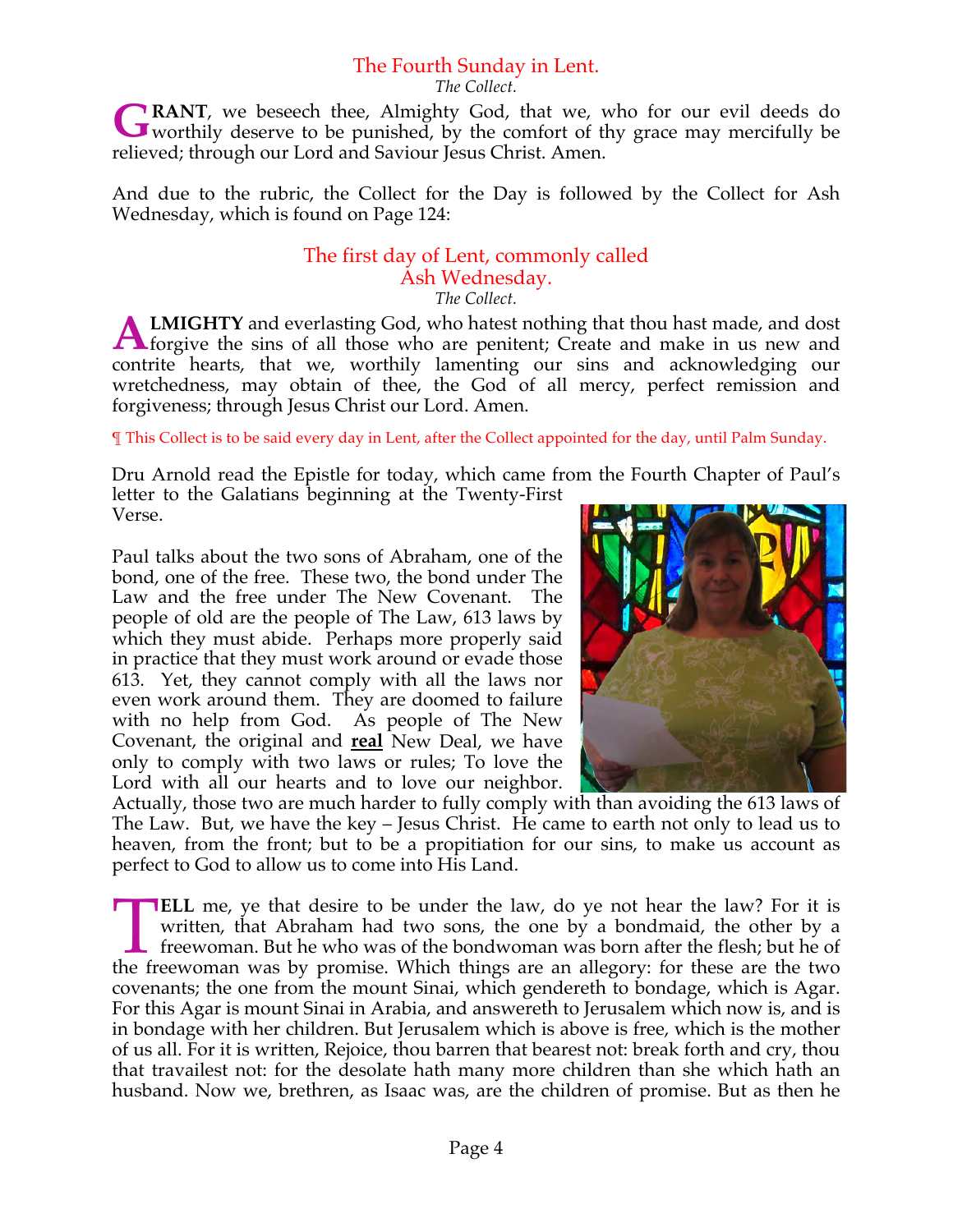that was born after the flesh persecuted him that was born after the Spirit, even so it is now. Nevertheless what saith the scripture? Cast out the bondwoman and her son: for the son of the bondwoman shall not be heir with the son of the freewoman. So then, brethren, we are not children of the bondwoman, but of the free.

Hap Arnold read this morning's Gospel which comes from the Sixth Chapter of the

Gospel of St. John beginning at the First Verse.

**ESUS** went over the sea of Galilee, which is the sea of Tiberias. And a great multitude followed him, because they saw his miracles which he did on them that were diseased. And Jesus went up into a mountain, and there he sat with his disciples. And the passover, a feast of the Jews, was nigh. When Jesus then lifted up his eyes, and saw a great company come unto him, he saith unto Philip, Whence shall we buy bread, that these may eat? And this he said to prove him: for he himself knew what he would do. Philip answered him, Two hundred pennyworth of bread is not sufficient for them, that every one of them may take a J



little. One of his disciples, Andrew, Simon Peter's brother, saith unto him, There is a lad here, which hath five barley loaves, and two small fishes: but what are they among so many? And Jesus said, Make the men sit down. Now there was much grass in the place. So the men sat down, in number about five thousand. And Jesus took the loaves; and when he had given thanks, he distributed to the disciples, and the disciples to them that were set down; and likewise of the fishes as much as they would. When they were filled, he said unto his disciples, Gather up the fragments that remain, that nothing be lost. Therefore they gathered them together, and filled twelve baskets with the fragments of the five barley loaves, which remained over and above unto them that had eaten. Then those men, when they had seen the miracle that Jesus did, said, This is of a truth that prophet that should come into the world.

# *Sermon – Reverend Hap Arnold - Time and Action*

Today's sermon brought the Collect, Epistle and Gospel together and is partly contained in the forewords above.



Consider these words from the Collect:

… we, who for our evil deeds do worthily deserve to be punished, by the comfort of thy grace may mercifully be relieved …

In the Collect, as is oft the case, we acknowledge to God our sad state, our evil nature, and then ask God to grant us His Grace to be relieved of being accounted as evil, rather accounted as perfect even though we are so far from perfect. This is a constant refrain,

so many of the collects have this same theme; we are imperfect, perfect only in our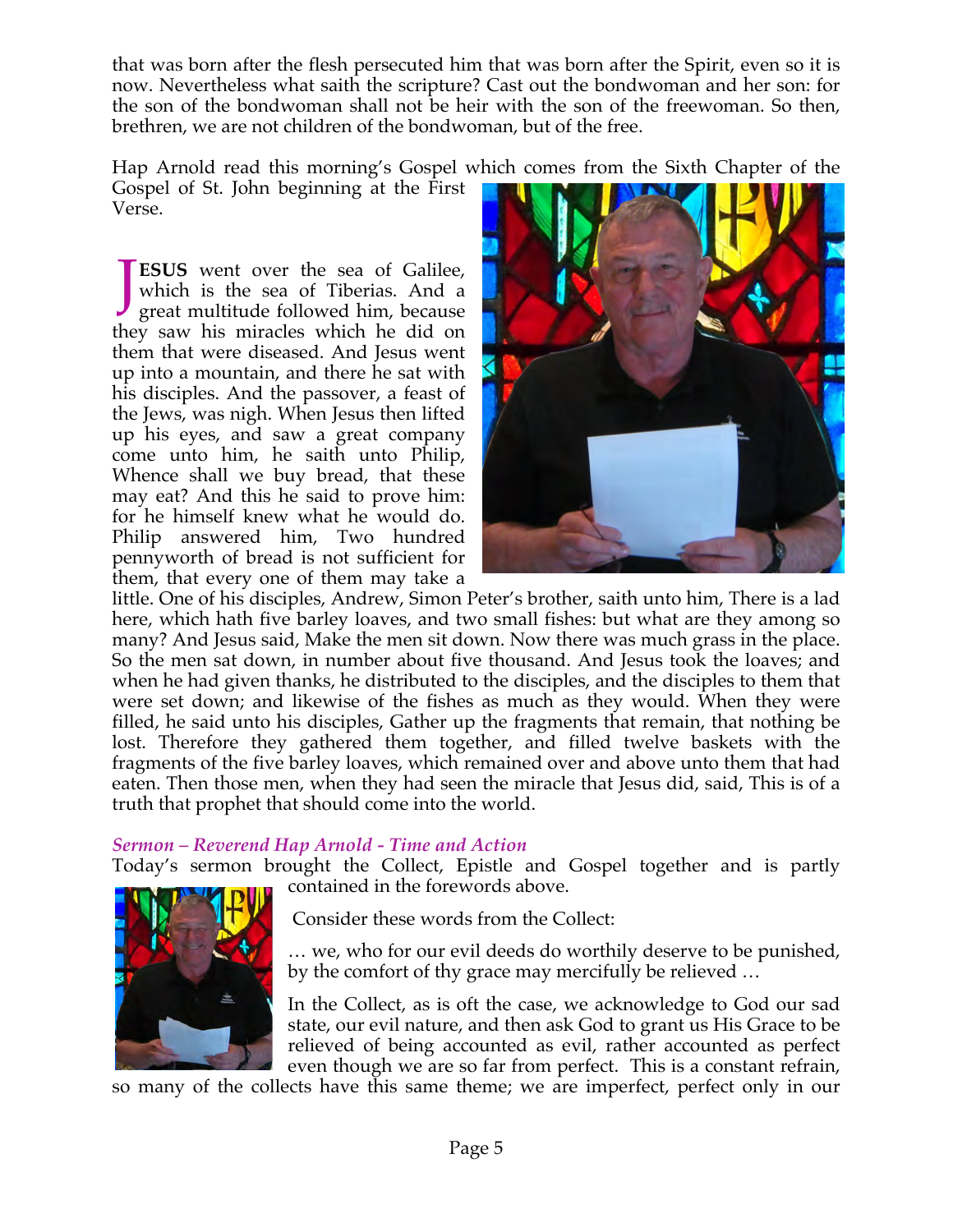imperfection; yet God is with us and is willing to help us, but only if we let Him. To let Him help us requires us to let Him into our hearts.

To gain eternal life, to leave this Shadowland world for the real world, the world of Eternal Life, God's World, that is to say Heaven requires us to be perfect. For only those who are perfect at the final accounting can gain entrance into heaven. Inasmuch as we are imperfect and can only be accounted as perfect through God's Grace of His Son, our Saviour, Jesus Christ, Paul is right on point when he talks about the two sons of Abraham, one of the bond, one of the free.

These two are representative of the two covenants with God, the bond under The Law and the free under The New Covenant.

The people of old are The People of The Law. Six Hundred Thirteen Laws each of which by which they must abide. Perhaps more properly said in practice 613 laws that they must live around; not so much as comply with, but avoid breaking. Yet, they cannot comply with all the laws nor even work around them. They are doomed to failure with no help from God.

The New Convenant is much less complex. Remember this from Holy Communion:

Hear what our Lord Jesus Christ saith:

HOU shalt love the Lord thy God with all thy heart, and with all thy soul, and with THOU shalt love the Lord thy God with all thy heart, and with all thy soul, and with all thy mind. This is the first and great commandment. And the second is like unto  $\mathbb{R}^3$ . it; Thou shalt love thy neighbour as thyself. On these two commandments hang all the Law and the Prophets.

Under the New Covenant, we have only two laws which we must comply with. But, there is a catch. We are not to just avoid breaking those laws, we must actually live them in our hearts, souls, minds AND bodies. We must actualize them.

Hey! That is way harder. We are imperfect creatures with free will. That is a combination doomed to failure.

True, but we have the Get out of Jail Free card – Jesus Christ the righteous and He is the propitiation for our sins! Remember that? He accounts us as perfect at our final accounting!

So, now that we know there are two choices, two covenants, we can choose either to be people of slavery, enslaved to sin and Satan, or to be free people, under God and Jesus.

We always have a choice, it is upon us to choose and decide. But we must pick a side. As Rev Jack put it last week, "He that is not with me is against me." Middle ground exists, but it is quicksand. Any feeling of safety there is illusory. We must take sides. And, we cannot keep with those who oppose the side we choose.

We cannot have one foot standing on the slavery side and one foot on the free side. We cannot just be fence sitters, we must have our feet planted on one side. From rational viewpoint, there is only one side to pick, and that is the side of freedom, of the New Testament offered to us by Christ himself. As people of The New Covenant, the original and **real** New Deal, we have only to comply with those two laws or rules; To love the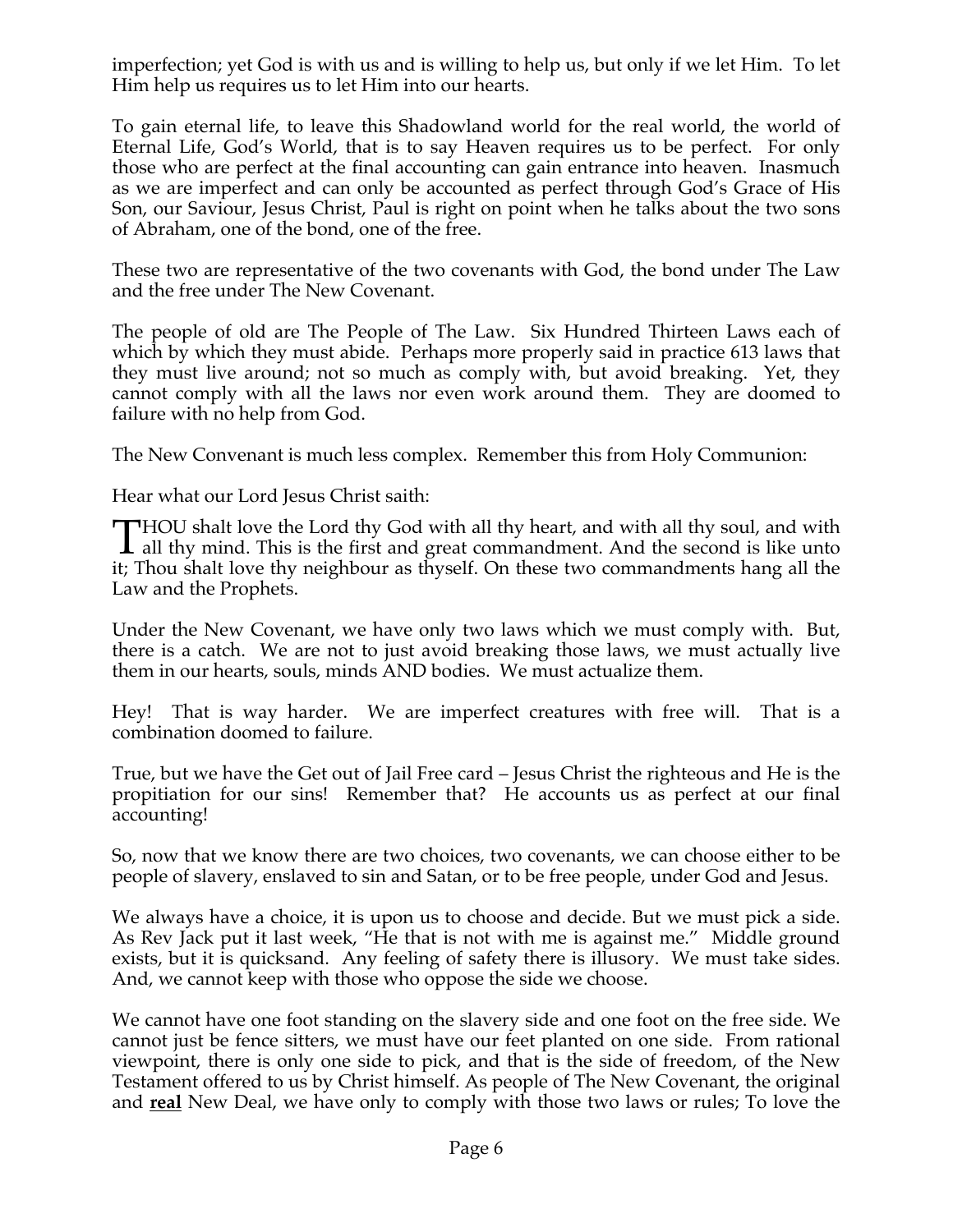Lord with all our hearts and to love our neighbor. While it is true that those two are much harder to fully comply with than avoiding the 613 laws of The Law, we have the key – Jesus Christ. He came to earth not only to lead us to heaven, from the front; but to be a propitiation for our sins, to make us account as perfect to God to allow us to come into His Land.

Now, think about the Gospel. When we need help, how about instead of worry, we substitute trust and action? Trust that God will give us what we need. And, then act based on what we can and should do, not what we want to do. Acting on what we should do gets results. These results may or not be obvious right away, but they will be soon enough. Whereas if you never do anything, you'll never see any results of your actions, for you are doing exactly nothing. If one is disillusioned enough by the fact he does not need to do anything, I suppose it probably doesn't matter to that person. But to those of us who feel the acute need to do something, if we do nothing, we are going to feel that lack of action. Therefore, we are compelled to act upon our faith. Perhaps not what we want right at the time, but certainly what we need then and in the eternal future. In the middle of nowhere, two thousand years from the nearest McDonalds, the disciples looked to Jesus to fill the needs of their congregation. Jesus took what they had and gave them what they needed; "for he himself knew what he would **do**." He **acted** to help them. Do ye likewise:

# **ACT**

It is by our actions we are known.

# **Be of God - Live of God - Act of God**

#### *Bishop Ogles' Sermon*

We are oft fortunate to get copies of Bishop Jerry's sermon notes. Today is one of those

Sundays. Today's sermon starts off with the collect, and like always, it will give you a lot to consider in your heart.

#### **Sermon Notes**

Fourth Sunday in Lent 30 March 2014, Anno Domini (In the Year of our Lord)

# The Fourth Sunday in Lent. *The Collect.*

**RANT**, we beseech thee, Almighty God, **GRANT**, we beseech thee, Almighty God, that we, who for our evil deeds do worthily deserve to be punished, by the comfort of thy grace may mercifully be relieved; through our Lord and Saviour Jesus Christ. Amen.

And due to the rubric, the Collect for the Day is followed by the Collect for Ash Wednesday, which is found on Page 124:

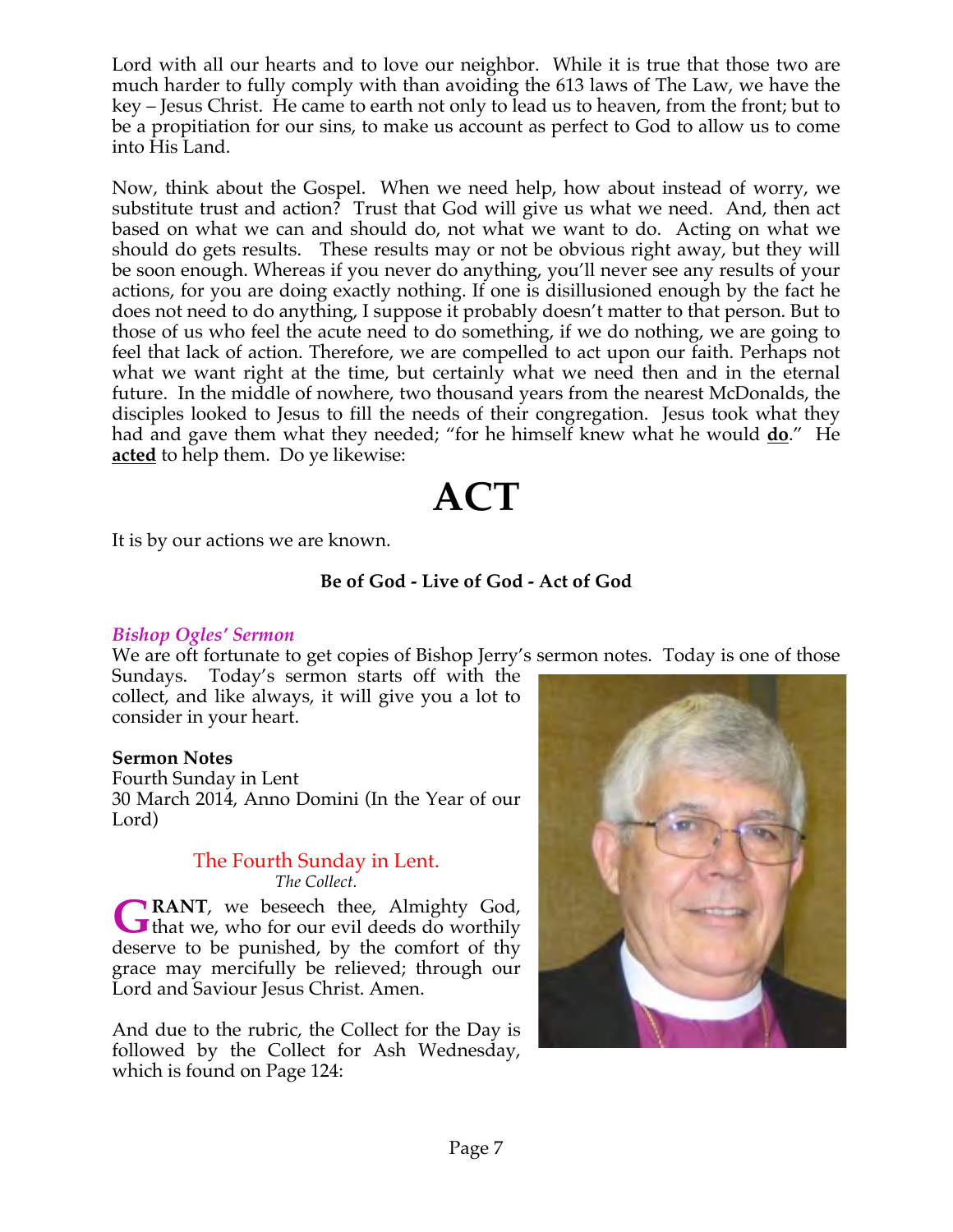# The first day of Lent, commonly called Ash Wednesday.

*The Collect.*

**LMIGHTY** and everlasting God, who hatest nothing that thou hast made, and dost **ALMIGHTY** and everlasting God, who hatest nothing that thou hast made, and dost forgive the sins of all those who are penitent; Create and make in us new and contrite hearts, that we, worthily lamenting our sins and acknowledging our wretchedness, may obtain of thee, the God of all mercy, perfect remission and forgiveness; through Jesus Christ our Lord. Amen.

¶ This Collect is to be said every day in Lent, after the Collect appointed for the day, until Palm Sunday.

#### The Epistle *Galatians iv.21*

**IELL** me, ye that desire to be under the law, do ye not hear the law? For it is written, that Abraham had two sons, the one by a bondmaid, the other by a freewoman. But he who was of the bondwoman was born after the flesh; but he of **ELL** me, ye that desire to be under the law, do ye not hear the law? For it is written, that Abraham had two sons, the one by a bondmaid, the other by a freewoman. But he who was of the bondwoman was born after the flesh; covenants; the one from the mount Sinai, which gendereth to bondage, which is Agar. For this Agar is mount Sinai in Arabia, and answereth to Jerusalem which now is, and is in bondage with her children. But Jerusalem which is above is free, which is the mother of us all. For it is written, Rejoice, thou barren that bearest not: break forth and cry, thou that travailest not: for the desolate hath many more children than she which hath an husband. Now we, brethren, as Isaac was, are the children of promise. But as then he that was born after the flesh persecuted him that was born after the Spirit, even so it is now. Nevertheless what saith the scripture? Cast out the bondwoman and her son: for the son of the bondwoman shall not be heir with the son of the freewoman. So then, brethren, we are not children of the bondwoman, but of the free.

 When we read and study the matter of salvation, we are drawn to observe that Grace is the very key that opens the Door of Heaven. Grace precedes faith and profession. The Galatian Epistle for today bears this out in stark fashion (along with a host of other Bible passages). Yes, we are saved by grace, but that through faith. As we read in the Epistle to the Ephesians: "*For by grace are ye saved through faith; and that not of yourselves: it is the gift of God: 9 Not of works, lest any man should boast. 10 For we are his workmanship, created in Christ Jesus unto good works, which God hath before ordained that we should walk in them.*" (Eph 2:8-10) If any component of salvation was keyed to some goodness in our own souls, then there might be place for boasting, but such is not the case. Grace is a component of God's Mercy and not of our worthiness. Good works in no way save, but Grace saves *unto good works.* We are accounted good, and are able to do good and pleasing works, as a result of the Grace of our Lord Jesus Christ issuing from His Love.

 Please remember two particular young men of Abraham's day – Ishmael and Isaac. God had promised Abraham that he would become the father of many nations, yet, Abraham was without child. When God promises, the flesh tries to takes God's place in fulfilling the promise. This was the case with Sarah who, in her advancing age, began to doubt that God was able to provide progeny for Abraham that He had promised – at least, not in the ways and means of grace. In Sarah's mind, God needed a bit of help. So she gave her Egyptian servant maid, Hagar, to Abraham for the purpose of bearing him a son. Well, Sarah's willful breach of faith worked in gaining for Abraham a son – Ishmael, the father of the Arab tribes. This was not at all in accord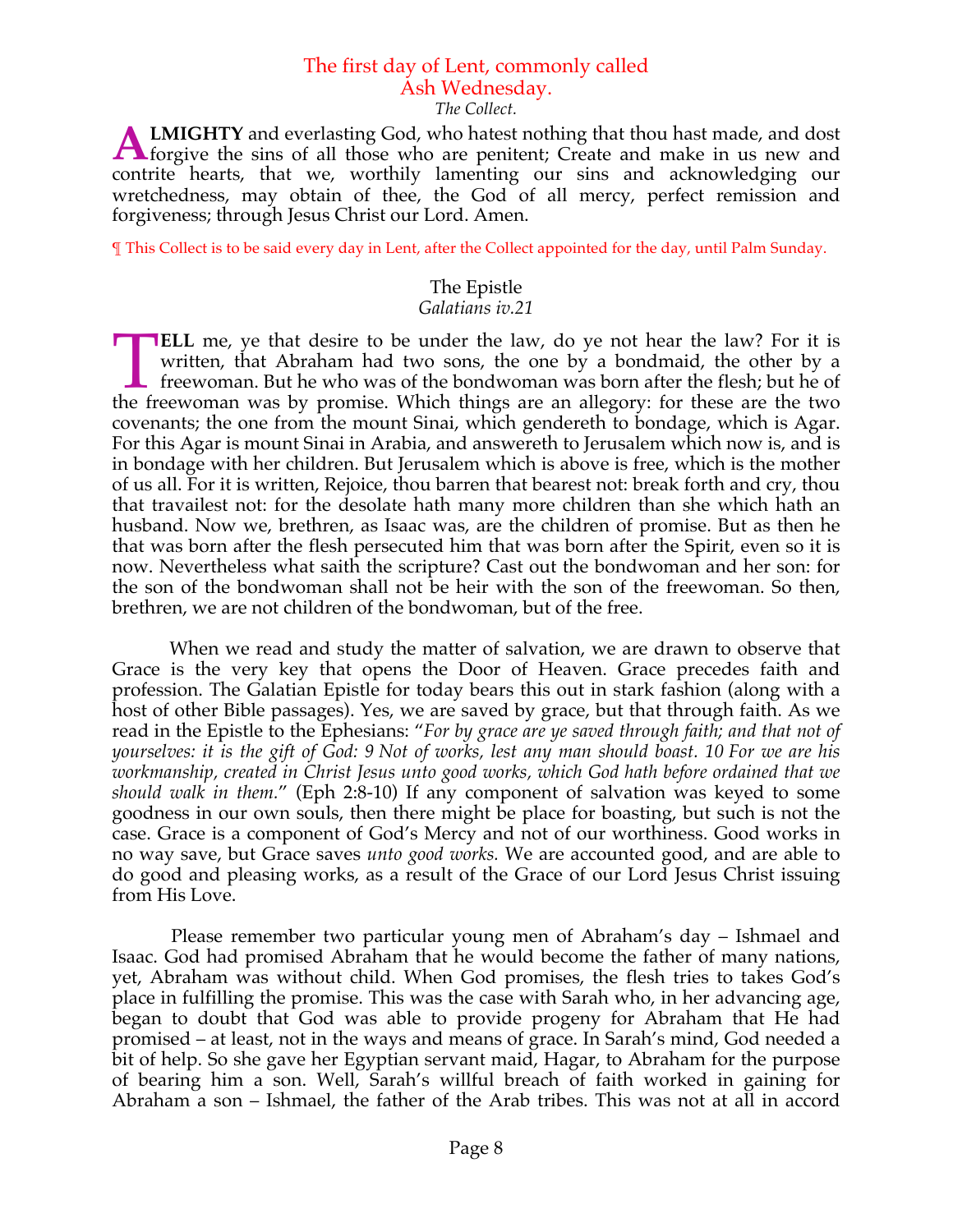with the will of God, but was an act of free will of the flesh of Sarah. Sarah attempted to bring about the seed of promise by her own deed and not that of waiting on God. From that moment until today, there has not been peace among the Arab peoples, nor of the neighbors that are scattered about them in the Middle East.

 When the seed of promise was granted Sarah in her advanced age (99 years), he came truly by miraculous birth. He was a type and shadow of that coming miraculous birth of the Father's own only Begotten Son, Jesus. Abraham believed God, and it was counted to him for righteousness. From that sorrowful journey to Mount Moriah for the purpose of sacrificing his own only Begotten Son (by Sarah), God was demonstrating to those of the faith of Abraham that that sacrificial Lamb without Blemish would be provided by God to redeem us from our sins.

 It should be noted, too, that Isaac had no volition about being the child of the promise while he was yet in his mother's womb. It was a thing foreordained by God. Can you fathom the deep and mournful sorrow of Abraham as he traveled to Moraih with Isaac? Though it may have been a most desponding trip for Abraham, yet he knew that God does all things well, and He would make the sacrifice a blessing in the end. As Abraham and Isaac stood at the base of the mount of sacrifice (the same range upon which the Lord Jesus Christ was later sacrificed), ". . . *Isaac spake unto Abraham his father, and said, My father: and he said, Here am I, my son. And he said, Behold the fire and the wood: but where is the lamb for a burnt offering? And Abraham said, My son, God will provide himself a lamb for a burnt offering: so they went both of them together.*" (Gen 22:7-8) Only in the Received Text Bibles is this truth revealed so powerfully. In the sentence structure, God is the subject, provide is the verb, and 'Himself' is that object receiving the action of the verb. "A Lamb of the sacrifice" is a modifying prepositional phrase for the pronominal object…..i.e. (to be, understood) a Lamb for the sacrifice).

 We learned from Abraham's Mt. Moriah experience that God would not, and could not, take the son of Abraham or of any other man, as redemption for our sins. Out of His unmerited Love, God would, rather, provide His own Son as a Lamb for the Sacrifice. This He did on the mountains of Moriah 2,000 years ago.

 The Galatians may have been influenced in their thinking by Judaizers that they must obey the Law and not place their full faith in the grace of God. But if not, it is still in the nature of man to believe that he must save himself through good works. Truly, even a fervent Christian cannot do any good works at all. Whatever good we do is not our own works, but those of Christ working in, and through, us. Paul asked: "*Tell me, ye that desire to be under the law, do ye not hear the law?*" It must be said that Jesus was, indeed, perfect in His obedience to the Law. But only He among all the sons of men was able. He even saved us through the Law in the sense that the justice of God was satisfied for us in His atoning sacrifice and death – for the wages of sin is death. Jesus took our sins upon His own sinless soul and died in our stead at Calvary. But He paid the penalty of the Law that we might be spared. The Law kills, but grace makes alive.

 "*For it is written, that Abraham had two sons, the one by a bondmaid, the other by a freewoman. But he who was of the bondwoman was born after the flesh; but he of the freewoman was by promise. Which things are an allegory: for these are the two covenants; the one from the mount Sinai, which gendereth to bondage, which is Agar.*" Agar is the Greek pronunciation for Hagar. Even today, the children of Hagar (Arab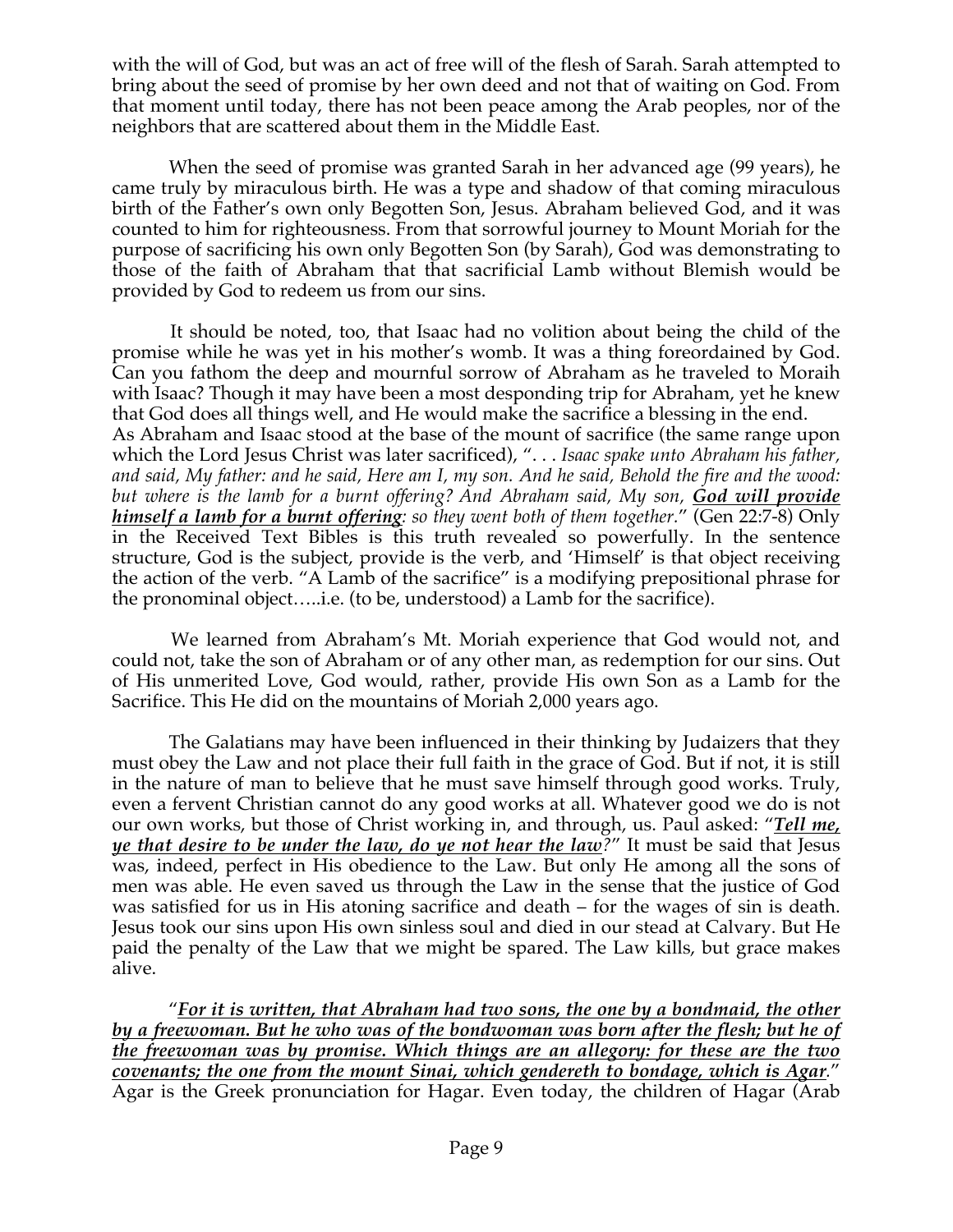peoples) are in bondage to the Law. They suffer amputations of limbs and stoning for the most meager of sins. Those Jews who practice their Old Testament obedience to the Law are no better in terms of salvation. Those who reject the benefits of Christ are in no wise chosen people of God. Only those who believe and receive the faith of Abraham are the true children of the promise. The Elect of God are born of the Free Woman (Sarah) by terms of grace and faith – the faith of Abraham. The fleshly DNA of Abraham is not a factor – only the faith that Abraham exercised. God does not place any credibility to race or blood in calling His children. All are condemned already in Adam; but all are made alive who accept the grace of our Lord Jesus Christ. We are made bond-servants naturally through the Law, but we are made free only through the faith that Abraham possessed in looking forward to the ultimate Seed of Promise which was Christ.

 "*For this Agar is mount Sinai in Arabia, and answereth to Jerusalem which now is, and is in bondage with her children. But Jerusalem which is above is free, which is the mother of us all. For it is written, Rejoice, thou barren that bearest not; break forth and cry, thou that travailest not: for the desolate hath many more children than she which hath an husband.*" It is a remarkable evidence of the veracity of God Word that the two faiths that depend upon obedience to the severity of the Law BOTH hold their heritage in present-day Jerusalem. I pray to be accounted a citizen – not of that filthy and treacherous little town called Jerusalem – but that immaculate and amazing City of Peace called New Jerusalem which descends down from Heaven. Dr., Schofield has deceived untold multitudes in his mischaracterization of this truth. Yes, and those, like Sarah, who are desolate, will have many more children of promise than Hagar who had a child through the works of sinful man and not of God.

 Who, then, are the chosen of God? Is it those who came by the way of the flesh and schemes of men, or those who receive that same promise given to Abraham of the Promised Seed (Jesus Christ)? "*Now we, brethren, as Isaac was, are the children of promise. But as then he that was born after the flesh persecuted him that was born after the Spirit, even so it is now.*" The Jews erroneously believe that they are saved by the blood that courses through their veins and through their strict obedience to the Law. They find our reliance upon the grace of God abhorrent. They are yet in bondage. The Moslems are no different. They are dependent upon that blood that flowed through Ishmael's veins to identify themselves as the chosen of a false god (allah). They are the true descendents of Hagar in whom there was no promise. Where are Christians persecuted more egregiously than anywhere else in the world? It is in the Moslem nations – the descendents of Ishmael of whom God said to Hagar: "*And the angel of the LORD said unto her, Behold, thou art with child, and shalt bear a son, and shalt call his name Ishmael; because the LORD hath heard thy affliction. And he will be a wild man; his hand will be against every man, and every man's hand against him; and he shall dwell in the presence of all his brethren*." (Gen 16:11-12) This prophecy of God has been perfectly fulfilled. The Arab nations flock together today in the Middle East. They are constantly at war. If they are not fighting an enemy from without, they are fighting each other. You will note that the natures of both Ishmael and Isaac were foreordained of God ere these two saw the light of day.

 Here follows a deep thought expressed by Paul in the Book of Romans. It runs counter to the prevailing opinions of modern man: "*Not as though the word of God hath taken none effect. For they are not all Israel, which are of Israel: Neither, because they are the seed of Abraham, are they all children: but, In Isaac shall thy seed be*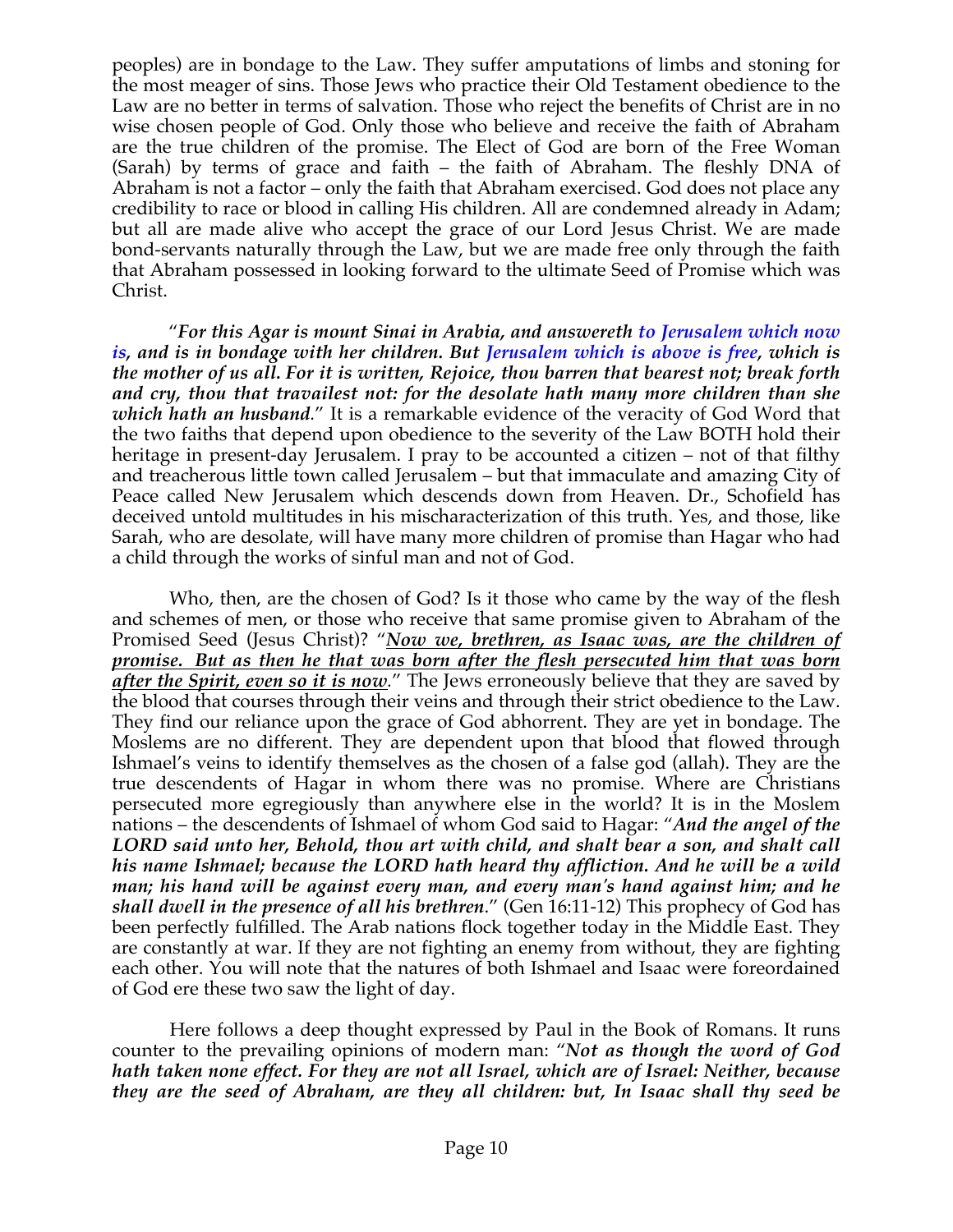*called. That is, They which are the children of the flesh, these are not the children of God: but the children of the promise are counted for the seed. For this is the word of promise, At this time will I come, and Sara shall have a son. (For the children being not yet born, neither having done any good or evil, that the purpose of God according to election might stand, not of works, but of him that calleth*;) (Romans 9:11)

 Note the result of Sarah's indiscretion in providing Hagar to Abraham. Ishmael was saved in the flesh in the Wilderness. Isaac was saved in the spirit atop Mt. Moriah. Having been lain on an altar (all that touches the altar belongs to God), Isaac was saved as the special seed of promise to Abraham to walk in the ways of faith of his father Abraham – just as we are today. The Old Testament Church of Abraham was saved by that same faith in the Lord Jesus Christ as we are saved today. They looked forward in faith to the redemption made available by the Son of God as we look back to the accomplished fact. Their faith had to be made of a sterner stuff than ours today. We have history AND faith to confirm our profession – they had only faith and promise. It was enough! "*Nevertheless what saith the scripture? Cast out the bondwoman and her son: for the son of the bondwoman shall not be heir with the son of the freewoman. So then, brethren, we are not children of the bondwoman, but of the free*." Are you still in bondage to sin and the Law; or have you accepted the adoption made available by Christ into that Elect Family of God?

### *Roy Morales-Kuhn, Bishop and Pastor - St. Paul's Anglican Church - Anglican Orthodox Church*

Bishop Roy is pastor of the biggest AOC parish West of the Mississippi and is in charge of the Diocese of the MidAmerica.

#### **Third Sunday in Lent** 23 March 2014

Even though Bishop Jerry delivered the sermon last week Bishop Roy had written a really great one that he tried to get to the Sunday Report for four days. Computers! Anyway, here it is:

The Epistle: Ephesians 5:1-14 The Gospel: Luke 11:14-28



"Light and Darkness"

1. Be ye therefore followers of God, as dear children;

2 And walk in love, as Christ also hath loved us, and hath given himself for us an offering and a sacrifice to God for a sweet-smelling savour.

St. Paul begins this passage with a command and request. The command is that we be followers of God. We are to strive to be like God in all our doings, all our days, always striving to please Him. The request, in the same concept Christ gave us when he was here, to do this command as 'dear children'. Why as dear children ? The innocency and desire of children to please was what Jesus said we must do to become part of the Kingdom. We must enter the Kingdom as a child, with a faith that accepts the gift of God the Father just as the pre-fallen Adam and Eve did in the Garden. Innocency in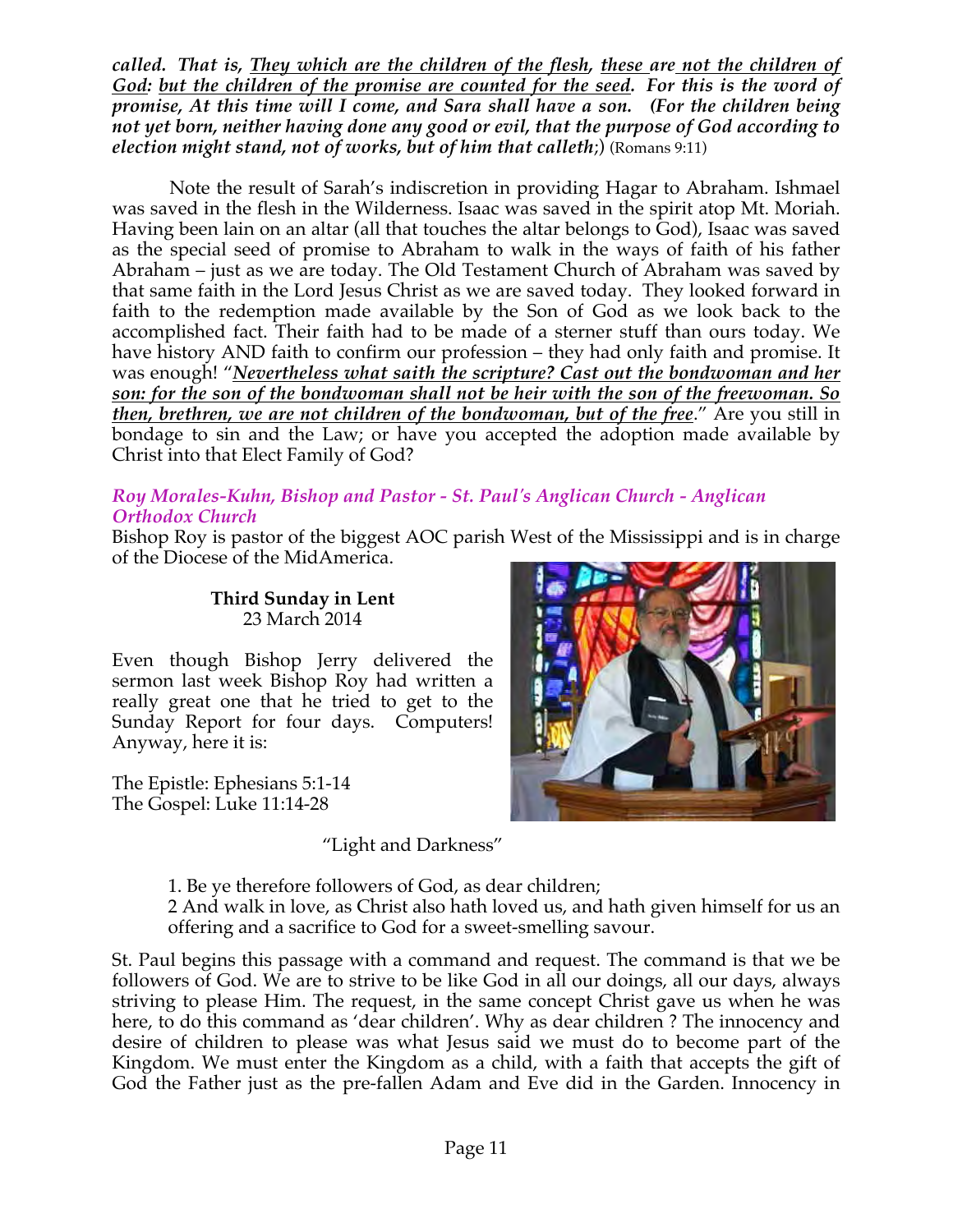accepting what God has done for us by sending His Son to die in our stead, that is what Jesus was telling us to be like.

In verse two we see the fulfillment of Christ sacrifice, which had been foreshadowed in the prophecies of the Old Testament. 'An offering and sacrifice to God for a sweetsmelling savor.'

From the time of Cain and Abel, the burnt offering, the smoke rising to heaven (symbolizing our ascending prayers) rising up to God, will be proscribed to foreshadow and predict the coming Christ. This will be replicated again and again until the final once and for all great sacrifice of Jesus Christ on the Cross. Now all will be fulfilled. As we approach the Holy Week and the great and glorious day of resurrection, let us remember what a great work this was and what a great promise for us it will reveal. Death will be deposed, death will be overpowered, death will no longer hold fear for those who are children of God.

3 But fornication, and all uncleanness, or covetousness, let it not be once named among you, as becometh saints;

4 Neither filthiness, nor foolish talking, nor jesting, which are not convenient: but rather giving of thanks.

5 For this ye know, that no whoremonger, nor unclean person, nor covetous man, who is an idolater, hath any inheritance in the kingdom of Christ and of God.

6 Let no man deceive you with vain words: for because of these things cometh the wrath of God upon the children of disobedience.

7 Be not ye therefore partakers with them.

The next five verses Paul explains who will not participate in the life everlasting in the Kingdom of God. The trade city of Ephesus in what is now modern day Turkey, was famous for great silversmiths. These artisans crafted some of the most beautiful statues of the Greek goddess Diana. There was a large temple in Ephesus dedicated to the worship of Diana. Part of that worship included purchasing these finely crafted statuettes of Diana to leave at the temple as a means of sacrifice. Being made of silver, they were most likely very expensive, thus adding to the concept of sacrifice.

Paul is pointing out the behavior of the average Ephesian as being so far removed from the Kingdom of God as to guarantee no access to that kingdom. He catalogs both individual sinful behavior and what was considered accepted corporate behavior, especially in cities where these Greek temples were located. If you think of it in a modern parlance, "what happens in Ephesus stays in Ephesus". Travelers to these holy sites located all over the ancient world were expected to partake in the revelry and debauchery that was common to the city in question. Paul makes no bones about it, '...Let no man deceive you with vain words: for because of these things cometh the wrath of God upon the children of disobedience...' And then to emphasis the point one more time, Paul in verse seven says to not be partakers with them. Notice that it is a behavior that is corporate or accepted.

Today in our post-modern world we struggle with elements of the church that try to downplay the evil behavior of the world by saying things like; '...it is a victimless activity...' '...no one is getting hurt...' '... it is among consenting adults...' And mind you this is from the so called Christian world. St. Paul wrote that we are not to be partakers with them.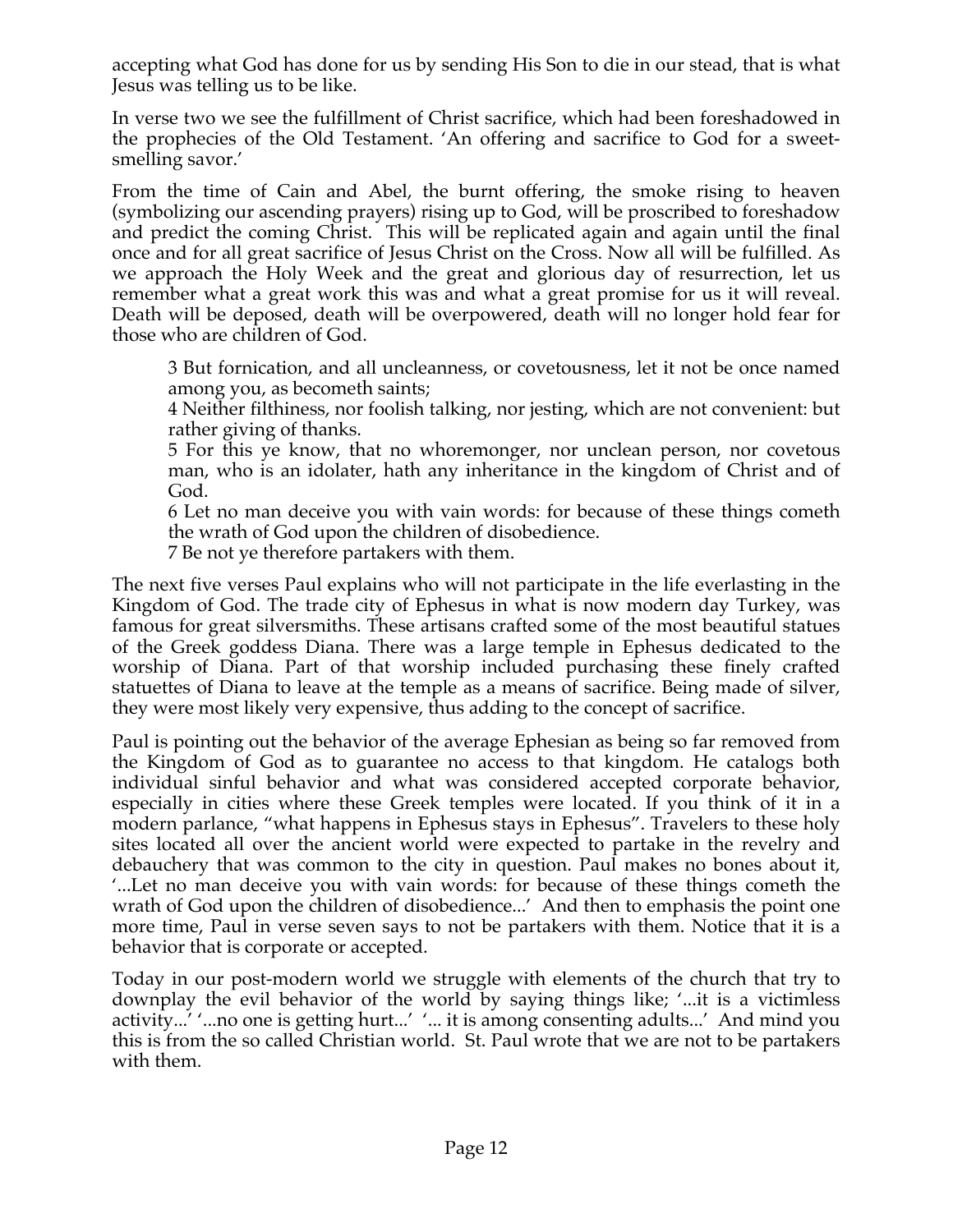Now after all what seems like gloom and doom, St. Paul now gives us a primer in what we should be doing. Let's look at the next seven verses.

8 For ye were sometimes darkness, but now are ye light in the Lord: walk as children of light:

9 (For the fruit of the Spirit is in all goodness and righteousness and truth;)

10 Proving what is acceptable unto the Lord.

What an interesting construct of words. '...ye were sometimes darkness, but now are ye light in the Lord...' The very activities made you darkness. Wow, that is some pretty heavy stuff. We know that people watch Christians very closely to see if they will mess up. They are ever vigilant in looking for flaws in a Christian's conduct. So Paul writes that we were sometime darkness, but now ye are light in the Lord. What a great promise. What a great change. How do we stay in the light ? We must walk in the Light... '..walk as children of light..' There is that theme of being a child again. Paul tells us that the fruit of the Spirit is in all goodness and righteousness and truth. All this that is proving what is acceptable unto the Lord. Notice that it is in the form of a sacrifice. '...what is acceptable unto the Lord...'

11 And have no fellowship with the unfruitful works of darkness, but rather reprove them.

12 For it is a shame even to speak of those things which are done of them in secret.

Now we are to not fellowship with the unfruitful works of darkness, but we are to reprove them. Understand that there are ways to show your disapproval of evil behavior. We must do it will meekness and gentleness. We must never appear as if we are holier than the sinner. Because in reality, we are sinners also, forgiven daily as we pray for such, but sinners none the less. So we should approach the idea that such behavior or unfruitful works of darkness are contrary to what we know is the truth. We need to explain that with gentleness. You will be rebuffed. You will be told to '...judge not lest ye be judged...' A bit of scripture twisted out of context. If you look at what Paul wrote, by having no fellowship, by not even speaking of it, by not being partakers of such behavior...we are judging. Yes by not being part of it, we are making a judgement to avoid such behavior. Sorry folks, we have been told to stay away from such things...that in itself is a judgement call. We are to avoid evil, we are to flee from sin as Joseph fled Potiphar's wife.

13 But all things that are reproved are made manifest by the light: for whatsoever doth make manifest is light.

14 Wherefore he saith, Awake thou that sleepest, and arise from the dead, and Christ shall give thee light.

So how then are we to live in this evil world ? Verse thirteen gives us a very simple prescription.

All things that are revealed by the light of the Gospel, the epistles, the Word of God are to be avoided. The light of God revealed by His Word (Jesus Christ) is what we are to flee. We are to live in the light, we are to grow in the light, we are to reveal that light to the lost world.

Verse fourteen can be understood in two ways. The spiritually dead are commanded to wake up, to arise from that death and they will be given the Light of Christ. And the other way this can be understood is those who have gone before into death (sleep) shall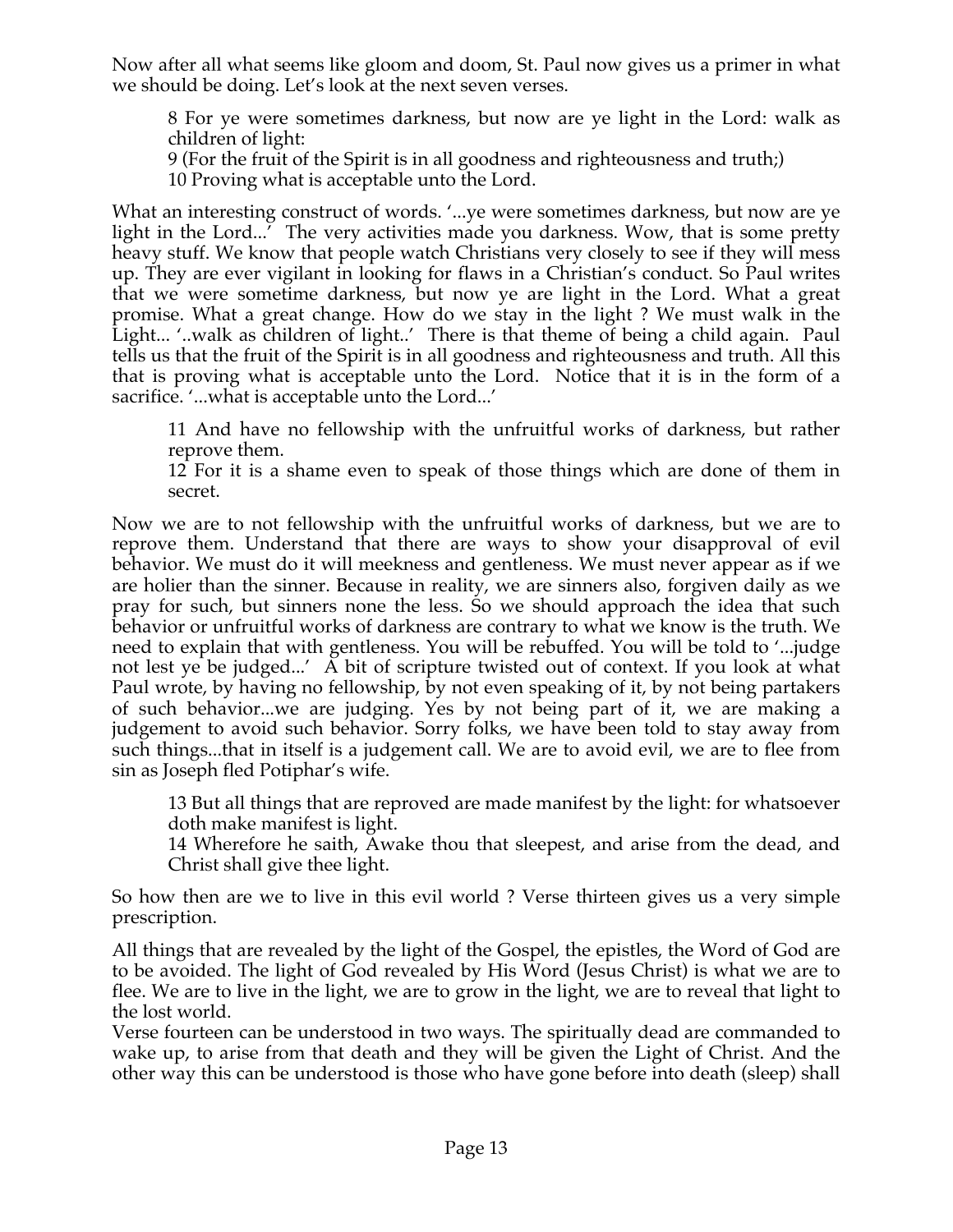arise from the dead because of Christ and His glorious resurrection and He shall give them light.

As we reflect on these words that Paul wrote to the church at Ephesus, let us apply them to our own spiritual journey. We are on the road to His Kingdom. We are taking theses forty days to reflect on that great event that took place outside the walls of Jerusalem that fateful, awful and yet wonder filled day, the day He took our sins upon his body, and he bore them so we would be free from the spiritual death we were born with.

May God richly bless the rest of this day and in the weeks to come and on into your continued journey to His Kingdom. Amen

Let us pray:

 **GOD**, who dost ever hallow and protect thy Church; Raise up therein, through thy Spirit, good and faithful stewards of the mysteries of Christ, that by their ministry and example thy people may abide in thy favor and be guided in the way of truth; through Jesus Christ our Lord, who liveth and reigneth with thee in the unity of the same Spirit ever, one God, world without end*. Amen* **O**



# *Bishop Dennis Campbell's Sermon*

Bishop Dennis is a brilliant speaker. He is able to take biblical precepts and make them



perfectly understandable, even to me. Oft he provides the text of his sermons and I take the utmost pleasure in passing them on:

> **The Bread of Heaven** Psalm 147, Exodus 16:4-15, John 6:27-40 Fourth Sunday in Lent March 31, 2014

The Fourth Sunday in Lent is variously known as Mid Lent Sunday, Mothering Sunday, or Refreshment Sunday. It is traditionally a time to ease up on fasting

and gain nourishment and refreshment. It intentionally reminds us that our true refreshment comes not from what Christ called, "the meat which perisheth" but from Christ Himself, the Bread of Life. The image is clear, as food nourishes and refreshes the physical body, the Bread of Heaven refreshes the soul. So today I want to talk about Jesus, the Bread of Heaven.

The first thing we need to make plain here is that the nourishment of the body is a good thing. You body is not evil, and your physical needs are not evil. We may use the body for evil, and we may attempt to satisfy our needs in ways that are evil, but that is not the fault of the body or the need. In John 6:32 when Jesus says "Moses gave you not that bread from heaven," He refers to God giving manna to the Hebrew people in their journey from Egypt to Canaan. You recall they were hungry, and there was nothing for them to eat in the desert, but God gave a miraculous bread to them and sustained them healthy and full. Jesus is making the point that the manna/bread came from God, not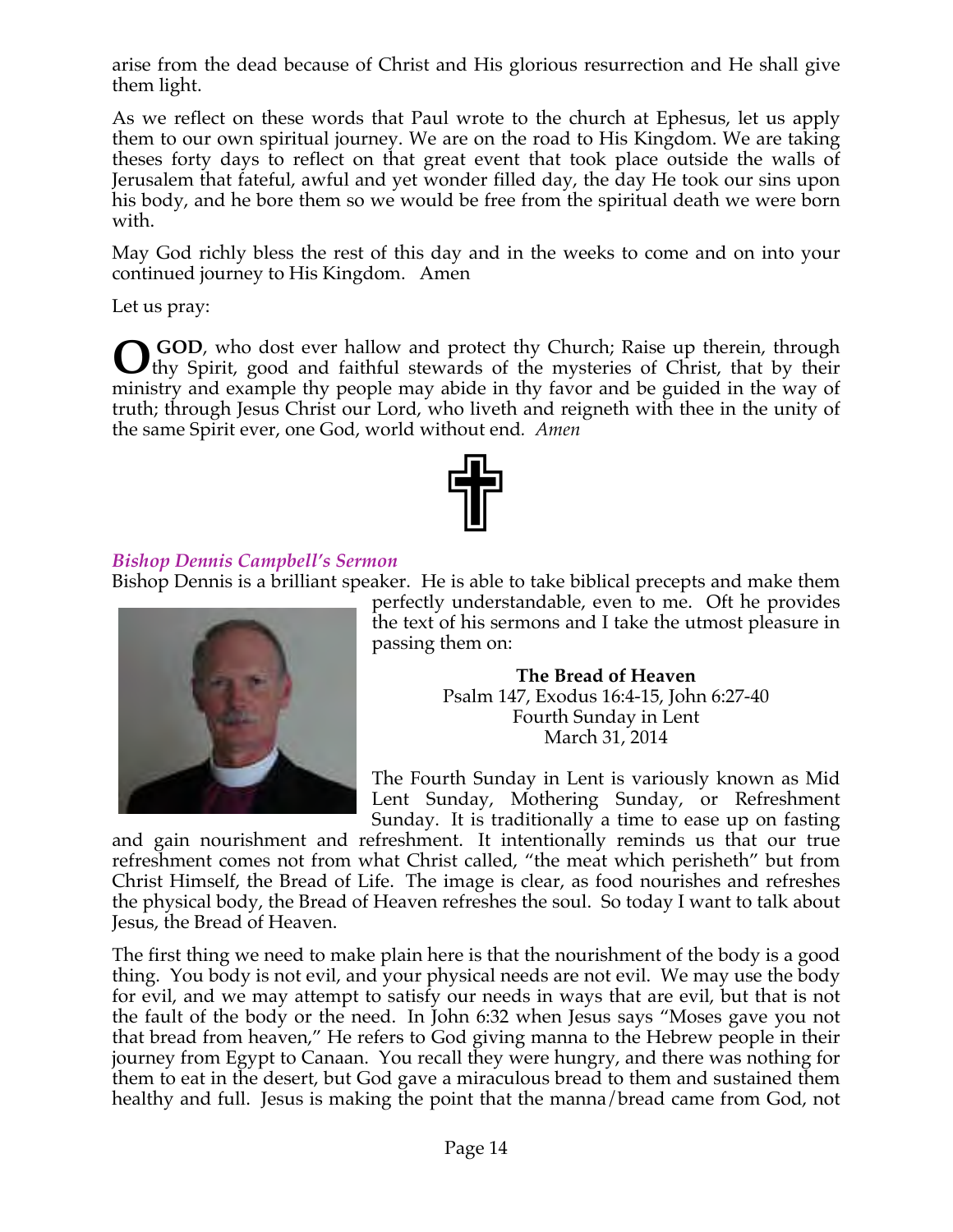Moses, and God also gives the true Bread of Heaven, Jesus Christ. The point I want to make is that God did give the manna in the wilderness. He did feed His people. He did provide for their physical needs. Jesus, quoting Deuteronomy 8:3, said, "Man shall not live by bread alone" (Mt. 4:4). But He did not say man shall live without bread, or housing, or clothing, or even amusements or possessions or things that make life comfortable and enjoyable. In fact, He provides such things for us.

Some people dispute this. They are like the man in the movie, Shenandoah, who prayed something like, "Lord, we plowed the fields and sowed the seeds and gathered the harvest." It is like he is saying, "God, we did it all with no help from you, but in honour of my wife I say a prayer before my meals." But who made the soil? Who sent the sunshine and rain? Who made the crops grow and the earth give the increase? Who gave you the minds and the strength to till the earth and gather the harvest? These things all come from God.

It is the same with us; God gave life to us. God gave us the strength and minds to learn skills and do the work that enables us to gather wealth and build our houses and build our lives. God cares about our physical well-being. God provides for our physical well-being. The Bread of Heaven feeds our bodies.

The second thing I want to make plain is that the Bread of Heaven came to feed our souls. When Jesus, in John 6:35, says, "he that cometh to me shall never hunger; and he that believeth on me shall never thirst," He refers to the hunger and thirst of the soul. Hunger is the sign of need. Our bodies need food, and when our stores of nutrients begin to run low, we experience the sensation we call hunger. Jesus is saying our souls need nourishment too, and our souls give us a sign of our need just as our bodies do. We call this sign by many names; emptiness, darkness, and angst are words that come to mind. Jesus, in John 6:35, calls it hunger and tells us He is the Bread that comes from Heaven to feed our souls.

Jesus is essentially saying we hunger for God. There is a yearning in us that only God can satisfy. There is an emptiness in us, a hole in our existence only God can fill. Augustine stated this well when he wrote, "Thou hast made us for Thyself, O Lord; and our souls are restless till we find our rest in Thee." Our problem is that we often don't want to find our rest in God. We want to find it in toys, in pleasures, and in sin. But these things don't give rest. In fact, they become burdens that weigh us down and keep us from God. How wonderful it is, then, to hear the words of Christ, "Come unto Me all ye that labour and are heavy laden, and I will give you rest."

This rest has many, many parts or facets. There is peace with God because of the forgiveness of sins. There is the new life in Christ, in which we begin to come out of the prison and death of sin and evil and live in the glorious good things of Christ. These things point us to the ultimate rest, when Christ raises us up to be with Him in that place where all the toils and burdens of earth are gone forever.

-- +Dennis Campbell

Bishop, Anglican Orthodox Church Diocese of Virginia Rector, Holy Trinity Anglican Orthodox Church Powhatan, Virginia www.HolyTrinityAnglicanOrthodoxChurch.org www.lifeinthescriptures.blogspot.com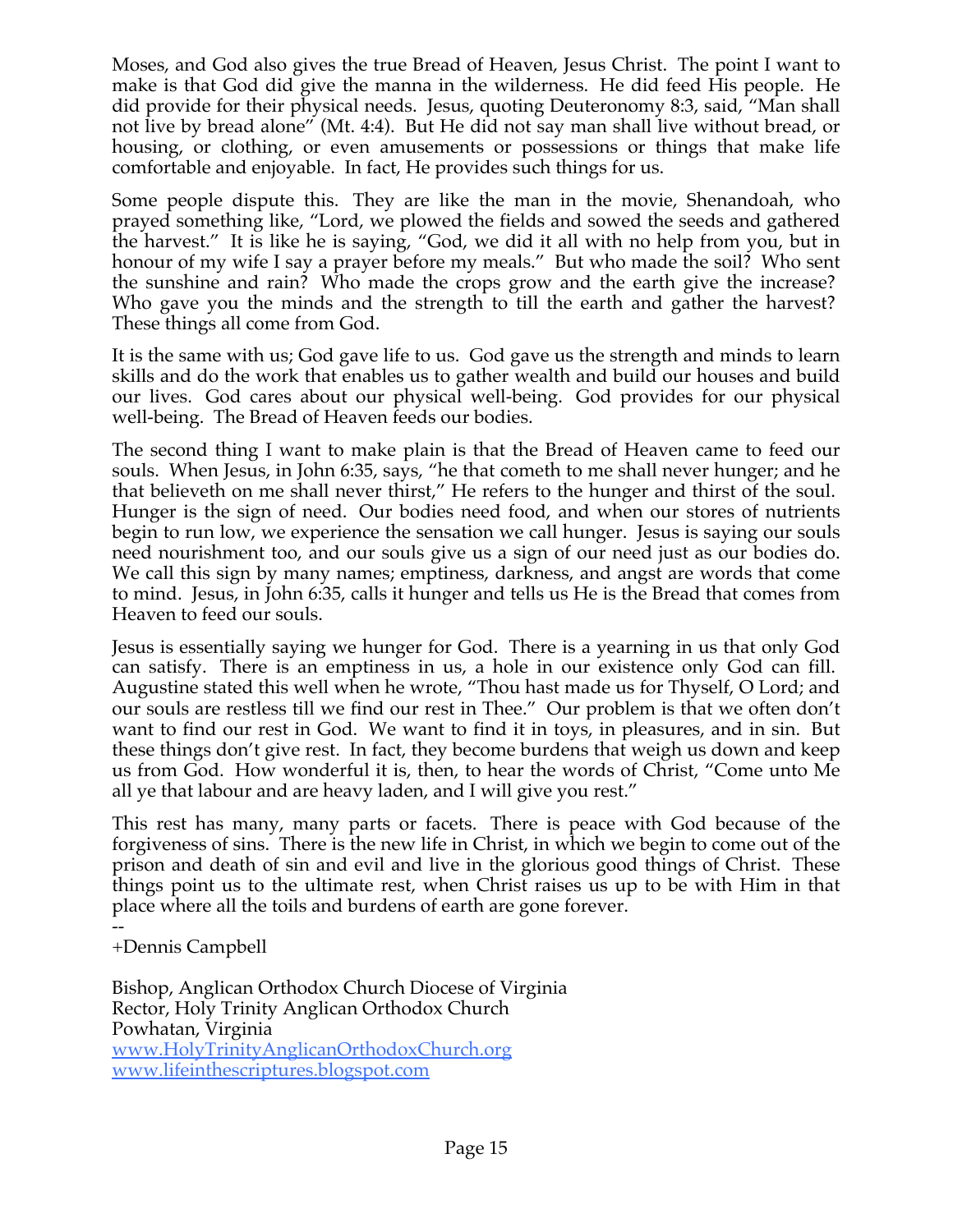# *Rev Rick Reid of Saint Peter's Sunday Sermon*

We are happy to have a sermon from Reverend Rick Reid, minister of Saint Peter's, whose congregation is right at the Worldwide Headquarters of the Anglican Orthodox Church. Rev Rick has all the resources and challenges right at hand.

### *We are not Children of the Bondwoman, but of the Free.* **Galatians 4:21-31**



In our Epistle reading this morning, Paul uses an allegory to explain the difference between believers in Christ, and those who trust in the law. An allegory is the use of symbolism to which the apparent meaning of the characters and events is used to symbolize a deeper moral or spiritual meaning. First, let's review the text of the Epistle which comes from St. Paul's letter to the Galatians, the  $4<sup>th</sup>$ Chapter, beginning with the  $21<sup>st</sup>$  verse.

> *21 Tell me, ye that desire to be under the law, do ye not hear the law? 22 For it is written, that Abraham had two sons, the one by a bondmaid, the other by a freewoman. 23 But he who was of the bondwoman was born after the flesh; but he of the freewoman was by promise. 24 Which things are an allegory: for these are the two covenants; the one from the mount Sinai, which gendereth to bondage, which is Agar. 25 For this Agar is mount Sinai in Arabia, and answereth to Jerusalem which now is, and is in bondage with her*

*children. 26 But Jerusalem which is above is free, which is the mother of us all. 27 For it is written, Rejoice, thou barren that bearest not; break forth and cry, thou that travailest not: for the desolate hath many more children than she which hath an husband. 28 Now we, brethren, as Isaac was, are the children of promise. 29 But as then he that was born after the flesh persecuted him that was born after the Spirit, even so it is now. 30 Nevertheless what saith the scripture? Cast out the bondwoman and her son: for the son of the bondwoman shall not be heir with the son of the freewoman. 31 So then, brethren, we are not children of the bondwoman, but of the free.*

Paul is explaining to the Galatians that Abraham had two sons, Isaac and Ishmael and is using them as examples of the two covenants. The first covenant of the flesh is of bondage unto sin and death. The second covenant is of the spirit, and is of liberty and freedom*.* Besides the literal and historical sense of the words, St. Paul points out much more. He explains Hagar and Sarah were excellent examples of the two different dispensations, or methods, to which God carries out His purpose towards man.

Hagar represents The Law, compliance with which is impossible, thus destined to bondage unto sin, which itself results in death. Without the intercession of God, we cannot be accounted as perfect at the final accounting, no matter how many sparrows or lambs are offered as sacrifice for our sins. It takes more than that, it takes our Lord and Saviour, our only Mediator and Advocate, Jesus Christ the righteous, who is the Propitiation for our sins.

That leads us to the heavenly Jerusalem, the true church, which is represented by Sarah. The true church is in a state of freedom and is the mother of all believers, who are born of the Holy Spirit. They are, by regeneration and true faith, made a part of the true seed of Abraham, according to the promise made to him. Regeneration is the spiritual transformation in a person, brought about by the Holy Spirit that brings the individual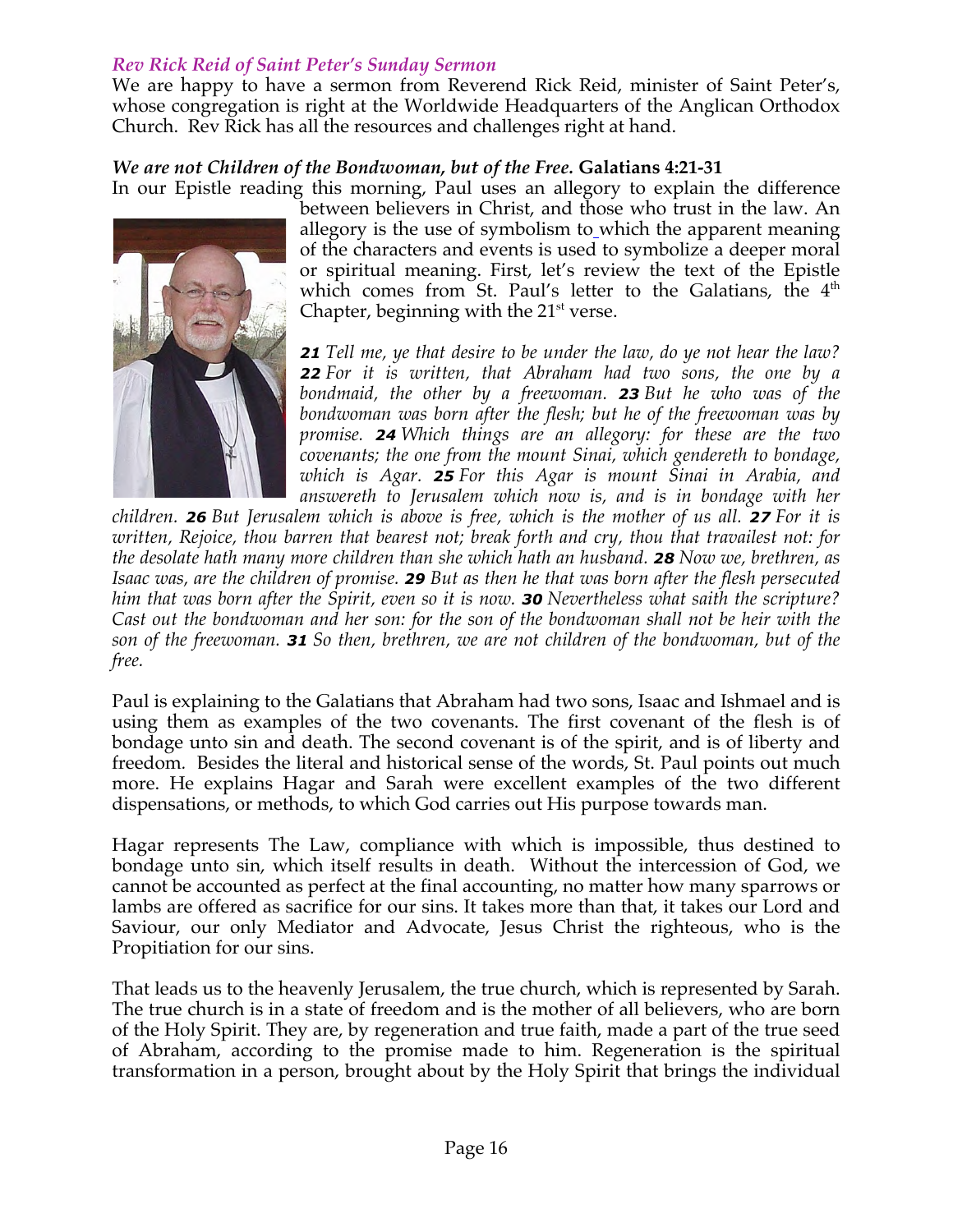from being spiritually dead to becoming spiritually alive. In other words there is a new birth or a second birth, also referred to as being born again.

So then, we are not children of the bondwoman, but of the free. The privileges of all believers of Christ are so great, (according to the new covenant); it did not make sense for the new Gentile Christians to be under that law, which could not even deliver the unbelieving Jews from bondage or condemnation. St. Paul, with the guidance of the Holy Spirit, used this allegory in the history of Sarah and Hagar, as an explanation to all of God's people.

The first covenant is of the Law; bondage unto sin, persecution, and death. The second covenant is of liberty and freedom, love and sacrifice. Abraham did not have the patience to wait for God and His promise, so he turned to Hagar to fulfill God's promise made to him. So it is possible, that we as believers may forget what Christ did for us on the cross, and begin to defer to our works, according to the law, and not of grace. When this happens there is a void created and that can never be filled, until that person returns to Christ once again.

It should be noted that nearly every one of St. Paul's letters contains a message on morality. This was necessary because the Gentiles who converted to Christianity were unacquainted with Hebrew morality, and were involved in idolatrous activity. This idolatry was perhaps most objectionable to Paul than because it inevitably led to immorality and to serving other gods.

This is the Good News that we hear of! Those who are born again of the spirit in Jesus, through the actions of the Holy Ghost, according to the grace of God, are heirs of the kingdom of God, according to the promise that God gave to Abraham. *Amen.*

# *Rev Bryan Dabney of Saint John's Sunday Sermon*

We are fortunate to have Bryan's Sunday Sermon. If you want people to come to The Truth, you have to speak the truth, expouse the truth and live the truth. This is really a good piece and I commend it to your careful reading.

#### **Fourth Sunday in Lent**

In the first verse of Genesis chapter one, we are presented with the very beginning of Creation. It is a verse that is full of power and

majesty. I once heard this verse described as In-Your-Face Theology because God has left the reader with only two choices concerning its nature: either to accept his word as truth, or reject it as fantasy. And on account of its message regarding the origins of life, if a person cannot accept Genesis 1:1, he or she likely will not accept the other miracles found within the pages of the Bible.

In our gospel (St. John 6:5-14), our Lord exercised, on a smaller scale, that same power of creation as found in Genesis. He took five barley loaves and two small fish and fed a multitude with food to spare. Events such as this one stand as testimonies which confirm that God's provision exceeds necessity. It is more than a mere subsistence. In the  $23<sup>rd</sup>$  Psalm we read: The Lord is my shepherd, I shall not want...my cup runneth over. And so it is fitting that in our worship, we will offer up to God our praise and thanksgiving for the many blessings which we have received at his hands. We accept Genesis 1:1 as truth because it speaks of God's creative power. We also understand that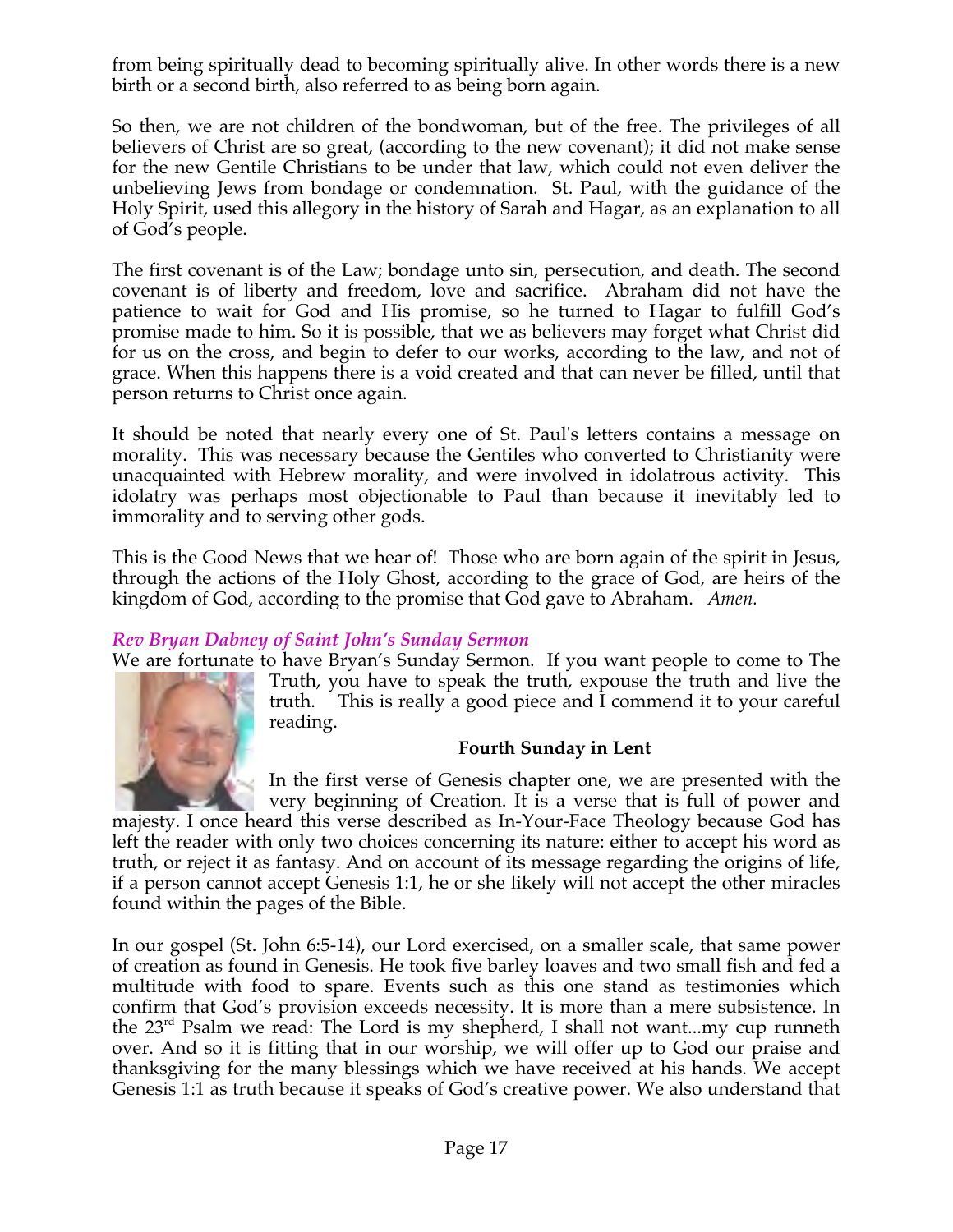it is the very beginning of God's miraculous and awesome displays of his power as found within the pages of Scripture.

In that same book, we are informed that God made man in his image and after his likeness. We are further informed in Scripture that all things were made by him, and that through his will and pleasure we have been given material items as well as spiritual gifts. Whether it is bread and fish, or the gift of grace, everything from the clothes we wear, to the jobs we hold, to the education we have received, it all came from our good and loving God. Thus it is meet and right that we offer up to him thanks and praise, not only for what we are and what we have; but for what we will yet receive through the atoning work of our Saviour, Jesus Christ. What joy there will be for us in God's heavenly kingdom, for we have his assurance that he has prepared a place for us there. That ought to stir our hearts and bring us to our knees in tearful praise to him who suffered so that we might live with him forever.

Returning to our gospel lesson, we find that our Lord fed the people both physically and spiritually. They had come into a desolate region to hear his words of truth and he had compassion on them for their apparent lack of sustenance. God does not lead his people into the wilderness to die. He provides for his own. Psalm 37:23-25 affirms this: The steps of a good man are ordered by the LORD: and he delighteth in his way. Though he fall, he shall not be utterly cast down: for the LORD upholdeth him with his hand. I have been young, and now am old; yet have I not seen the righteous forsaken, nor his seed begging bread. The spiritual aspect of our feeding comes in our hearing of God's word written. As our Lord replied to the devil during his temptation in the wilderness, It is written, Man shall not live by bread alone; but by every word that proceedeth out of the mouth of God (St. Matthew 4:4). Christ came to bring his own more than the bread of physical sustenance. He came to make us whole spiritually that we might be redeemed— cleansed from all unrighteousness— and made fit members of his body and joint heirs with him in God's coming kingdom. And so by our being baptized of the Holy Ghost, we are assured of our salvation via God's gift of grace (see Romans 8:1-17).

The church was established to provide for the spiritual and material well- being of those who have been born-again in Christ Jesus. Think for a moment about the work and witness of St. Paul. He had been sent on an evangelical mission to physically establish and spiritually feed the various flocks of our Lord within the Roman Empire under the guidance of the Holy Ghost. Generally, though not always, he came, he set in order, he followed up as an overseer of the faith and he appointed just men to serve in like capacity prior to his departure for another locale. And those churches which he established were not left spiritually impoverished when the apostle moved on because they were nourished and enriched by the teaching and instruction of those whom the Lord had called into his service.

God sustains. God strengthens. God increases. It is all due to his efforts, his will, his choosing. We are but his servants whom he has called out of darkness into the glorious light of his gospel. Our duty is to serve, not to be served. We are to work within the church to materially assist any member of the body of Christ whom God has brought to our attention for such ministration. It is the church's duty to look after its own, not the state, and certainly not the unregenerate of this world. Hear now the word of God, What doth it profit, my brethren, though a man say he hath faith, and have not works? Can faith save him? If a brother or a sister be naked, and destitute of daily food, and one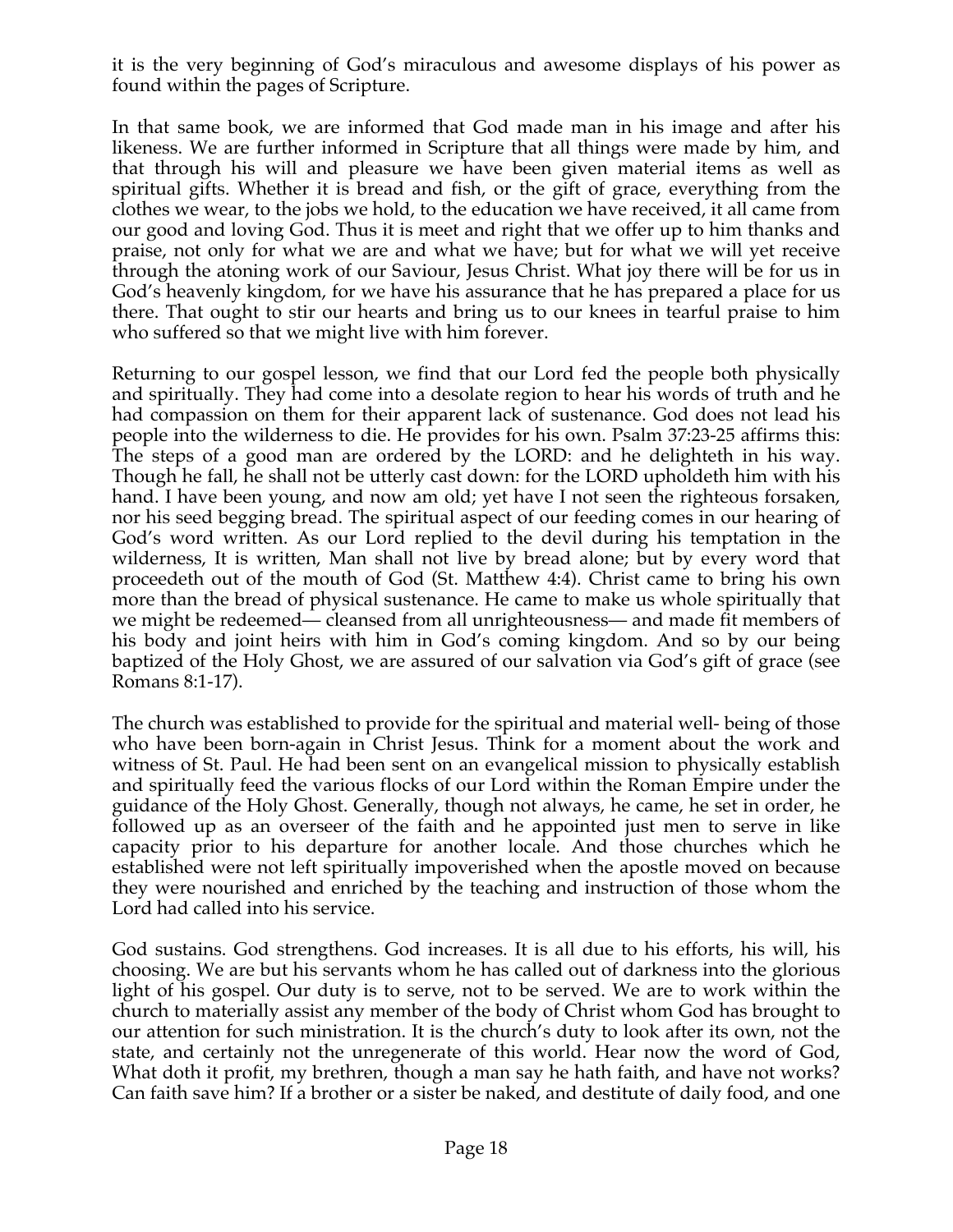of you say unto them, Depart in peace, be ye warmed, and filled: notwithstanding ye give them not those things which are needful to the body; what doth it profit? Even so faith, if it hath not works, is dead, being alone (St. James 2:14-17).

But let no able-bodied person lay back and become a burden on others for it is also written ...this we commanded you, that if any would not work, neither should he eat (II Thessalonians 3:10). There is no room in Christ's church for the slothful, the lazy and the unregenerate in spirit. If that seems harsh, it is not my word but that of the Holy Ghost via St. Paul for in the closing of his second epistle to the Thessalonians he said, And if any man obey not our word by this epistle, note that man, and have no company with him, that he may be ashamed. God's sufficiency is for his own first, and then afterward, as the Holy Spirit leads you, contribute to those who are of the unregenerate that the Lord might call them too to salvation through your works.

So, when we consider our lesson today, we find that our God is our Creator, and Sustainer as well as our Redeemer. He will not lead us into a permanent state of privation and want, but into provision and abundance. And though at times we may experience such; nevertheless, we know that our God will see us through those times and will lead us to green pastures and still waters. He will turn our hunger into satisfaction and our lack into more than what we could ask or imagine, and all because he loves us. But one cannot know the fullness of his grace and the height and depth of his love without being obedient to his word. If you have not done so, ask him to turn your heart today that you too might experience the peace that only he can give, that love which is beyond all else, and that joy which comes with that blessed assurance of salvation unto eternal life. Please make that your prayer today.

Let us pray,

**RACIOUS** and loving God, who sent thine only begotten Son to serve as a sacrifice GRACIOUS and loving God, who sent thine only begotten Son to serve as a sacrifice on our account; accept this our prayer of thanksgiving for those blessings which you have bestowed upon us through his atoning work; and this we ask in the name of our Lord and Saviour, and thine only begotten Son, Jesus Christ. Amen.

Have a blessed week, Bryan+

# *After Church Hospitality*

Sadly, no after church snacks. The same story every week, is it not? The fact is that we are supposed to be on a low carb diet and there really aren't any low carb snacks that appeal to us. So, with no fatted dog nut in sight, we were out of luck! Please someone, between now and next Sunday invent some no-carb dog nuts.

After church goodies providers as currently signed up:

| Date          | <b>Name</b>                                         |
|---------------|-----------------------------------------------------|
| 6 April 2013  | <b>Opportunity Available - Fifth Sunday in Lent</b> |
| 13 April 2013 | <b>Opportunity Available - Palm Sunday</b>          |
| 20 April 2013 | <b>Opportunity Available - Easter Sunday</b>        |

*People in our Prayers* - http://faithfulcenturionprayerteam.blogspot.com/ **Why? Prayer is an extremely important activity.**

It is not that God knows not our needs, for He surely does. Yet, Jesus commanded us to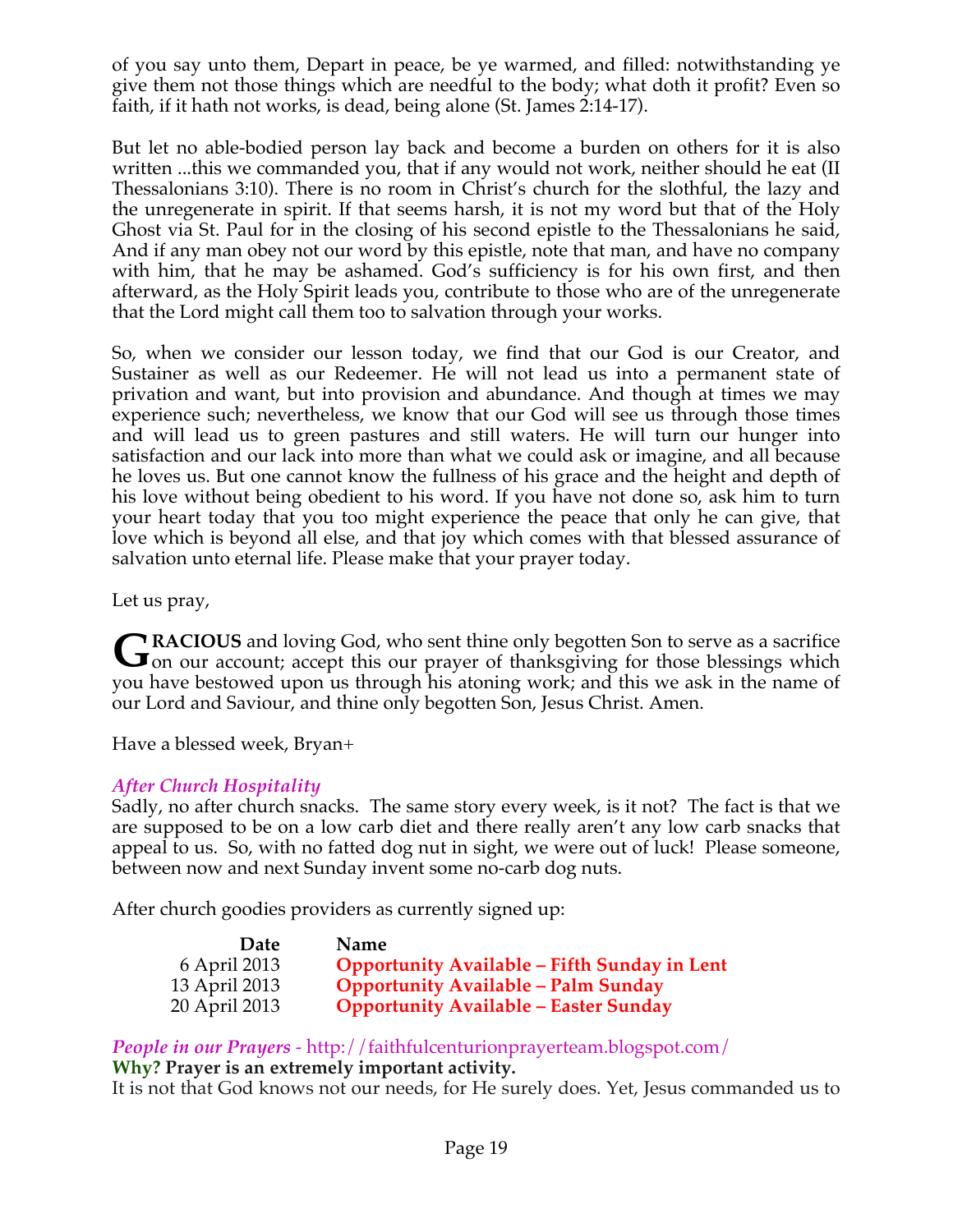ask God for those same needs. In addition to the obvious of asking God for help, offering thanksgiving and the like, prayer helps us focus our thoughts on how we might do God's work.

The Prayer Team of the Church of the Faithful Centurion was established to help our members and fellow Christians pray for those in need and to give thanks as well for the blessings we have been granted.

### **Who can be on the list? Do I have to be a member of the Church of the Faithful Centurion to be prayed for?**

No! The only qualification to be on the list is that you want our prayer team to pray for you. We are Christians and are happy to pray for you, no matter who you are. If you want help from God, you are our kind of people.

# **What is the commitment from the prayer team?**

Each member of the team will pray for the desired outcome at last once per day.

# **How do I get myself or someone else on the prayer list?**

You can email one of the prayer team leaders: Jack - jack@faithfulcenturion.org or Dru dru@ faithfulcenturion.org, or call the church office at (619) 659-3608 or fill out a prayer card at church.

# **What should I ask for?**

Depends on what you want. Some people merely want God to be asked to heal their ills and be mentioned by their first name, others want a specific outcome and / or have more of their personal information known to the team. Ask for what you want. It is your desire and need for prayer the team is attempting to meet. For typical examples, see the list below.

### **Updating the Team**

If you are on our prayer list, or if you have submitted a person that you have asked us to pray for, please update one of the team members or Hap in person, by telephone or email. It helps to be able to pray specifically for these individuals including their specific needs; plus if they get better, it is nice to give thanks!

Please note that on the yellow (maybe green or orange if you get an old one) cards at church, you can ask that those to be prayed for have their names disseminated to the prayer team. Those names will be said in church and appear here. Or, you can ask that their names and purpose be kept confidential, then only Hap will know to pray for them.

#### *Prayer List Notice – If you have someone on the prayer list and their needs have changed, please let us know. We'd like to update our prayers to reflect the need and most important to give thanks!*

# *Travel*

*Paul Martin* is on travel to Dallas, Texas this week.

*Hope DeLong* is on travel to Dallas, Texas this week.

*Hap and Dru Arnold* are on travel to Dallas, Texas this week.

*Jack Arnold* is on travel 26 March 2014 – 16 April 2014, visiting the Thomas family in Okinawa, Japan.

# *Birth*

Joel Phillip Thompson, fifth child of Rev Paul and Elicia Thompson was born 9 February 2014. Both baby and mother are doing fine. Joel battled some jaundice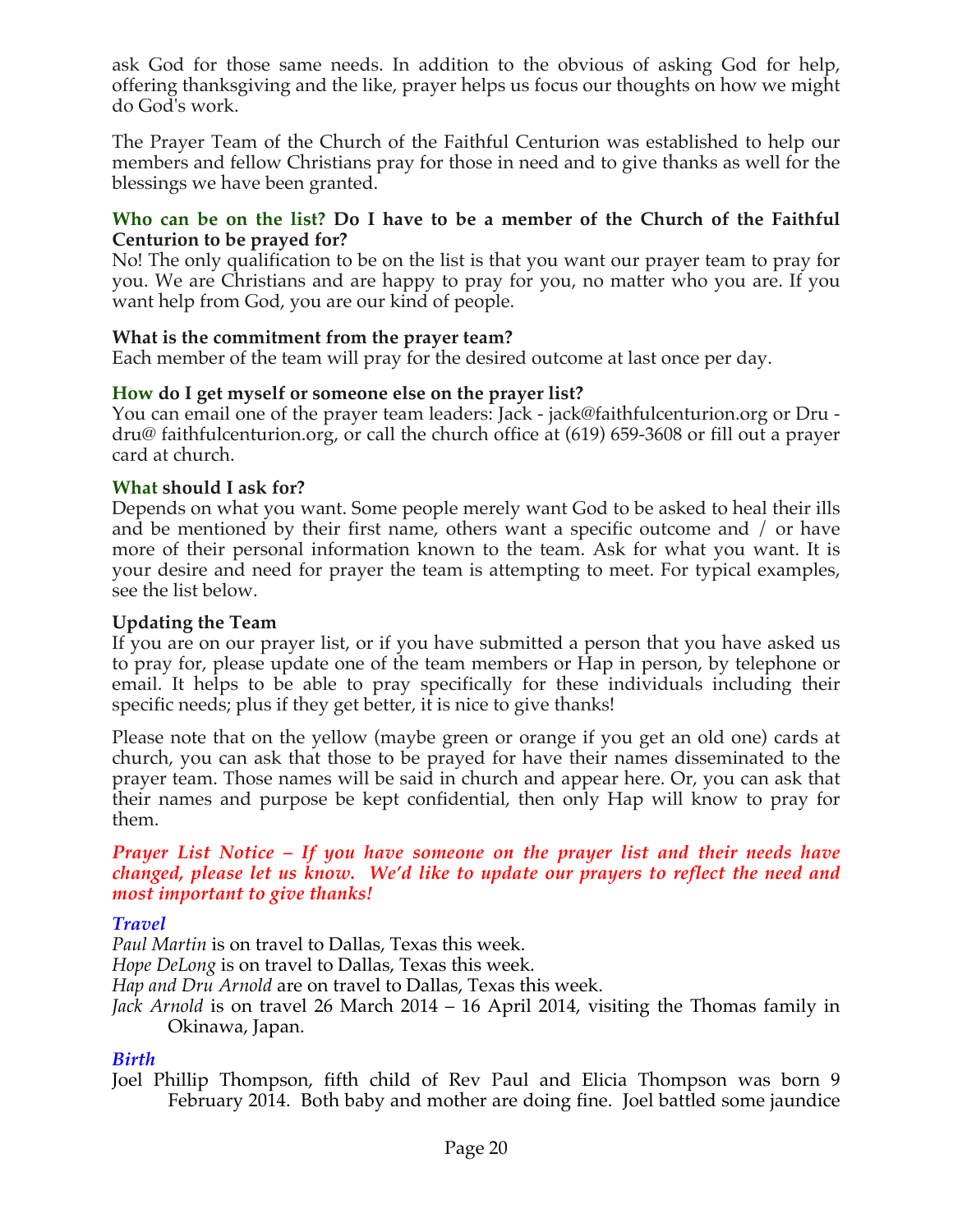for about three weeks, but he is looking much better and is over 10 pounds. He was baptized 9 March 2014, with a record crowd at church - 28. Please give thanks for the safe birth and pray that Joel will grow into a fine man.

# *Birthday*

*Dru Arnold* celebrated her 59<sup>th</sup> Birthday on 2 February 2014.

# *Anniversary*

*Hap and Dru Arnold* celebrated their 27<sup>th</sup> Anniversary on 21 February 2014.

# *Move*

*The Thomas Family* is now in Okinawa for a second short tour. Please pray for this new assignment to go well for Kurt and for Mary and the kids to make new friends. In particular pray that Kristyna and Mitchell will develop good friends and schoolmates there so as to further their development as both Christians and citizens. Give thanks the safe move and ask for continued good developments.

# *Departed*

- *Edsel* passed away after a difficult time on 22 March 2014. Please give thanks for Edsel's time here on earth and for comfort, understanding, strength and guidance for his family who of necessity remain behind.
- *Judy Spencer left for home on 17 March 2014. Her family will be comforted in the days* and weeks ahead for they know that today, she rejoices in the presence of her Lord. Please give thanks for her time here on earth and for comfort, understanding, strength and guidance for her husband Christian and their family who of necessity remain behind.
- *Dempsey* passed away on 13 March 2014 from the complications of congestive heart failure. Please give thanks for his time here on earth and for comfort, understanding, strength and guidance for his family who of necessity remain behind.
- *Grace* passed away on 8 March 2014. Please give thanks for her time here on earth and for comfort, understanding, strength and guidance for Grace and her family who of necessity remain behind.

# *Nearing the end of their time here on earth*

- *Alan* is a victim of metastasized colon cancer already destroying his liver. His youngest sister has put aside her hard-earned career to care for her brother in these days on earth. Please pray for him as he prepares to go home to be with his family who have gone before him. Please pray for comfort, understanding, strength and guidance for Alan and his family who will of necessity remain behind.
- *Paul* has dementia and does not remember to eat. He has been in the hospital the last few days and will return to the Nursing Home today. Pray he will eat and that his family will be together in one accord as they take care of him. He is being moved from one hospital to a larger one this morning because of blood issues.
- *Saundra* is in ICU with congestive heart failure after a heart operation. She is aged and frail. Saundra is near the end of her time here on earth. Please pray for comfort, understanding, strength and guidance for Saundra and her family who will of necessity remain behind. Pray for the love of God to stay foremost in their hearts.
- *Polly* is in hospice care with dementia and spinal stenosis. Please pray for her as she prepares to go home to be with her family who have gone before her. Pray for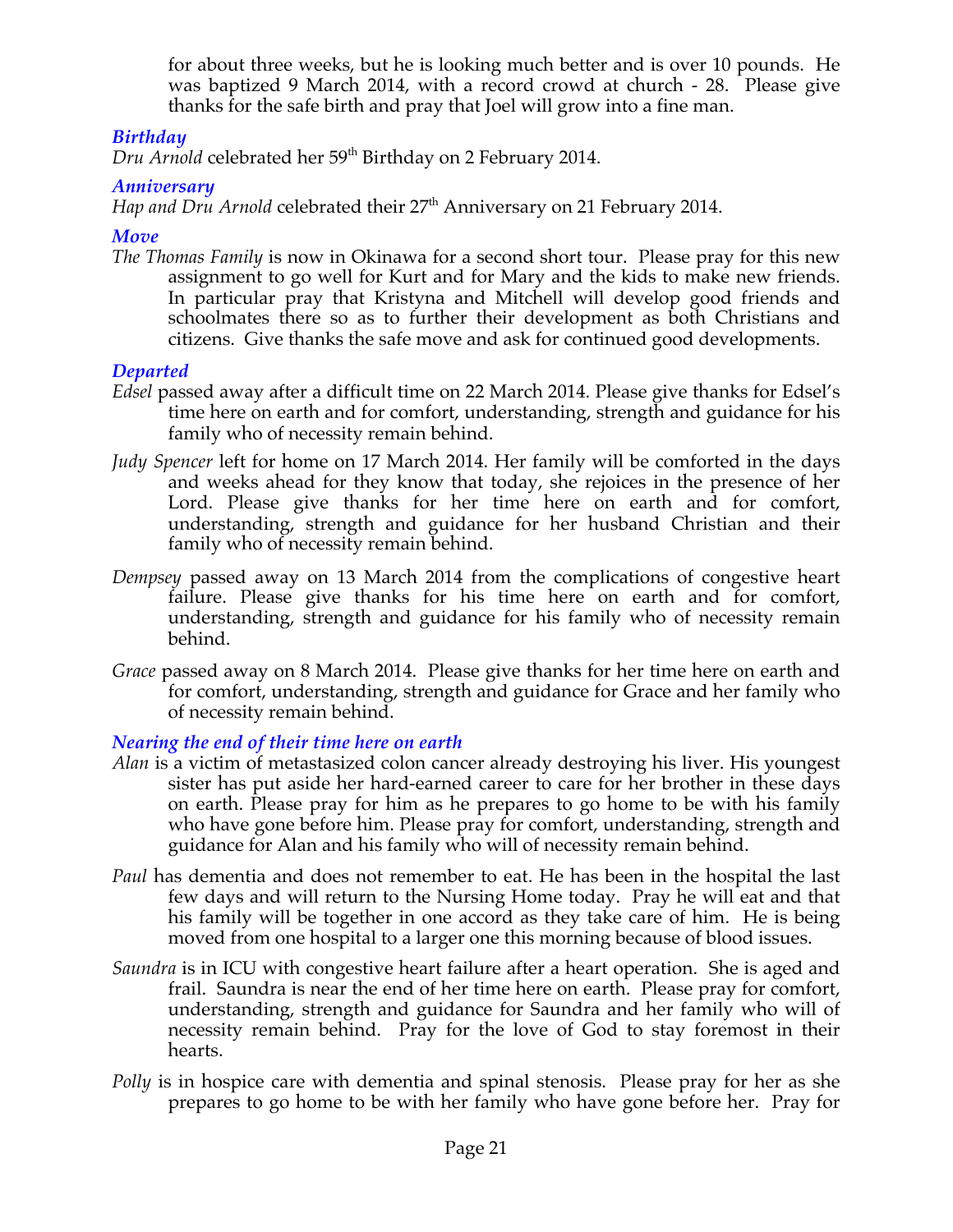the faith of her family to build and the transition to be good.

# *Homebound or Infirm*

- *Martha and Irene* both have Alzheimer's Disease. Pray that their hearts will stay close to Jesus.
- *Walter* has many health issues and is growing weaker and weaker. Pray Walter will learn to be able to swallow correctly.
- *Joan* has had serious medical problems that have kept her confined. On 26 September 2013, she took a fall. Please pray that in the weeks ahead her health will remain stable.
- *Lou* has aspiration pneumonia. Please pray for the infection to be knocked down and for her continued recovery.
- *Frank* has been coping with various ailments from older age. He is in his 90s and it has been a difficult year. Pray he will find comfort in God, that those who provide care to him will pay attention to him, do their best and give him the love we all desire. Pray that the coming year will provide relief to him.
- *Norma, Sara's mother* is in a state of deteriorating health, both physically and mentally, with both dementia and Alzheimer's. She is slowly drifting away, though she still recognizes Sara and prayer gives her a sense of peace. Please pray for both Sara and her mother to put their cares and worries on God's shoulders so they can deal with the many problems involved.

# *In need of a miracle or understanding of God's Plan*

- *Sarah,* wife of Rev Geordie (AOC UK), has been treating for ovarian cancer. The treatment has not worked and she has been advised her time here on earth is short. Please pray for a miraculous remission; that Sarah's remaining time here on earth might be good. Help Sarah, Geordie and their family put their trust in the Lord and let Him carry their worry.
- *Rev. Thomas Brooks* is not improving and being kept alive by artificial machines. Please pray for a miraculous recovery and if that not be God's Will, a rapid passing to home. Help Thomas' family put their trust in the Lord and let Him carry their worry
- *Ronnie* has kidney cancer that has spread and the surgeons are very concerned. Please pray the medical team to formulate a successful treatment plan and for a miraculous remission; that Ronnie's remaining time here on earth might be good. Help Ronnie and family put their trust in the Lord and let Him carry their worry.
- *Levi* was cancer free for 4 years and just discovered he has kidney cancer. Levi has a great deal of faith and said whether he is healed or God takes him home he will be fine. Please pray for the medical team to pay attention and to their best and for a good outcome. Pray also that Levi and family will be able to put their worry on God's shoulders. In particular, please pray for pain relief; Levi is 22 years old.
- *Ray Daley* is a member of the Royal Canadian Legion and served his country during the Korean War era. Ray is taking chemotherapy treatments for cancer. Meanwhile his son Trevor is in the hospital in a coma and seems to have lost the will to live.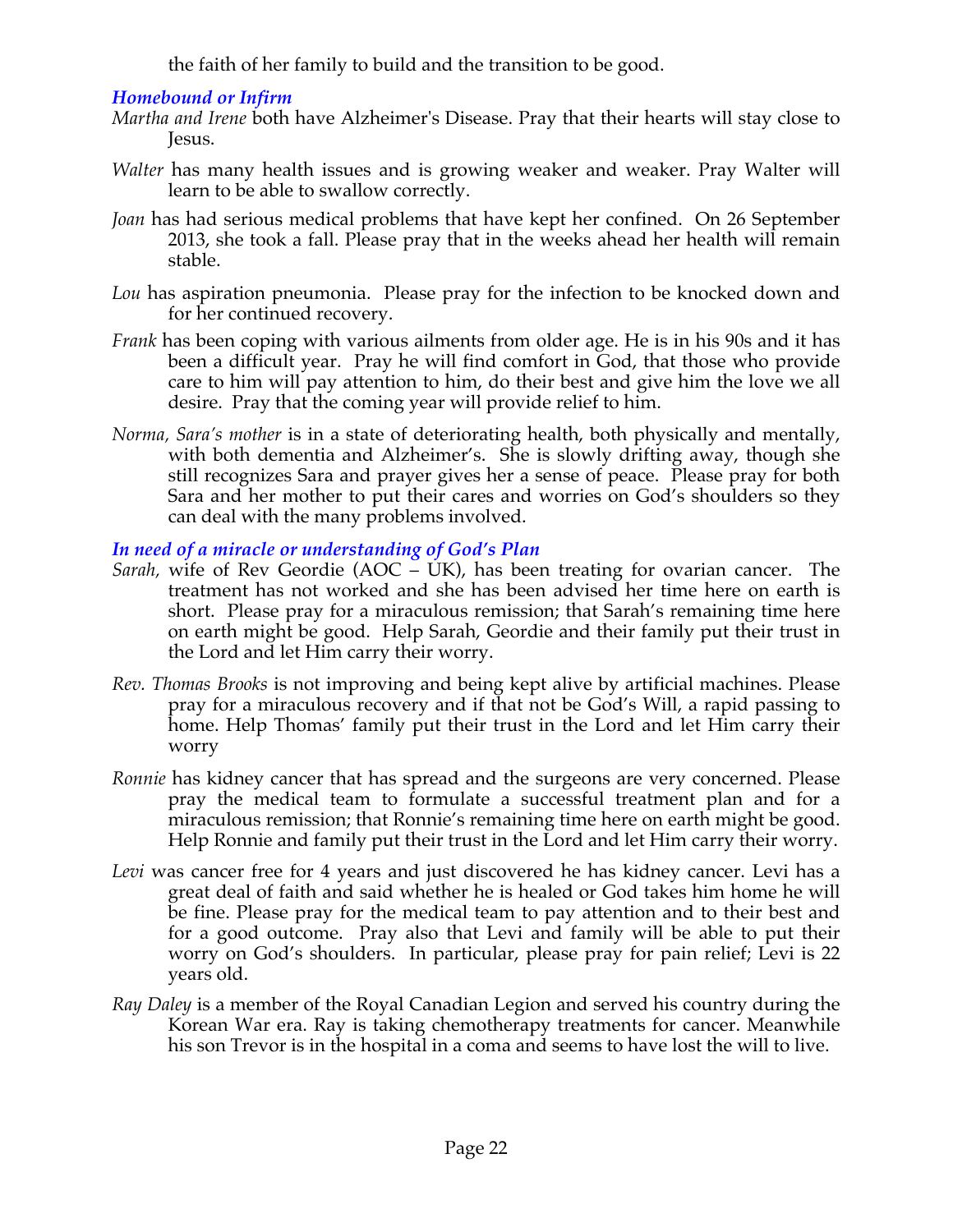- *Pat* has been under treatment for colon cancer for sometime. He has had major complications the last few days and your prayers will be appreciated by family and friends.
- *Sasha* a young lady with a husband and two children had diagnosed with breast cancer whose cells have spread. They are now in the bone marrow, without a miracle from God she will be leaving soon. Right now she is in the hospital. Her spirit is still strong and asks you continue to keep her in your prayers. Please pray for a miraculous remission; that her remaining time here on earth might be good. Help Sasha and her family, particularly her husband, put their trust in the Lord and let Him carry their worry. Sasha is grateful for all who pray for her and asks you continue to pray for her remaining time here on earth.
- *Dorothy* had pneumonia, on checking her lungs they found tumors which permeated the lung area. Further investigation found a primary site in the colon, with the lung being secondary. It would appear there is no viable treatment at this time. Please pray for a miraculous remission; that her remaining time here on earth might be good. Help Dorothy and her family put their trust in the Lord and let Him carry their worry.
- *Scott,* one of our Lord's ministers who collapsed a week ago and is in the ICU of a Medical Center since he had a pulmonary embolism, with a concurrent infection of several bacterial agents. He has stopped breathing on several occasions, and may have undergone brain damage. He currently is on DNR. Please pray for recovery so that he will continue to do his Lord's calling*.*
- *Becky* has fourth stage metastasized lung cancer and is not doing well with chemotherapy treatments. Please pray for Becky and her husband as they are together during this difficult time in their lives.
- *Larry Howes* suffered a fairly severe stroke. 4 December 2012, doctors replaced a valve in a shunt that had been put in about two weeks before, and Larry responded very well. He was able to go home.

Pray also for confidence in our Lord for Larry and his family. Larry needs a miracle, pray for one. Please.

- *Colleen* has been battling pancreatic cancer over the last year and it has now spread to one of her lungs. Please keep her and her family in your prayers.
- *Christine* has cancer of the colon, which spread to her liver; she is receiving chemotherapy and is having difficulty eating. Please pray for the medical team treating her to pay attention and do their very best; pray also for confidence in our Lord for Christine and her family.
- *Todd* and *Kenny* have both been fighting osteocarcinoma for over five years and have been told their time here on earth is nearing its end, absent a miracle from God. Both are ready to go home and leave the pain, but would like to stay. Please pray for them and their families.

#### *Surgery*

*Weir* is a survivor of two malignancies (prostrate and colon). Recently Weir underwent further tests and he will have to have almost all of his large intestine removed. His surgery will be Friday 28 March 2014. All will appreciate your prayer.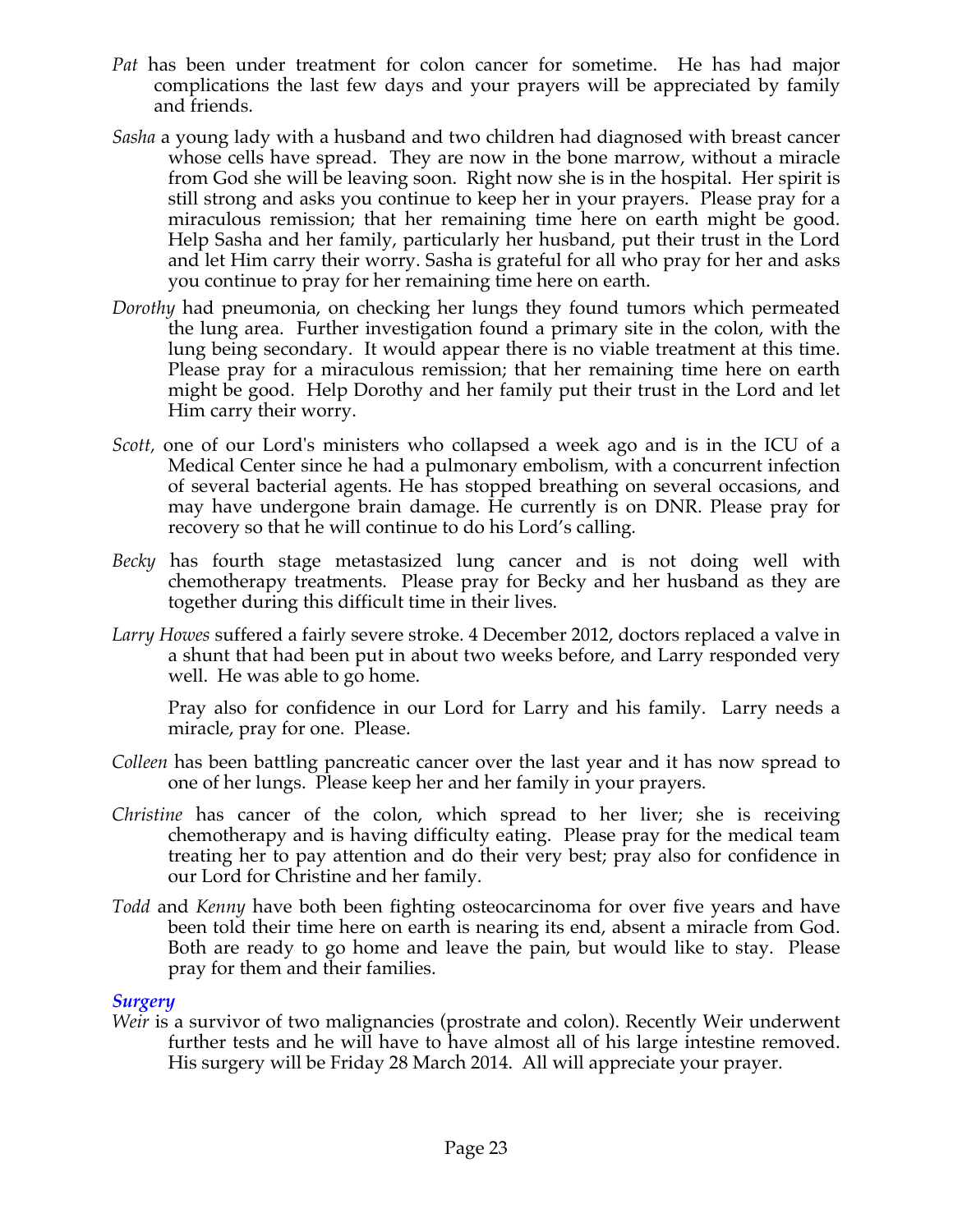- *Timothy Howes*, age 90, is expected to undergo resection surgery for a twisted bowel on 16 March 2014, due to his age and other complications this is an extremely tense surgery. Please pray for the surgical team to pay attention and to their best and for a good outcome. Pray also Timothy and his family, in particular his son Rev Ken, to put their worry on God's shoulders.
- *Melody Summers* of Gold Creek, Montana has been diagnosed with a brain tumor. She is a very special person in the Gregr family's lives. Please pray for the surgical team to pay attention and to their best and for a good outcome. Pray also Melody and her family will be able to put their worry on God's shoulders. Pray for a special miracle for her and her family.
- *Mario* has early-diagnosed prostate cancer and had surgery. Pray for complete remission and that Mario and his family will be able to put their worry on God's shoulders.
- *Priscilla* was released from the hospital and is now walking and without pain. She is waiting for doctors to come from the USA and will then have an operation. Pricilla and her family thank you for your prayers. Please pray for the surgical team to pay attention and to their best and for a good outcome. Pray also Priscilla and her family will be able to put their worry on God's shoulders.
- *Dustin* who was injured in a work accident when stainless steel sheet metal fell on his right hand. His thumb was severely injured as some of the bones were crushed. Dustin will have surgery on Thursday 22 August 2013, to reconstruct and reset his thumb. They do not expect him to lose his thumb. Please pray for the surgical team to pay attention and to their best and for a good outcome. Pray also that Dustin and family will be able to put their worry on God's shoulders.
- *Dave Pressey*, a bishop with the Anglican Episcopal Church, one of our close fellow jurisdictions, had cataract surgery; his retina tore and he had emergency surgery on Memorial Day. He still has only very blurred in his eye and has headaches. Please pray for healing for his retina and for peace of mind for Dave and his family.
- *Eddie* has upcoming bladder surgery. Please pray for the surgical team to pay attention and to their best and for a good outcome. Pray also that Eddie and family will be able to put their worry on God's shoulders.

#### *Testing and Treatment*

- *Diane* was hospitalized 25 March 2014, with a serious gastrointestinal related. Pray for strength, courage and understanding for Diane and her family; as well as for God's guidance for the medical people treating her that they might find the best course of treatment and allow Diane to heal completely.
- *Faye* is in the hospital because she is weak has been receiving blood transfusions. Pray for strength, courage and understanding for Faye and her family; as well as for God's guidance for the medical people treating her that they might find the best course of treatment and allow Faye to heal completely.
- *Tom* has heart and kidney problems. Pray for strength, courage and understanding for Tom and his family; as well as for God's guidance for the medical people treating him that they might find the best course of treatment and allow Tom to heal completely.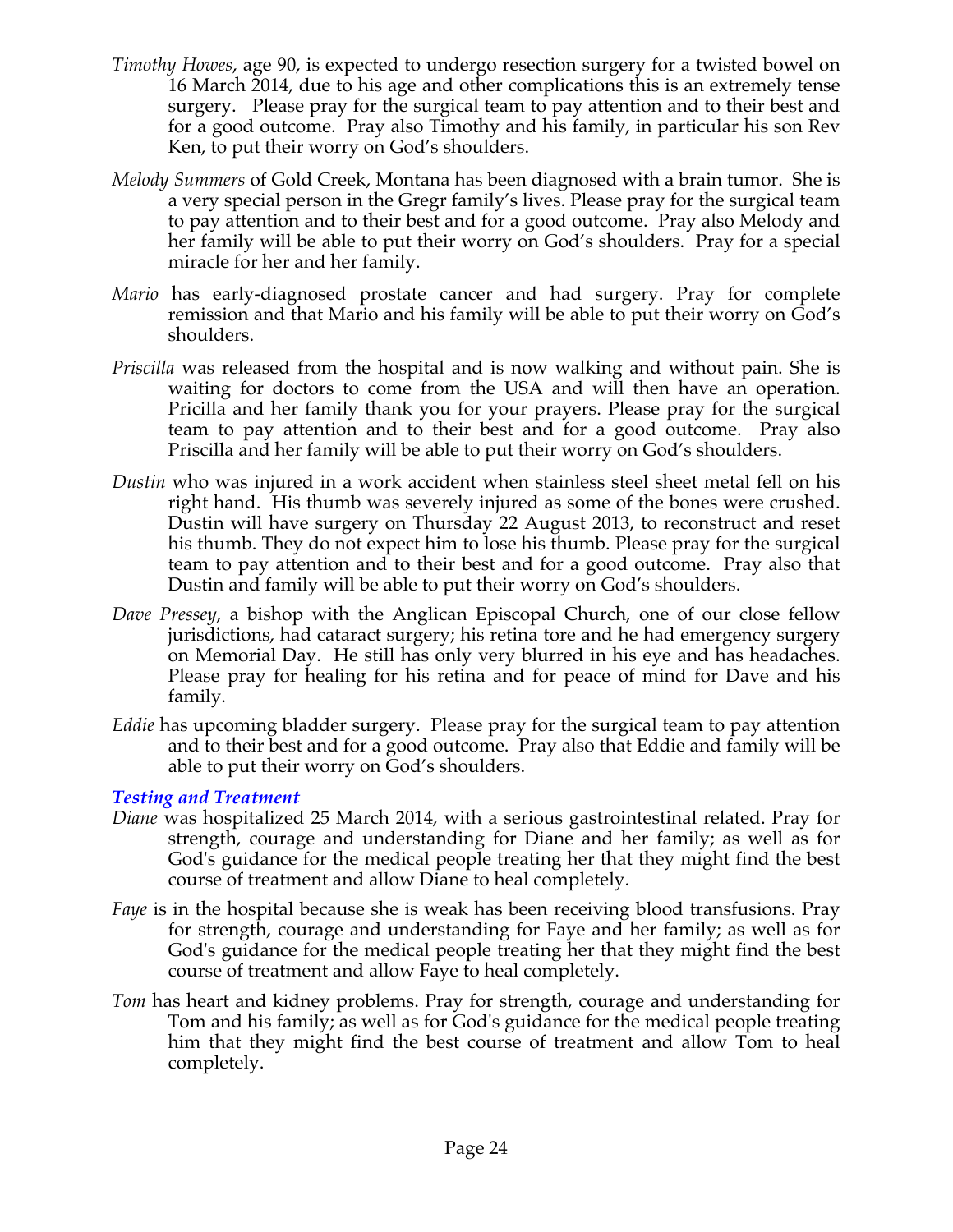- *Harold* has had a severe stroke. He is now home, but his family is looking for a rehabilitation facility to help him recuperate. Pray for strength, courage and understanding for Harold and his family; as well as for God's guidance for the medical people caring for him that they might find the best treatment facility to allow Harold to heal completely.
- *Amos* was in the hospital a few months ago because of severe eye problems and is back there with the doctors examining him. Pray for strength, courage and understanding for Amos and his family; as well as for God's guidance for the medical people treating him that they might find the best course of treatment.
- *Nathan* has a tumor near his heart. Pray for strength, courage and understanding for Nathan and his family; as well as for God's guidance for the medical people treating him that they might find the best course of treatment.
- *Joe* has had a preliminary ALS diagnosis. Pray the final diagnosis will something that will allow him to continue taking care of his devoted young family. Pray for strength, courage and understanding for Joe and his family; as well as for God's guidance for the medical people treating him that they might find the best course of treatment.
- *Mark* had swelling and fluid buildup in his lungs. It appears things may be getting under control. He needs to use a Bi-Pap mask to breathe until his lungs clear and he hates it. Pray that he will be able to adapt so his lungs can clear. Please pray for peace of mind and trust in the Lord for Mark, as well as for his family, and for God's guidance for the medical people treating him that they might find the best course of treatment.
- *Preston* is reacting poorly to recent neck surgery and now has problems with his liver count; Physicians feel that dialysis will help. There may be a blockage in the bowel and an operation might be necessary. Please pray for the medical team to pay attention and to their best to determine how to help Preston and for a good outcome. Pray also that Preston and family will be able to put their worry on God's shoulders while Preston does his best to facilitate a return to good health.
- *Marianne* is hospitalized with a perforated colon. Please pray for peace of mind and trust in the Lord for Marianne, as well as for her family, and for God's guidance for the medical people treating her that they might find the best course of treatment.
- *Erica* has a non-malignant Brain Tumor. The tumor is growing and she is scheduled for an operation in January. Please keep her and her family in your prayers.
- *Penny's Mom is having an MRI on 18 November 2013, to explore a knot in her upper leg* that appeared after a procedure last week. An MRI gives her stress and claustrophobia and your prayers will be appreciated.
- *Brenda* is in the hospital because of bleeding on her brain. Please pray for peace of mind and trust in the Lord for Brenda, as well as for her family, and for God's guidance for the medical people treating her that they might find the best course of treatment.
- *Mackenzie* is a young girl with leukemia. Please pray for peace of mind and trust in the Lord for Mackenzie, as well as for her family, and for God's guidance for the medical people treating her that they might find the best course of treatment.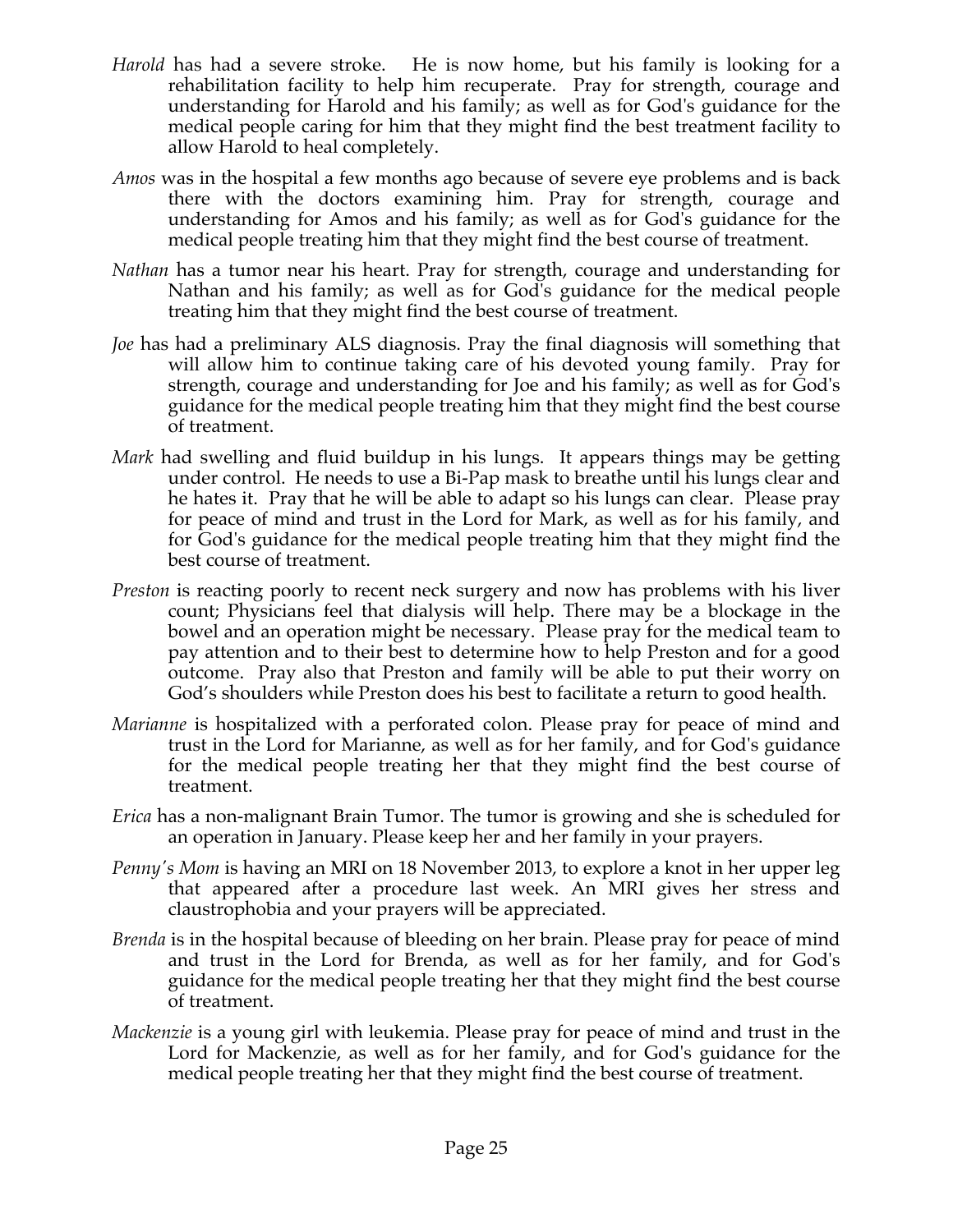- *Anita* was operated on for an Adenoid Cystic Carcinoma tumors and has been in remission for sometime. After a biopsy of her left lung, three nodules were located in one lung and two in the other. She and her husband are traveling a long distance on 25 September 2013, with hopes of being admitted to a research study at a major hospital for Genome Mapping of Adenoid Cystic Carcinoma. Furthermore, Anita is scheduled for surgery on 30 September 2013. Please keep Anita and her family in prayer as they travel tomorrow and the week ahead.
- *Mack* has had diabetes most of his adult life. Circulation in his legs is very bad and doctors are considering amputation. Please pray his medication will help and he will not face amputation. Please pray for peace of mind and trust in the Lord for Mack and for God's guidance for the medical people treating him that they might find the best course of treatment.
- *Michael* has been diagnosed with lung cancer recently after making it through gastro intestinal cancer last year. Please pray for peace of mind and trust in the Lord for Michael and his wife Gayle; as well as for God's guidance for the medical people treating him that they might find the best course of treatment.
- *Ken Strauch* has been tired and is anemic, he had a colonoscopy which found a pair of polyps which were removed and are being tested. Just for good measure they found he has a hiatal hernia with ulcers, basically part of his stomach is pushed up into his esophagus and is bleeding from there. Sounds there may be surgery involved. Please pray for peace of mind and trust in the Lord for Ken and for God's guidance for the medical people treating him that they might find the best course of treatment.
- *Adriano* is in the hospital due to high sugar and high blood pressure. He is very weak and will appreciate your prayers.
- *Heather* recently found out she has cancer. Please pray for peace of mind for her and for the medical team treating her will be guided to the right solution.
- *Jim* has had an aneurism and blood clots. Pray that healing will come.
- *Laurie* has been ill for two years and was admitted to the Emergency Room the night of 23 July 2013, for dehydration. She received a CAT scan, which turned up a spot on her lung. Laurie is an oncology nurse and fears the worst. She has had numerous tests and the Physicians think it would be too risky to operate. Some other problems have been discovered and it is hopeful that new medicine will give her healing. Please continue Laurie in Prayer. Please pray for peace of mind for Laurie and for God's guidance for the medical people treating her that they might find out the source of the problem and best course of treatment
- *Mark Wilson* has been having great difficulty breathing. Some days he can barely move, other days he feels almost perfect, he would like to know why and how to avoid the bad. Please pray doctors will find the problem and a solution. Pray he will be able to follow the medical advice. Pray that Mark and his family will be able to put their worry on God's back.
- *Georgia* has liver and pancreatic cancer. The doctors are evaluating whether to do surgery and how to tackle the disease. Georgia is a faithful Christian and she will appreciate your prayers. Pray for God's guidance for the medical people treating her that they might find out the source of the problem and best course of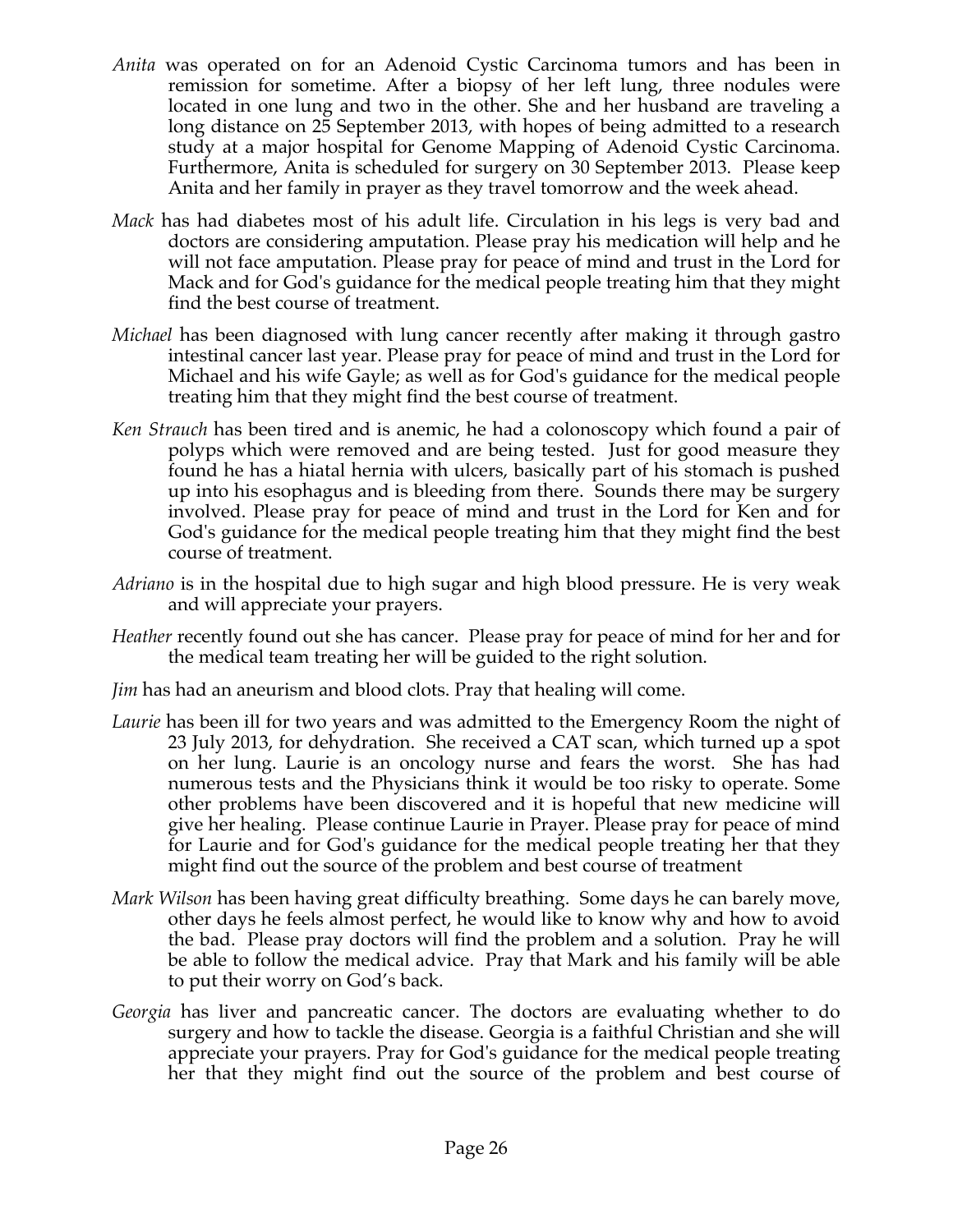treatment. Pray also for peace of mind and trust in God for Georgia and her family.

*Lana's* doctor found something on her lymph nodes and ovaries. Pray for God's guidance for the medical people treating her that they might find out the source of the problem and best course of treatment. Pray also for peace of mind and trust in God for Lana and her family.

# *Healing*

- *Brian* finished the chemotherapy and final radiation treatment for his upper lung and bronchial area cancer. A biopsy and CAT Scan the week of 9 September 2013, turned out to be a re-occurrence of the cancer in a slightly different location. He cannot have any more radiation, but completed a course of a different chemotherapy, one week on, three weeks off and repeat for several months. Just after that course of treatment, he developed an abdominal pain, the potential source of which concerned him, but a CT Scan on 22 January 2014, showed the cancer virtually gone, although there is fluid buildup. After the fluid draining, he felt much better. Testing found cancer cells in the fluid, so back to a new course of chemotherapy, Tuesdays, three weeks on, one week off. Brian asks we pray for strength to undergo the new process. He is weak and tired; his spirit remains high. Please also pray Brian will rest and not over extend himself. Please pray for peace of mind and trust in God for Brian and his wonderful wife Mel, so he can rest and gain strength; pray for the medical team treating him to continue to pay close attention and do their very best; pray also he can quit smoking NOW.
- *Lucius Dabney* (father of Rev Bryan Dabney) is now at home recovering from an infection. Please pray for a complete healing of the infection and return to health.
- *David* has many concussions and unable to go to school, read books, watch TV and has headaches and migraines. He has trouble sleeping and his family will appreciate your prayers for this 10 year old young man.
- *Barbara Apple* fell the week of 11 January 2014, in her home, breaking her right humerus (the large upper arm bone) in a spiral fracture, which cannot be set. Movement is very painful and due to a total lack of energy, she is more or less bedridden. Healing is going well at this point, but there is still some to go. Please pray for Barbara to put her trust in the Lord, look to Him for strength and for her to gain energy so she does not lose the mobility she has; pray for a full and rapid recovery. Please pray also for her husband Bob who is taking care of her that he might be comforted and strengthened in this time of stress.
- *Mary Thornell* had surgery on 30 October 2013, at the Riverside Community Hospital to remove a huge mass along with about ½ her colon and part of her lower bowel. Mary starts chemotherapy this week and it will go for six months, every other week. Pray for strength and guidance for Mary as she works hard at recovery. Pray for peace of mind for Mary and her husband Jim, as well as daughter Janice and son Jimmy, she begins her recovery. Please pray also for a full and rapid recovery.
- *Gladys* has breast cancer and has had a lumpectomy. She needs to take a year off of her work to have chemo treatments.
- *Luis Martinez* had a heart attack on 1 November 2013. It appears there may be valve or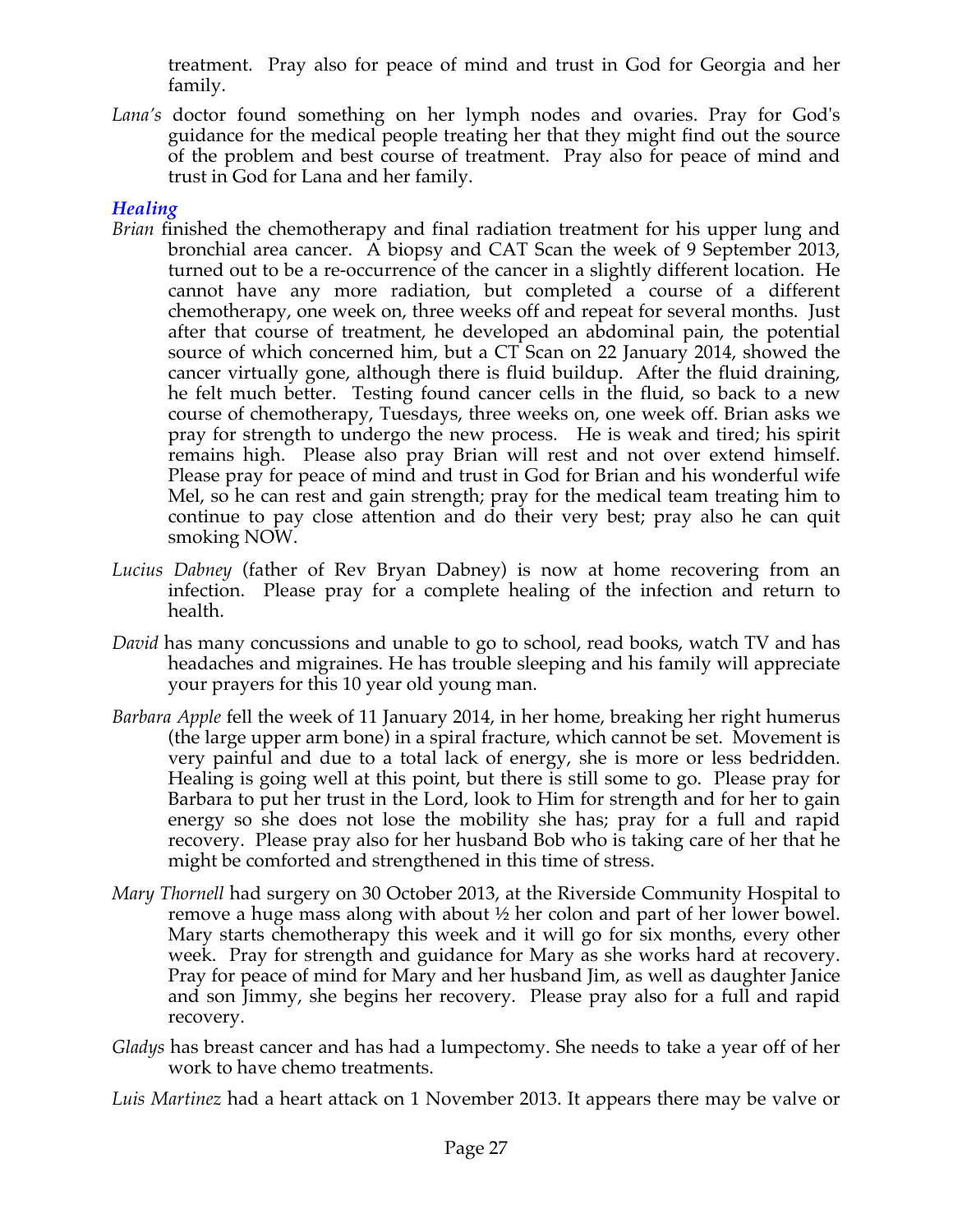blockage issues, so they ask that you pray for guidance for the medical team treating him. Please pray for proper treatment, full recovery and peace of mind for Luis, as well as for trust in the Lord for him and his wife Selma, and the rest of the family.

- *Alwin Jack* has had a stroke and recently has had a relapse. Please pray for those who treat Alwin that they might chose the best possible treatment and pray for peace of mind for Alwin during the recovery phase.
- *Sylvia Lee,* Sandra Lee's mother, had been suffering from undiagnosed kidney failure; doctors finally figured out what the problem was and offered her "hospice care", a second opinion suggested dialysis. She is now on dialysis. Please pray for strength and vitality to return to her and for peace of mind for Sylvia and her family, as well as their continued faith and in God as the Great Physician. They pray for help to listen to God's voice and guidance through this journey together.
- *Carolyn* has Multiple Sclerosis with complications. Pray Carolyn and her children will be close to our Lord Jesus Christ as they and family members help to ease the problems.
- *Jeong* was in an auto accident and sustained a serious back injury. Please pray for a full and rapid recovery.
- *Dale* was hospitalized Sunday 25 August 2013, after a heart attack. Please pray for guidance for the medical team treating him and for peace of mind for Dale and his family.
- *Gil Garcia* developed a bed sore which precludes sitting and is now confined to his bed. Gil has very smooth and delicate skin, please pray for a rapid healing of the sore so he can get out of bed and move around in his chair. Gil spent almost a year in the hospital the last time this happened. His faith and his attitude are almost beyond belief, he is an example to us all. But, we pray this time he will heal quickly. Pray also for his lovely wife Mary who takes care of him. Pray for both of them also for strength to deal with the loss of their son Bernie.
- *Bill* had malignant growth removed from a lip last month and seems to be experiencing a re-growth of the cancer. He asks your prayer for the medical team treating him and for peace of mind for himself.
- *Hank* has osteoporosis, which has caused him a great deal of pain and inconvenience in the past few years. Pray for his healing and that his medical bills will be met.
- *Evelyn is* an elderly woman who has had problems with her eyes and is now blind. It appears some sight will return shortly, pray for that to happen!
- *Joanne* has begun kidney dialysis as a result of kidney failure due to extensive chemotherapy. Additionally she cares for an adopted drug addicted baby who is now nine years old. Please pray for her to keep her faith, to let the Lord carry her worry and concern and to give her strength. Pray also for those treating her that they might pay attention and do their best.
- *Mr. N. Anand* is in the hospital and is seriously ill. He is being encouraged to pray for repentance of his sins and to depend upon our dependable God for a cure and recovery of his health. Pray that he will be a strong witness for Christ.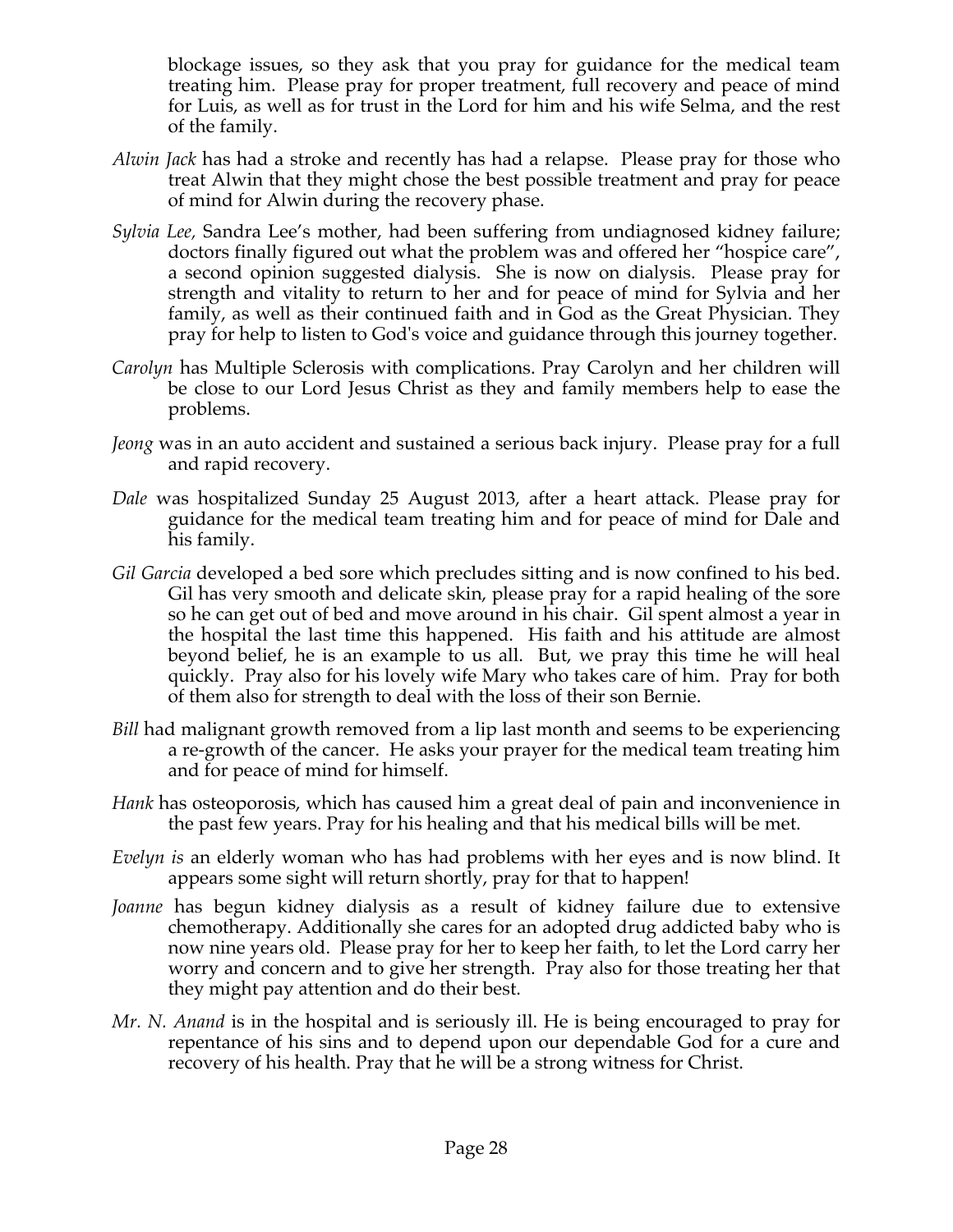- *Jacob* has been going through some dental procedures and has some pain and aggravation with the numbness. Please pray for comfort and strength for him, as well as for guidance for the medical team treating him that they might pay attention and do their best.
- *Jean* fell and broke her ankle in three places. She will be in the hospital for rehabilitation for the next 6 weeks. Please pray for comfort and strength for her, as well as for guidance for the medical team treating her that they might pay attention and do their best.
- *Bud and his wife* for their continued welfare and enthusiasm. Bud has been advised of an aneurism in his heart of a size not mandating immediate surgery. This comes at a time when he has sole care of his wife who recently broke two vertebrae and thereafter sustained pneumonia.
- *Virginia* has Sinus and Allergy problems giving her severe problems. Pray that the Doctor will discover why it continues and find a cure.
- *Steve Thornell* had a brain aneurysm, which was found before it burst. He is home from the hospital and working hard on recovery. He lacks energy from seven days in the hospital. His doctor told him he has to make serious life changes. One of the two main arteries in the back of the head is now completely closed. He must take blood thinners, he has thick blood and recent chemotherapy made it worse. Steve has always operated at 110 percent, he needs help to slow down. Please pray for trust in the Lord and a full and rapid recovery. Pray for peace of mind for Steve and his family.
- *Arlen* is receiving treatment for lung cancer and recently experienced a ruptured colon during treatment. She is alone in Oregon but does have a friend who has traveled a great distance to be at her side. Please pray for guidance for the medical team treating her and for strength and trust for Arlen.
- *Oscar* discovered some time ago he had blood clots in his leg and lung. He has been treated for them and has not been cured. He now will be facing surgery. Please keep him in your prayers.
- *Angela* had an ischemic stroke (clot). Please pray for guidance for the medical team treating her and for strength and trust for Angela. Please pray also that she and her family might put their worries on our Lord's back so she can work hard towards recovery.
- *Nora* had a stroke mid February 2013. Please pray for guidance for the medical team treating her and for strength and trust for Nora. Please pray also that she and her family might put their worries on our Lord's back so she can work hard towards recovery.
- *Linda* has been hospitalized for several days with a gastrointestinal problem. Please pray for guidance for the medical team treating her and for strength and trust for Linda.
- *Dester* is suffering from unknown skin and diseases. Please guide the medical team treating him to find out what the problem is and cure it. Pray also for Dester to trust in the Lord.
- *Lee* has Arterial Fibrillation; the medical people are not sure how to help her. Please pray for guidance for the team treating her and for Lee and her family to make the right decisions regarding treatment..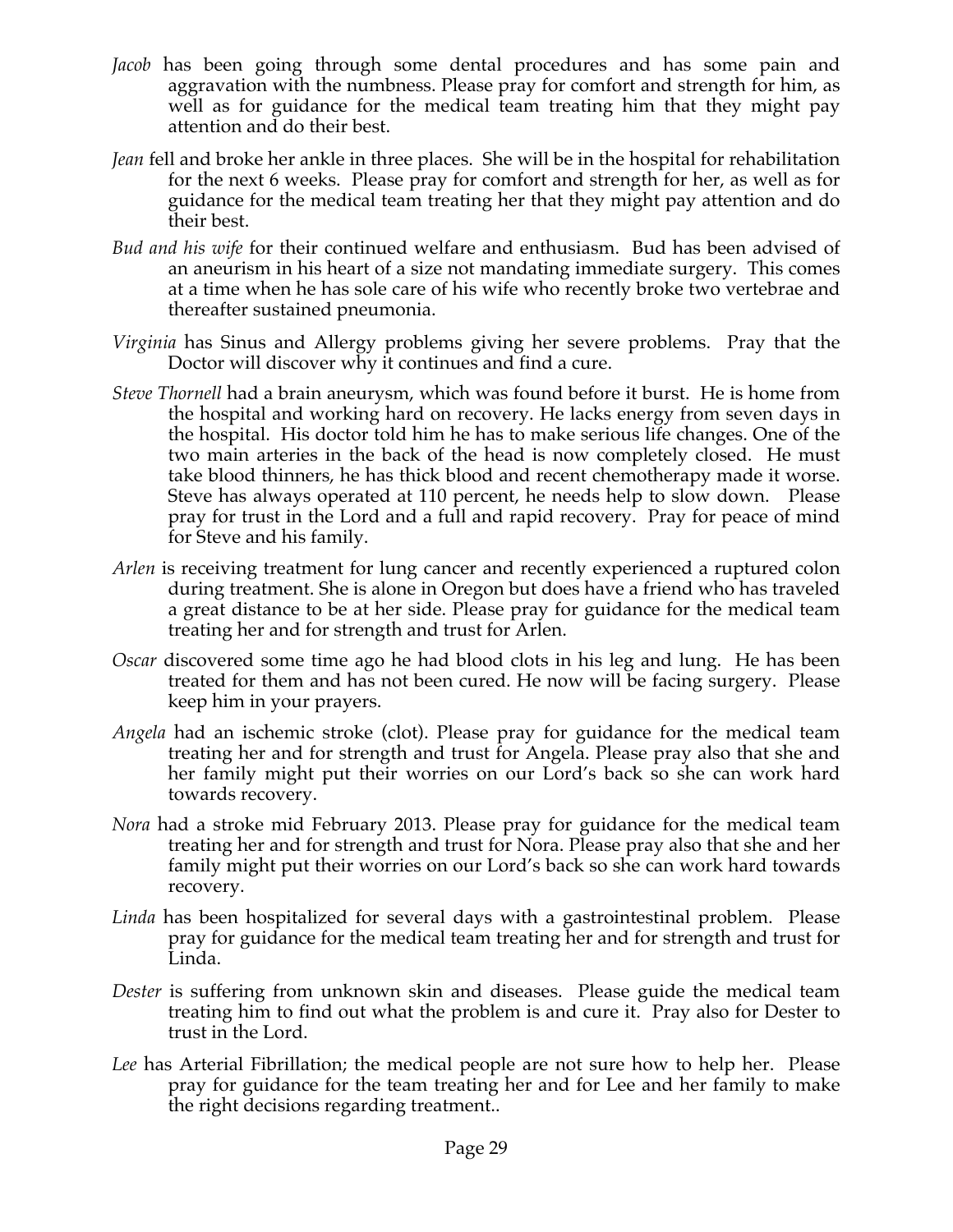*Nell* recently adopted two children and has just been diagnosed with multiple myeloma.

- *Sarah* is recovering from a stroke, but fell and broke bones. Please pray for her peace of mind and rapid and full recovery. Pray for trust in God for her and her family.
- *Mary Lou* has been suffering with seizures. She was in the hospital with a 24 hour monitor and is being sent home from the hospital with two medications and orders to return in 2 months for another MRI to review whatever is going on in her brain. Please pray for guidance for the medical people treating her, as well as peace of mind and trust in God for her and her family.
- *Kathleen* has spent the last two weeks in the hospital. She has been diagnosed with colitis, shingles and possibly colon cancer. Pray she will be comfortable and begin to heal.
- *Rachel* has Mitochondrial Myopathy. This is a hereditary disease of the muscles and they do not have a cure for it. Part of her pain is her family does not believe she is indeed ill, as she appears to be just fine. Please pray her family will learn the truth and be supportive of her; pray also the medical people treating her will find the right measures to minimize the disease. Most particularly pray for Rachel's trust in God.
- *Nicolas* is in the hospital with serious symptoms of a heart disorder. Please pray for peace of mind for him and guidance for the medical team looking for the cause and cure.
- *Mrs. Baek* an elderly women fell and injured her spine. Doctors cannot repair the spinal injury due to her age. She fell again the morning of 12 December 2012, breaking her collar bone which is also untreatable. Mrs. Baek is in severe pain and will appreciate your prayers.
- *Juanita* is a young girl who was in a coma because of a blood disease. She has not come out and is gaining strength. They are awaiting results from blood samples. Her family thanks you for your prayers and asks that you continue.
- *Barbara* had a accident while cooking and the pressure cooker blew up in her face, causing second and third degree burns over her face and upper body. Because of this she has incurred kidney problems and may need a transplant.
- *George* had foot surgery. Please give thanks for the surgery and pray for a full and rapid recovery.
- *Nellie* is in the emergency room of a hospital in a great deal of pain. Please pray for peace of mind for her and guidance for the medical team looking for the cause and cure.
- *Lauralee Meade* underwent a lumpectomy on Friday after Thanksgiving. A further anomaly has been discovered and she had additional preventative radiation treatment. Please pray for a complete remission of the cancer. Pray also Lauralee will maintain her great attitude and trust in God.
- *Kevin Gerhart* discovered cancer on his neck. He underwent radiation and chemotherapy. Please pray for the medical team treating Kevin that they might pay attention, do their very best and find the source; that the treatment might be successful and he might live a long and healthy life to His honor and glory. Pray also for trust in God and peace of mind for Kevin, his wife and family.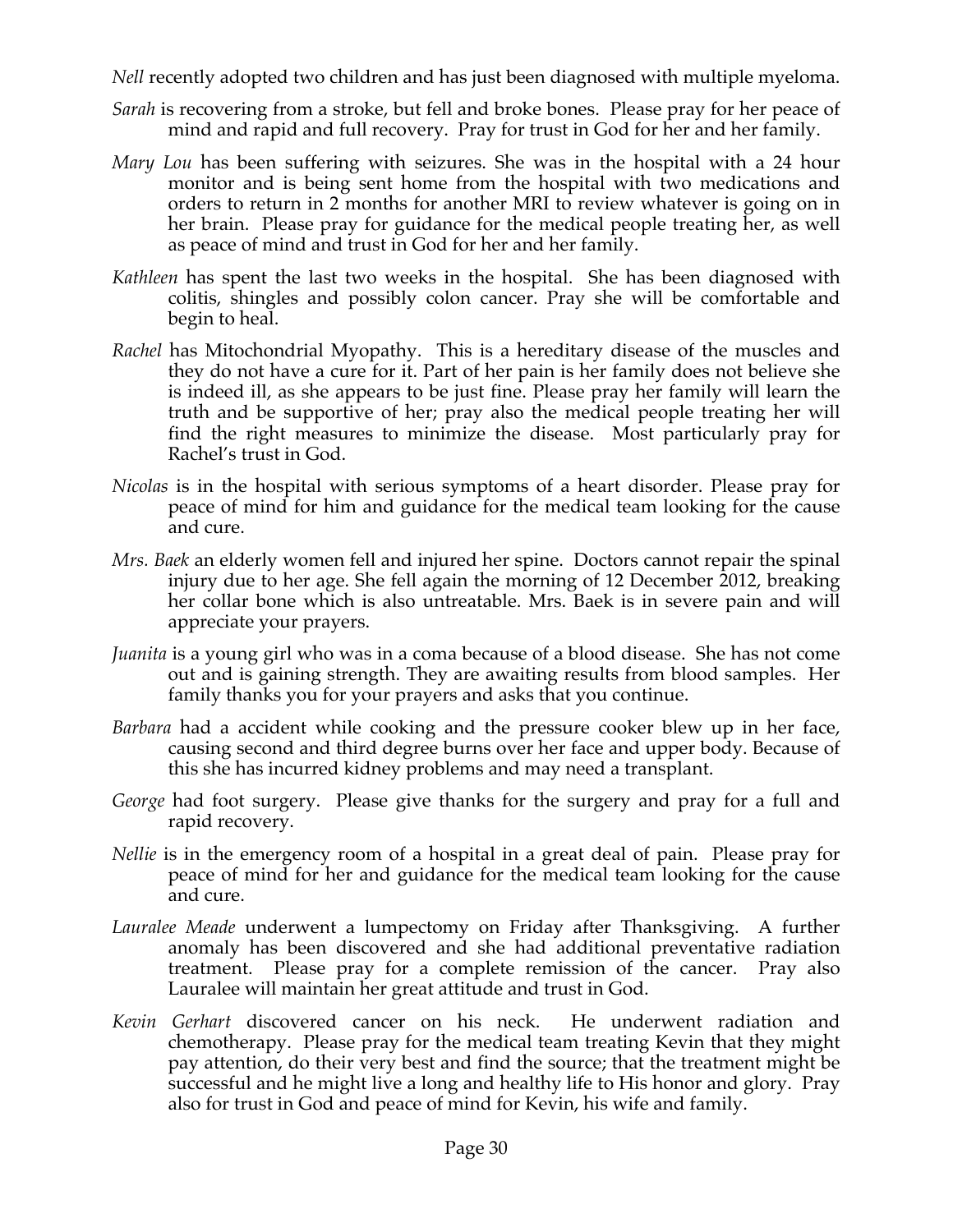- *Bill, Sara's husband,* had a third abdominal surgery on 22 November 2011, to remove a tumor. Bill is doing better keeping the doctor's instructions, for which we are all grateful, including taking chemotherapy once a day for two more years. He has radically decreased the consumption of alcohol and eating at least mostly properly. Please pray for help for him to continue do all this. Please pray also that Bill might turn his heart outward to help those around him, as well as live a long and healthy life to the honor and glory of God. Pray also for peace of mind for Bill and his wife Sara.
- *Kay Denton* (Mrs. Kay) has had a chest infection, perhaps viral, but seems to be getting better. She actually sent an iMessage last week, but did not hang around for a response a minute later! Please pray for continued peace of mind for Mrs. Kay and her family. Give thanks for her trust in the Lord and her positive attitude.
- *Matt Alcantara*, age 15, came back with ZERO SCANS again in December 2013! Matt has Osteosarcoma (bone cancer), a very rare and often lethal form of cancer with limited treatment options. This is a disease that is about 90 percent fatal in a couple of years. He has no hip joint on one side, but he walks and swims! Courage? Guts? You bet! Please also give thanks for the great faith of Matt and his entire family. Their faith and trust is a wonderful example for each and every one of us. But, now is not the time to stop praying. Actually, it never is the time to stop praying!
- *Judith Clingwall*, is afflicted with Multiple Sclerosis (MS). She is currently in Laurel Place, an extended care facility in Surrey, British Columbia. Judith's condition has worsened recently. Please pray for her to take an active part in her own life, for her strength, peace of mind, trust in God and remission of the disease so she might return home to her family. Pray also for strength for her husband Martin as he deals with all the problems and stress of Judith's situation.
- *Vince (age 15),* reoccurrence of Osteosarcoma, recent testing found a nickel sized tumor in his lungs. The doctors are consulting with a specialist in Houston. Please pray for guidance for the medical team and for peace of mind for Vince and his family.

# *Thanksgiving and Continued Healing*

- *Jim* has been hospitalized and had several operations for cancer the last few years. The physicians discovered a number of spots; but his exam was better than expectedprayer changes things and he thanks you for your prayers. Please continue him in prayer for he will have another scan in April.
- *Al* had an abscess found on his liver for which he was hospitalized, it turned out to be benign and will not require surgery, he has been released from the hospital. Please give thanks for this good result and pray for continued healing.
- *Elma* is suffering from cancer. She was taken home from the hospital on the advice of her Doctor. We were asked to pray that Elma's remaining time here on earth might be good and that Elma and family might put their trust in the Lord and let Him carry their worry. Since then, Elma's Bishop told us a great Miracle of the Lord is working over Elma. Doctors sent her home to die, but now she seems to be doing all right. On behalf of her, thank you for all of your prayers. Please continue praying for her complete healing.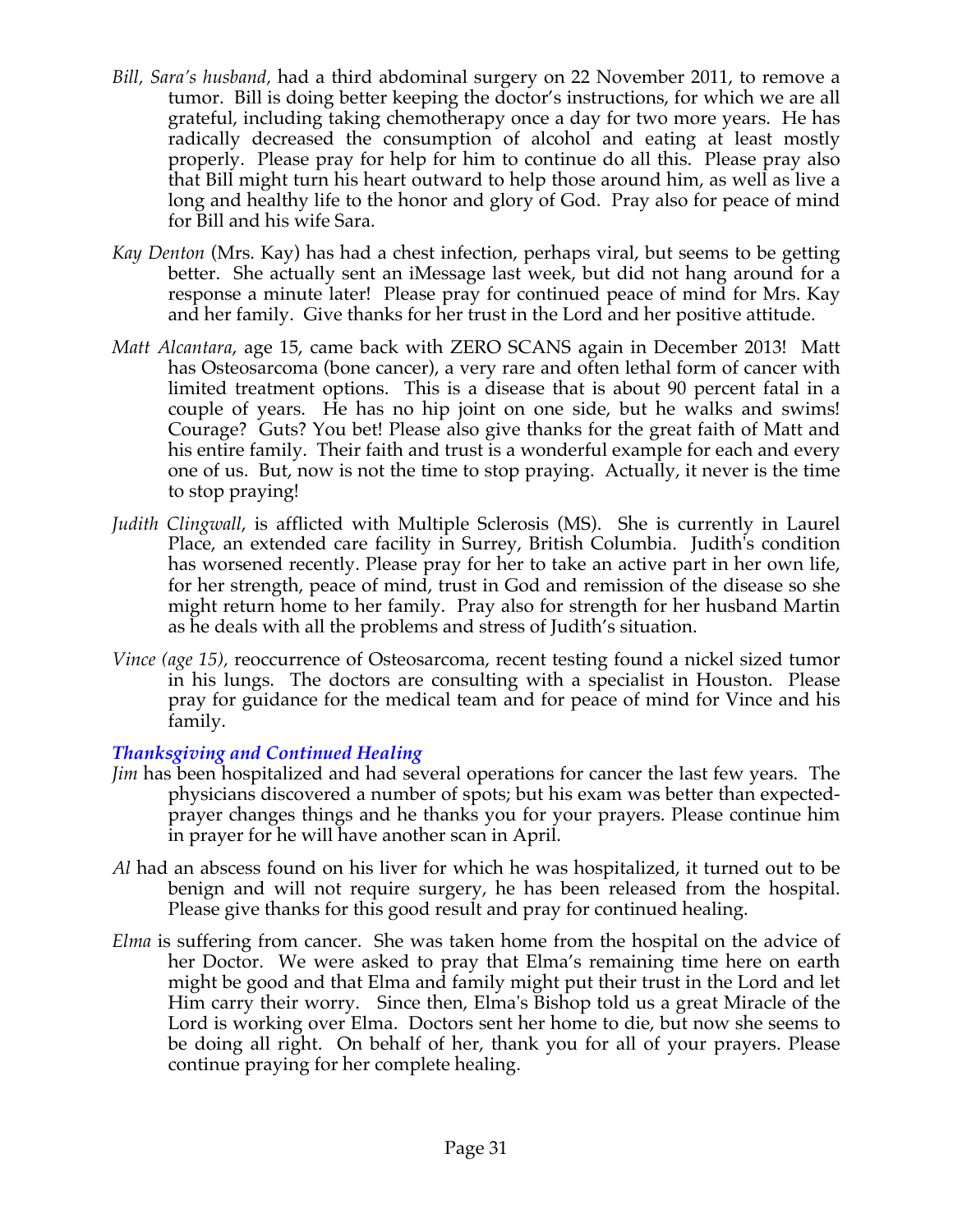- *Ian Allen* had back surgery on 5 February 2014, which went very very well. He is home and pain free. There is a recovery process head, but he has his daughter with him for the next week to help with that. Please give thanks for the surgical team paying close attention, doing their very best and for a good outcome. Pray for peace of mind for Ian and his family as healing continues.
- *Erica* had surgery on 7 January 2014, for a non-malignant brain tumor. They got most, but not all of the tumor, things seem good for now. Please give thanks for the surgical team doing their very best and for a good outcome. Pray for peace of mind for Erica's family as healing and treatment continues.
- *Jim Curl* had a stroke November 2013; he has recovered pretty well, but still has memory issues. Jim asks that you give thanks for his great recovery and pray that his memory will continue to improve.
- *Otto* had massive blood clots in both lungs and a smaller one in one of his legs, treatment worked and he is recovering at home, he tires and is still on medication, but able to sleep and be free from hospital routines. His family and friends thank you for your prayers. Please pray for peace of mind and trust in the Lord for Otto, as well as for his family, and for continued recovery.
- Please join together in thanking the Lord for strengthening *Christopher*, a young man with psychological problems who departed meds to a bad effect, for his maintaining healthy discipline the last six months, and join together in praying that he continue to be infused with strength and rationality.
- *Pat* underwent successful major heart surgery on 25 September 2013. Please give thanks for the successful outcome and pray for continued healing and a complete recovery for Pat.
- *Jane*, US Army Fort Riley, KS, had a tumor, it was removed, another has now appeared; the pain is very great. Pray for the medical team treating her to do their best, give them inspiration to solve the problem, help Jane to deal with the pain in the meantime.
- *Dennis* has heart problems; now the medical people treating him discovered a large mass on his liver which turned out to be a cyst! Please give thanks for this great development and pray for peace of mind and trust in the Lord for Dennis and for God's guidance for the medical people treating him that the contemplated surgery might go well.
- *Dwight* had major oral surgery, for which he gives thanks. He is recovering slowly and asks your prayers to speed the process.
- *Joyce* broke her left leg and sprained her right foot in a fall and had surgery the morning of 24 July 2013. She asks you to give thanks for the surgery having gone well and asks you also pray for her continued healing, she will be spending several weeks her right leg in a walking boot and several months with her left leg in a cast.
- *Mike* was very ill in hospital. He is doing much better now and his family asks you to give thanks for the miraculous recovery. Mike is a veteran who has served his country when she called. Please pray he will open his heart to God so He can make Mike's crooked road straight and pull him towards the summit rather than to the pit.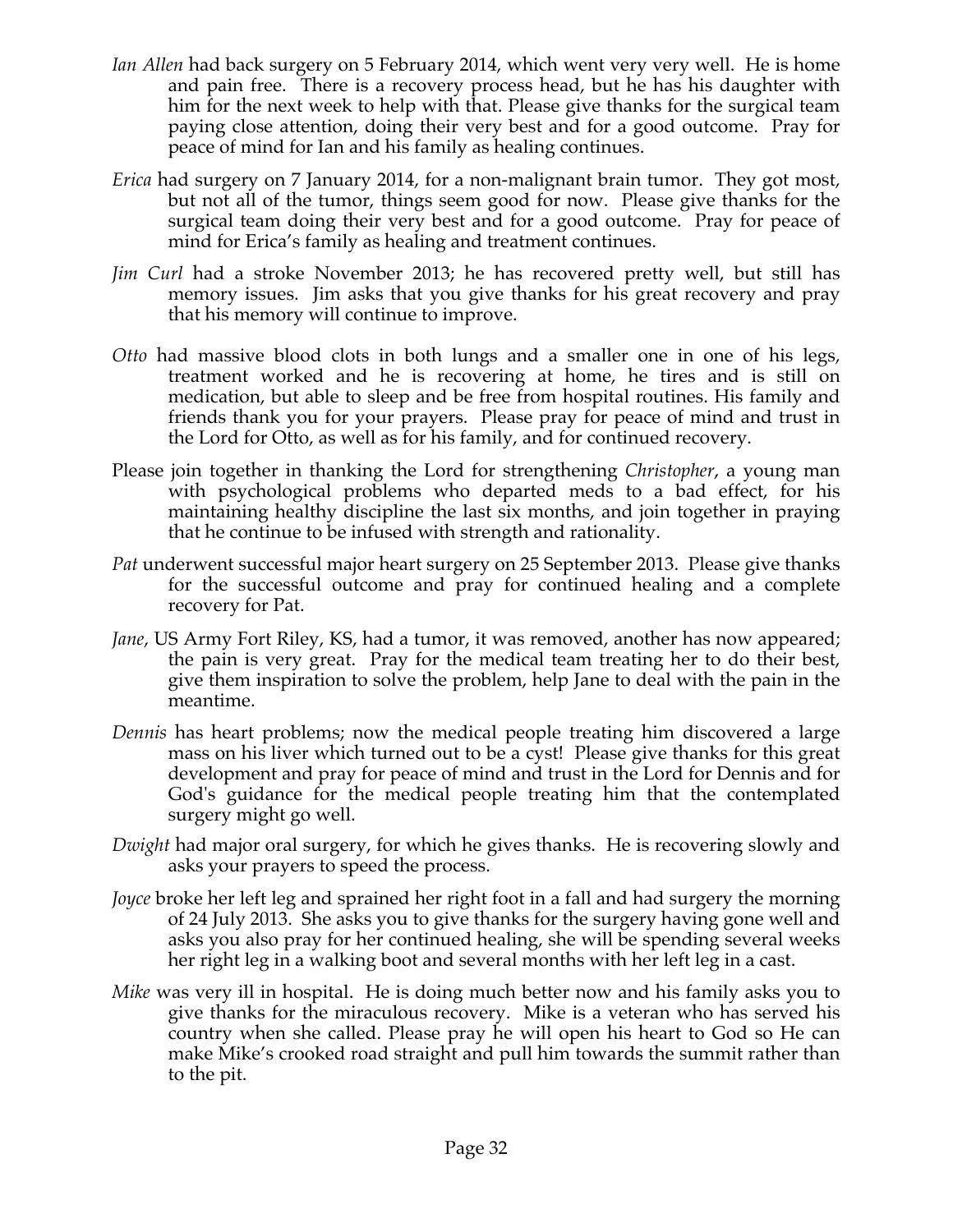- *Dick*'s left arm was amputated after treating for Merkel Cell carcinoma over a year. He is now believed to be cancer free and is waiting to be fitted with an artificial arm. Please join Dick and his family in giving thanks to Our Lord Jesus Christ for his recovery as well as for their trust in God.
- *Traci* had surgery colon cancer on 27 December 2012. The surgery went very well and she appears to be cancer free. But, she had a pulmonary embolism and another clot in the artery to the spleen which will keep her in the hospital for at least several days. Traci is beginning to be weary of her medical situation. Please pray that she will not become despondent. Pray that she will open her heart to God's Grace that He might enter in to her heart and strengthen her.
- *Bob Smouse* had shoulder surgery on 28 November 2012. While the surgery went well, he is still in pain and would also appreciate prayers for continued healing and the pain to subside. He promises to work very hard on recovery therapy.
- *Carol Stone*, the sweet wife of Mike Stone, recovered far better than expected from a severe brain bleed, but fell recently and broke her hip.

Please pray for peace of mind and trust in God for Mike, guidance for the medical team treating Carol and strength for Carol as well as faith and trust. No one can ever understand the why of these things here on earth. Sara who passed this request on asks that you pray in both faith and hope.

#### *Business*

*Mark's* business is in difficulty. He works in a shrinking field, of which he is one of the country's true masters, but there is little work available. He asks that you pray that he can find a way to survive in his industry, which he loves and needs his talents. Pray he can find new sources of business and new ways of doing things, perhaps someone to partner with to better use his talents. Pray also for those who work for and with him that they might do their best to help.

#### *Financial Guidance and Employment*

- *Charlie* is in need of both financial guidance and employment. Charlie feels that he has no skills, which is clearly incorrect, but nonetheless he feels that way. While on the one hand, he knows that is not right, on the other hand, he cannot shake that belief. Ask that God send the Holy Ghost into his heart for guidance. In addition, Charlie needs God's guidance as to how to handle his life from this point forward. After many years in the aerospace industry, he is looking for a place to employ his talents to the mutual benefit of a company. He asks that you pray for God to guide him to a new place to allow him to gain an even financial keel.
- *Carmine* is looking for employment. Pray God will guide her and she will accept his guidance; something she has not always done, so your prayers will be especially appreciated.
- *Chris* and several others at his firm were let go after many years of faithful service. Please pray that they might find a company that can use their considerable skills and dedication to their mutual benefit. Pray also for those who remain behind that they might find peace in the confusion caused by the departures.
- *Doug* recently became unemployed from his job of 18 years. He has been applying for jobs, but unable to get one at this time. His wife is working; this is not enough for the family. Please pray he will find employment with a firm that will be able to use his considerable skill and hard work to benefit both the firm and the family.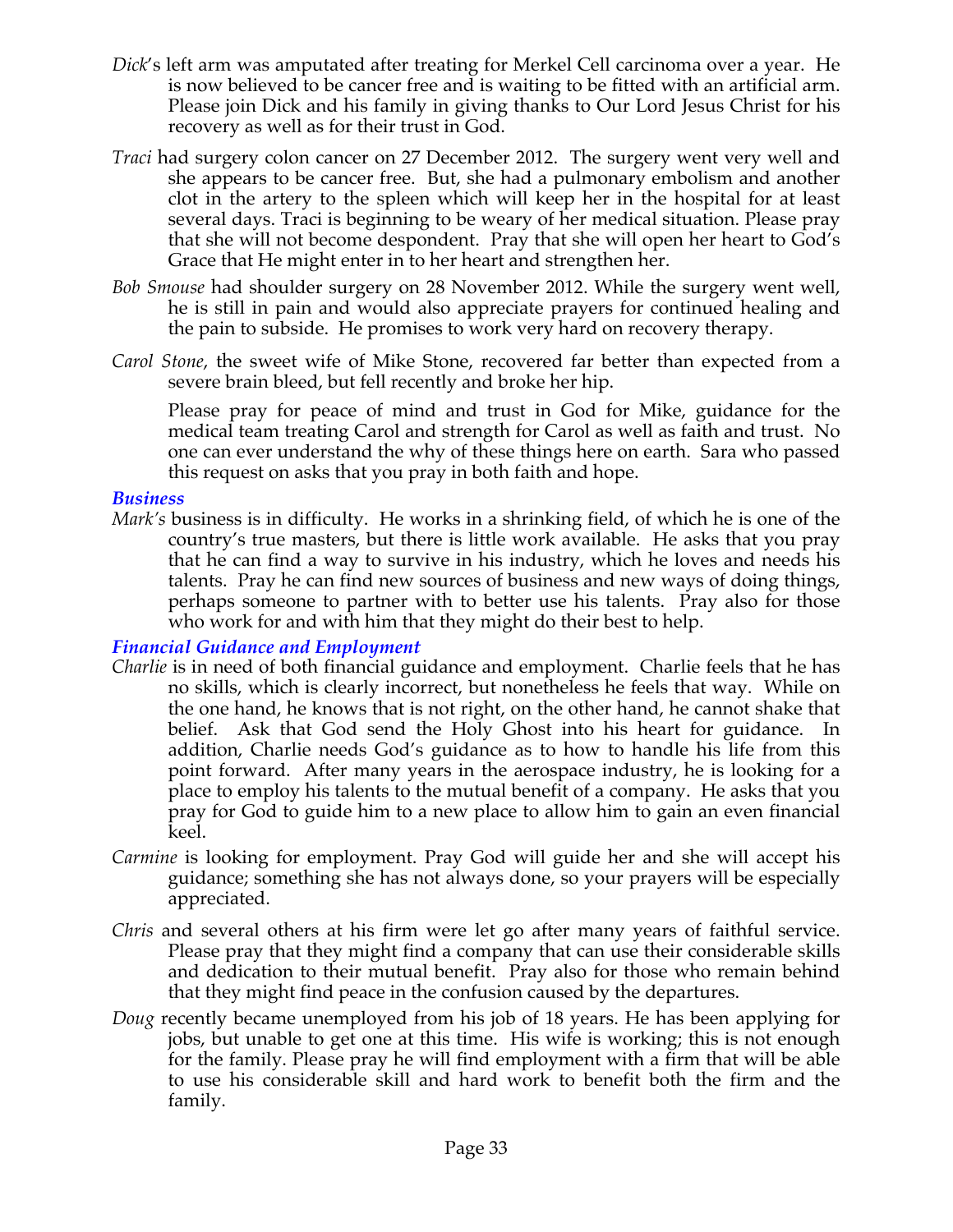- *Catherine and Lewis* are at a low ebb due to a struggle for employment. Your fervent prayers will be appreciated.
- Lori is considering a potential change in her employment. Please pray for God's guidance in considering all aspect of her potential work.
- *Rodriguez Family* are looking for work. It seems many obstacles have been put in their way of finding employment. Please pray they will find employment with a firm that will be able to use their considerable skill and hard work to benefit both the firm and the family.
- *Sarah* is concerned about the future with her company. She would appreciate prayers for her continued employment and that her firm might find more and better ways to use her considerable skills.

# *Financial Guidance and Healing*

- *Linda, Rick, Christian and Sawyer* are a family experiencing spiritual, emotional and financial crisis at the current time. Pleaser pray for their guidance as to how they might handle the financial difficulties in which they have found themselves ad more importantly have them draw closer to God and each other.
- *David and Lorna* are having financial problems. They are trying to find a smaller home which may be more affordable. *Lorna* has had an ongoing battle with brain cancer, her trips back and forth to the hospital have drained their finances to the point they sometimes struggle to have enough food in the house. Pleaser pray for Lorna's healing and guidance on how they might handle the financial difficulties in which they have found themselves.

#### *Guidance*

- *Kristen, Rickey and their two children* ask you to pray for grace, wisdom and understanding as they attempt to cope with infidelity, separation and possibly divorce as a result of backsliding from the Lord into the World.
- *Erica* is having school exams for the next several weeks. Please pray her mind will be open to what she has learned and her heart opened more and more as the years go by to Jesus.
- *Aaron* has a problem seeing is where his life should be leading him. Please pray that he can listen to his father Paul and those around him who want him to work hard and obtain a real education now rather than just coast towards oblivion.
- *Danielle* has accepted Christ as her Saviour. Pray she will read the Bible and meditate on His Word so she can grow in him.
- *Laurie* is going through very trying personal problems right now. Please help her to open her heart to God's solutions to her problems.
- *Helene and her family* ask your prayers for them as they deal with the loss of Alan, husband and father.
- *Stephanie* seems to be very deeply into post partum depression after her baby was born prematurely. Please pray for her Mother in Law who is going a great distance to help Stephanie and her new Grandson. Pray that Stephanie will be able to direct her attention outward, rather than inward.
- *William* is an elderly man living with his Son and Daughter in-law. William is causing trouble in the family because of his demanding ways and continually using bad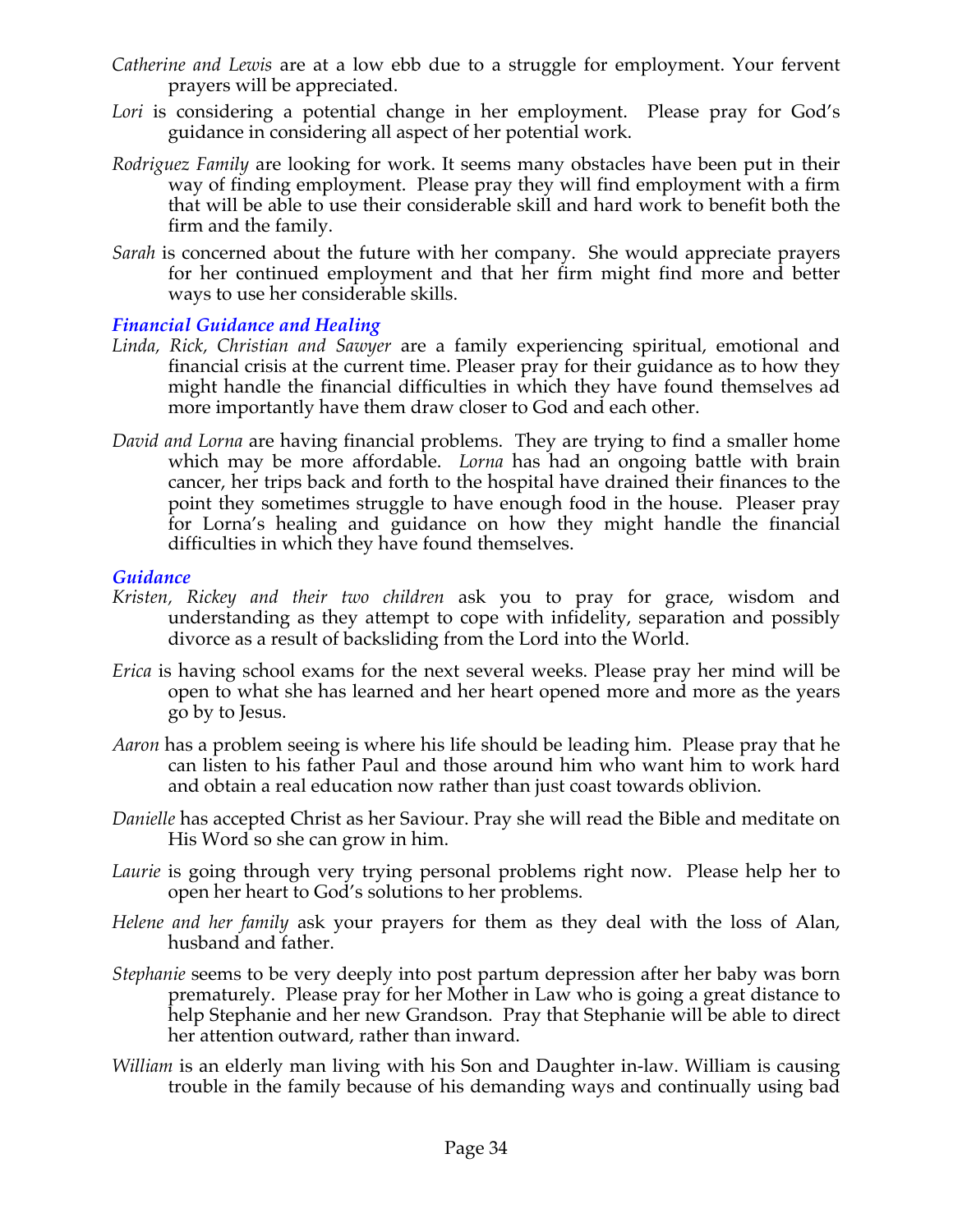language. The family is at wit's end to know how to handle him and will appreciate your guidance and prayers.

- *Caitlin* is in the grip of the Prince of Darkness; she thinks there is escape from reality in drugs. The saddest part is that reality is not as she sees it. Her family is despairing as they can do nothing to help her and ask that you pray for the Holy Ghost to enter into heart and show her the need for change before it is too late.
- *Nathaniel* is in spiritual turmoil. His family and friends will appreciate it if you will keep him in your prayers for him to find the root of his trouble and accept God's help to heal his heart.
- *Sam* and her *two children* that have been living in a shelter and are to lose their place there. Please pray a place will be found they can stay in and recover.
- Please pray *Darlene* will surrender her life to Christ.
- *Norrie* is facing daily exams in the weeks ahead. Pray for calmness and concentration and to do the best possible.
- *Jonathan* is addicted to drugs. He is now in jail awaiting trial. His parents and friends will appreciate it if you will keep him in your prayers for him to find the root of his trouble and accept God's help to heal addiction.
- *Beth* is suffering from ungodly treatment in her marriage. Please pray God will guide her in her behavior, actions and thoughts that she might be able to lead her husband to God so her marriage might prosper to the benefit of them.
- *Brandon* a young man from a Christian family who married a year ago and almost immediately became estranged from him family. As a result he has had a serious problem with keeping the civil law. Please pray for Brandon that he will return to the Lord and the many problems will be eventually settled. Pray the hurt he has caused so many will be helped with our Lord's care and love.

*Dennis* has some decisions to make and will appreciate our Lord's guidance.

- *Earl* to read and understand Scriptures he has been given.
- *Jeanette* has had many members of her family die from diabetes and several are near death now. Jeanette does not know the Lord and is despondent and perplexed about her family and herself. Please pray she can open her heart to allow the Holy Ghost in to bring her knowledge and understanding.
- *Dr. Elizabeth Raj* is teaching a biblical approach to the psychological problems facing many in our society today. She is battling against the growing influence of worldly psychology adopted by the churches themselves. Elizabeth constantly stresses answers are found between the covers of that precious Book, the Holy Bible. Please pray for encouragement, strength, fortitude and courage for her.
- *Daniel and Danielle* are experiencing family strife as a result of custodial issues with a daughter. Please pray they and those they strive with might look to the child's best interests in their time of difficulty and disagreement; to work for her best interests and not use her as a weapon amongst themselves.
- *Abigail* is a teenager who has behavior problems. She feels she is in an area of mental darkness. Please pray that she might look to God for help and not within herself.

*Sara* asks that you pray for guidance for her as she deals with the stresses of her family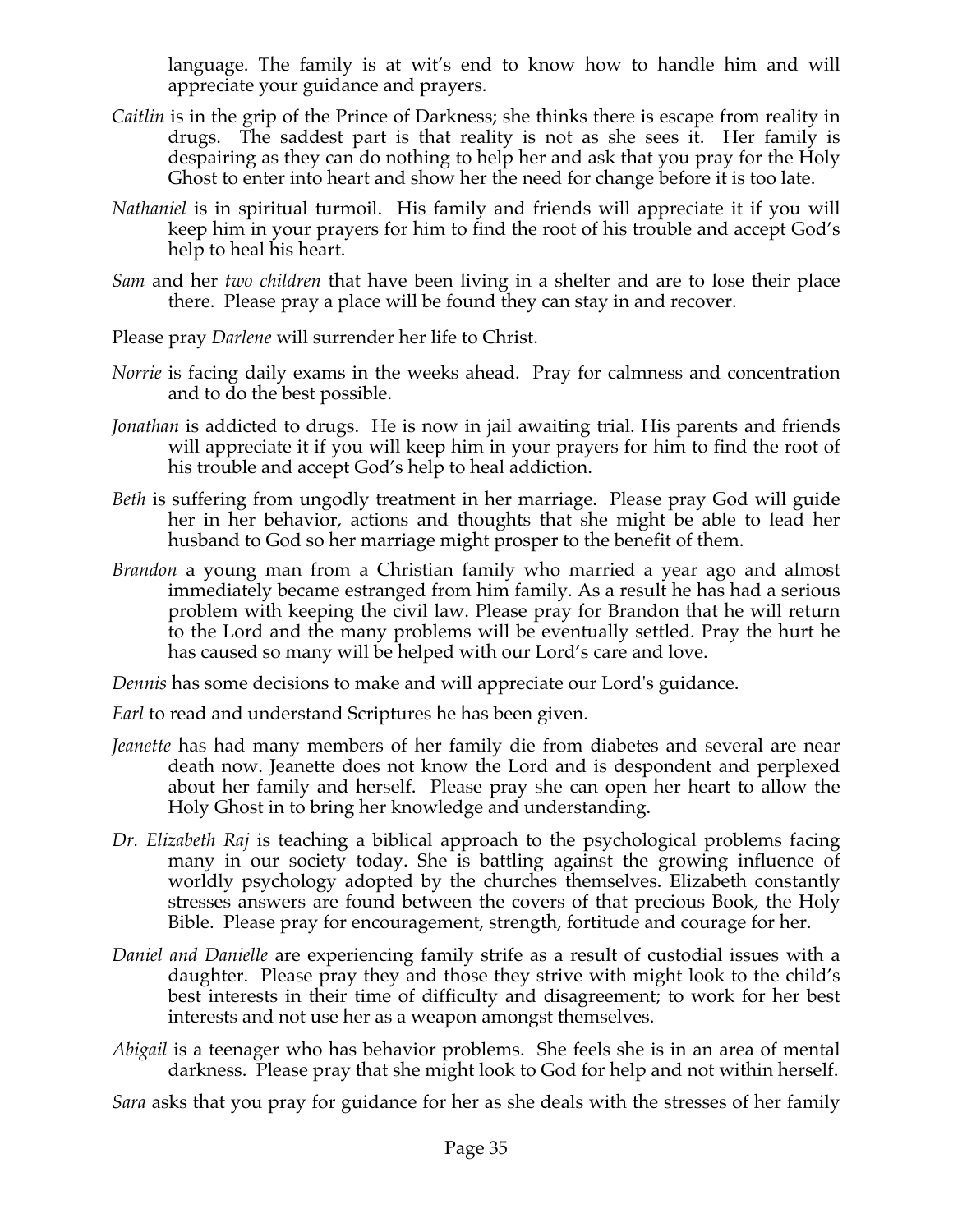and life. Pray that she can separate those things which she can affect from those things which she cannot and give her grace to accept that she cannot do everything and can only change those things within her control. She asks for God's help to grow her business while keeping up with the needs of her mother and husband and healing her own problems.

*Jacquie* to open her heart to God and accept His Love and Grace.

*Hap* asks you to pray he might be able to trust God will help him make the right decisions at the right time and not to worry uselessly, to change those things he can change, accept those things he cannot change, sleep well to be able to do the correct things with a clear head and that he will open his heart to the Holy Ghost.

# *Anglican Orthodox Church*

- On 21 March 2014, *Faith Theological Seminary* in Gujranwala, Pakistan will graduate a class. Please pray the Holy Ghost will fill the hearts of the graduates as they go forth to spread The Word of Jesus Christ our Saviour
- *Rev Paul Thompson,* pastor of Christ Anglican Church (AOC) in Oakland, Iowa, asks you pray for the Holy Ghost to enter the hearts of their congregation that they might find better ways to serve our Lord and bring the Word to those around them.
- *Rev Rick Reid* asks that you pray for Saint Andrews Anglican Church in Newton, North Carolina. They would like to see their congregation grow to the point is it selfsustaining and vibrant. The congregation asks that you pray for the Holy Ghost to enter into their hearts and inspire them to do their best to further His Will.
- *Nathan* in Wake Forest, North Carolina needs God's Help to find others who are interested in having a Bible believing Church in the Anglican tradition. He would like to develop a congregation to associate with the Anglican Orthodox Church.
- *Saint Joseph of Arimathea Anglican Orthodox Church* is under a lot of stress. We all are, but they need even more prayer. Rev Roger Jessup, their wonderful minister, is pressed by the duties of a primary care giver, in addition to all the worries of this world. They have one of their family's primary breadwinners who will be soon unemployed, absent His intervention. As Rev Roger said so eloquently, "We must pray for those who mean us harm and deprive us of our property are our enemies: Our LORD has so commanded us." We must pray they will see light and cleave to it while turning their backs on the Prince of this World. Equally important, we must pray that the Lord will raise up a political leader from among us as He has done in the past. Pray also for trust in God for each member of the parish and for them to find economic relief.

#### *Consecration*

T. Thomas Harry and Dhairianathan were Consecrated Bishops in the Anglican Orthodox Church of India, in Vellore, India, Monday 3 March 2014. Please pray for guidance for them as they take up this responsibility and ask the God to send the Holy Ghost into their hearts for strength and singleness of purpose. They are both great men, but this job needs God's Help; with it they will prevail.

#### *Armed Forces & Contractors*

Airman Donny Patton (Hulbert Field, Florida), Jordan (USMC – Fleet Marine Force - Pacific), Trevor (USAF - KC-10 Boom Operator – New Jersey), Trevor (USN – Whidbey Island, EF-18 Pilot), Kurt Thomas (USN – Camp Foster, Okinawa)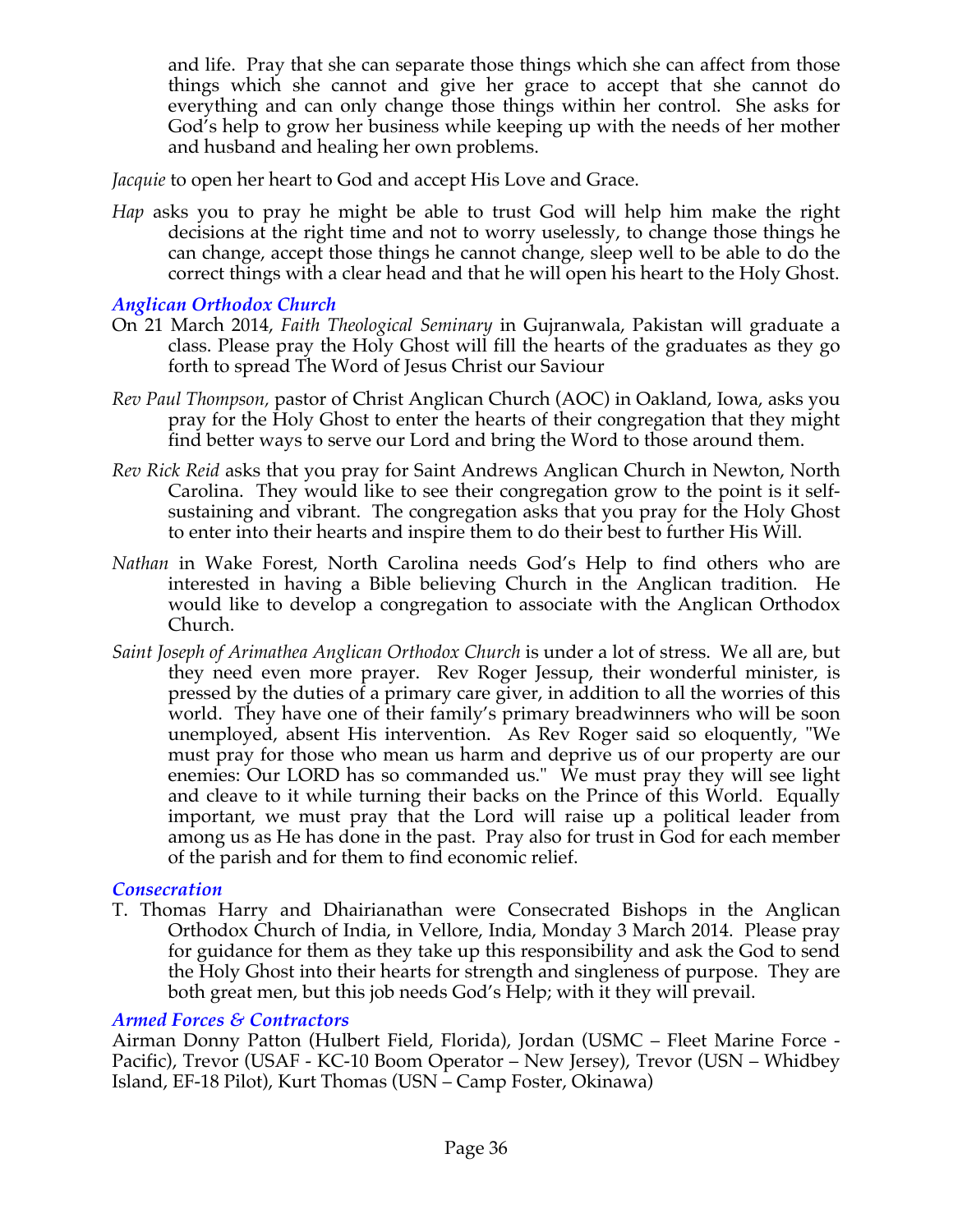# *Persecuted*

Around the world, Christians are under attack, not only in the Muslim world, but from Hindus and others in India. Also, they are under continual attack in the name of "Separation of Church and State" in the western world, as it becomes actively atheist or pro-devil buddy. Please pray for God's guidance and protection for all persecuted Christians and those around them.

# *Various Special Requests*

- *Nathalie* is teaching English in a small western Ukrainian town where they are having so many problems. Pray for Nathalie and others around the world who are standing up for Christian principles in their countries.
- This is a horrible time for the *people of India, Christians in particular*; they are having problems with Hunger, Bank Closings, Transportation and Schools not functioning. Pray for the Leaders and Members of our Church in Eluru Andhra Pradesh. Pray their basic needs will be met and God will be close to them in this time of need.
- *Lisa* discovered her 9 year old daughter *Mariah* had been raped. This is in the court system now and we know that prayers are needed for this family. "The effectual fervent prayer of a righteous man availeth much" James 5:16 Lisa says she feels the power of your prayer in God's hand on her heart.
- Please pray for *all the people of Egypt*; Bishop Mouneer Anis of Egypt is asking your prayer as the supporters of the deposed Mursi government, with the support of the United States government, have been attacking Christian churches--Anglican, Catholic and Orthodox. They destroyed the car of Anglican priest Rev. Ehab Ayoub. The people of Egypt, the people of the United States need our prayers, even more so the people of the Muslim Brotherhood that they might repent of their evil and know God so the rest of the people may live in peace.
- We ask that you pray, please ask God that the Holy Ghost might give you insight into how you might make the lives of your friends and family better. Remember helping others is not just those who you don't know!
- Please join us in praying that the *Free Teen Guitar Class* will be continue to be an opportunity for God to work in the lives of the kids and their families. Please ask God to guide the class to new opportunities to make Him known to others. Help us to let the love of our Lord shine through us into their lives, putting Him first, so that He might enter in to their hearts and lives.

#### *Question that only you can ask*

What would you like to know about our history, what we believe, what we do or how we operate? Hap is looking for material for the continuing education class and *Thought for the Day* material. Help us help you. Please send your question to Hap so we all can get an answer. Just because you don't know the answer to your question doesn't mean you are the only one who doesn't know. But, if you don't ask, no one will know.

#### *I'd like to get a different point across or announce something*

If you have a different point of view, I would be happy to give you room to get your point across. While this publication is my perspective on events, I recognize not everyone may agree and that some people would like to express their own opinion. If you want to write something, please forward your item to Hap (with a note as to whether or not you would like editing help) to: hap@faithfulcenturion.org.